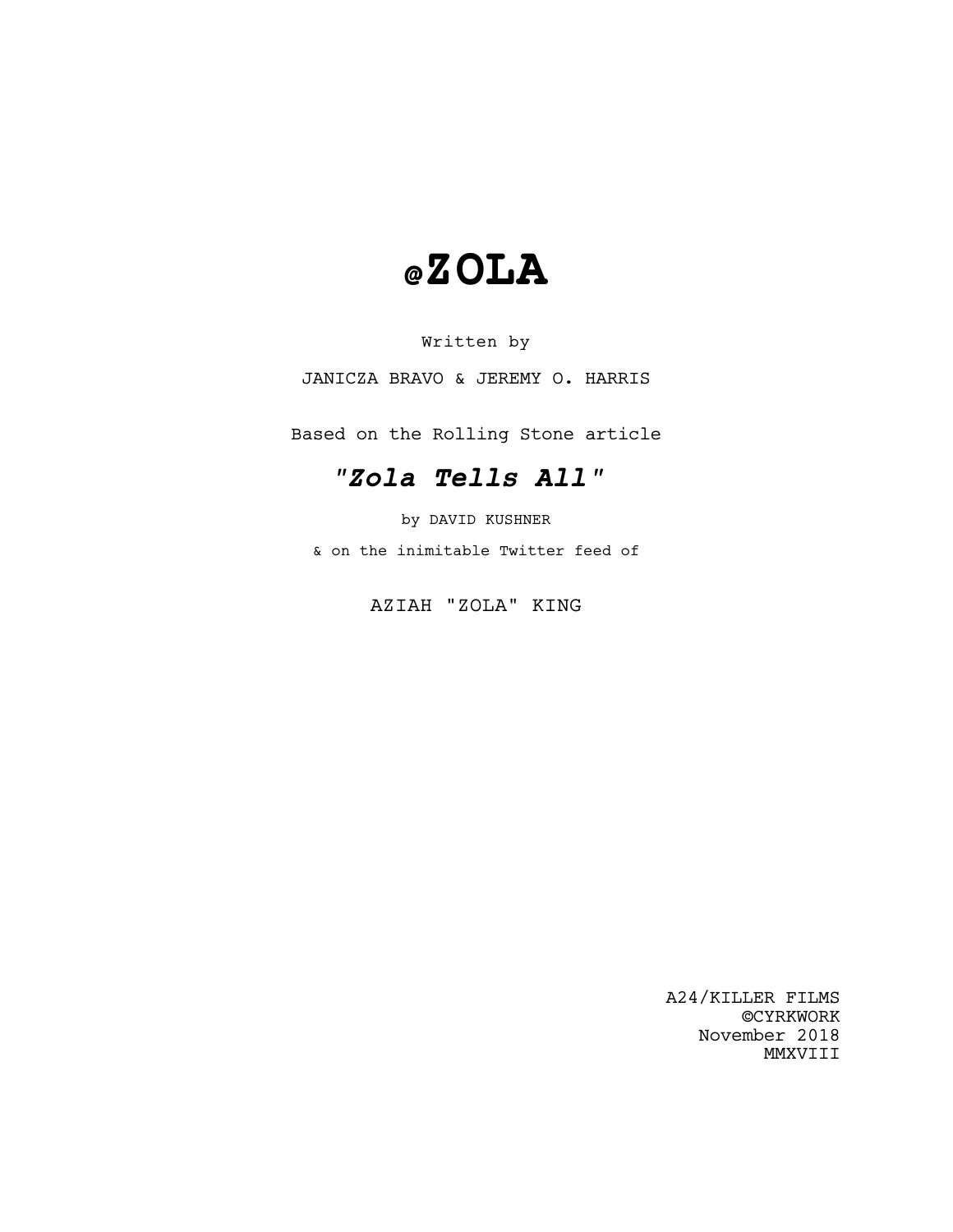ON BLACK:

## **On October 27, 2015 @\_zolarmoon tweeted the following in 148 tweets.**

**Most of what follows is true.**

1 INT. NONDESCRIPT LOCATION- TIME OF DAY UNKNOWN 1

A mirrored room, much like a little girls jewelry box. A warm buzzy yellow light reflected throughout.

ON ZOLA, (Black, 20s), wide-eyed and mostly sure of herself and STEPHANIE; white, shifty-eyed and ratchet.

Both women are side by side. CAMERA makes 180 degree turn. Starting on their backs.

They're choreographed and mostly in sync. They ready themselves. Their eyes penetrating. Both seemingly possessed. Hair did. Nails did. Lipstick on. Each woman sucks on the index finger of their right hand, making sure that there are no remnants of lipstick left on their teeth. Their ritual closes with each using a tooth brush dipped in gel to lay their baby hairs.

**\*\*Baby hairs are the wispy hairs that grow around the hairline.**

ZOLA (to camera) Y'all wanna hear a story about why me & this bitch here fell out???????? It's kind of long...

but it's full of suspense.

*Twitter whistle.\**

**\*\* An aural device used to pay homage when a line in the script is identical to one of @\_zolarmoon's tweets.**

2 INT. DINING ROOM - DAY 2

We are met by a headless buxom women carrying a personalized cake that reads "Happy Birthday Jerry"; in it a lit candle. We follow her to a table. At it a group breaks out into "Happy Birthday".

We leave them and find ourselves with another headless buxom woman who is clearing plates. We follow her towards the kitchen. But before arriving at the kitchen's double doors we cross paths with Zola. We follow Zola from behind as she effortlessly moves through the dining room; choreographed.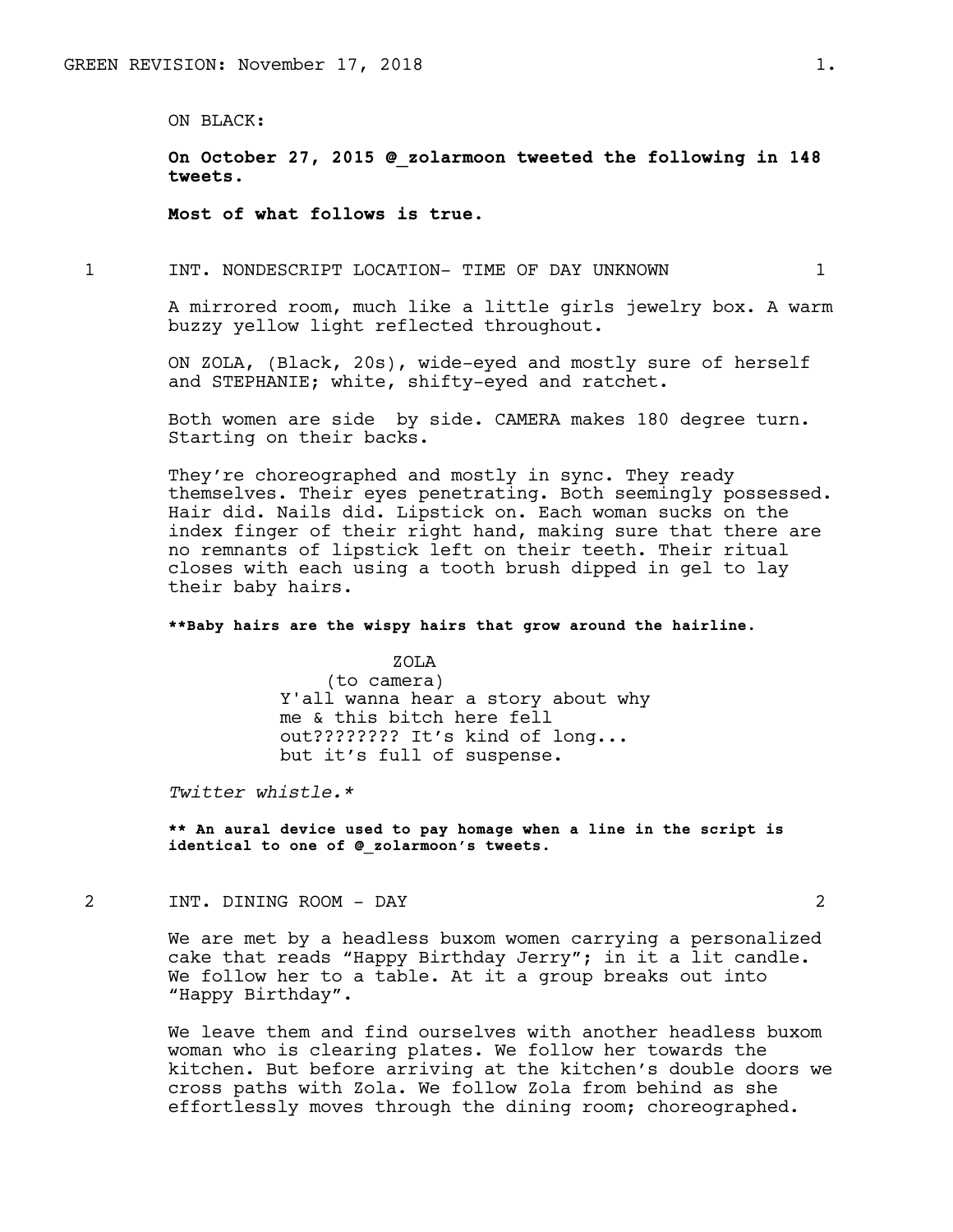ZOLA Darling- What can I get you started with. LONE MAN Anybody ever tell you, you look just like Beyonce? OFF Zola, smile tight. 3 INT. HOSTESS STAND- LITTLE LATER 3 Zola punches in an order at the computer. The HOSTESS- GAIL-20s applies lip gloss. GAIL You could taste that shit before he walked in the door. It was egg. It was fart. It was nasty. Whatchu call it when they skin is red like that? I saw it on TV. We're talking about the lone man whose order Zola just took. ZOLA Rosacea. GAIL YUP! ZOLA Every table in my section is Fruit Loops. GATL Well I hate to be the one that has to break it to you- but that is your specialty. Zola prints out a check. GAIL (CONT'D) I need a break. I'm tired.

4 INT. KITCHEN - DAY 4

Line cook, grill cook, fry cook, prep cook- men in aprons and baseball caps ready and plate an assortment of fried foods and slop.

Zola mostly out of the way, TAKES SELFIES near a dishwasher. An array of \*THOT SHOTS.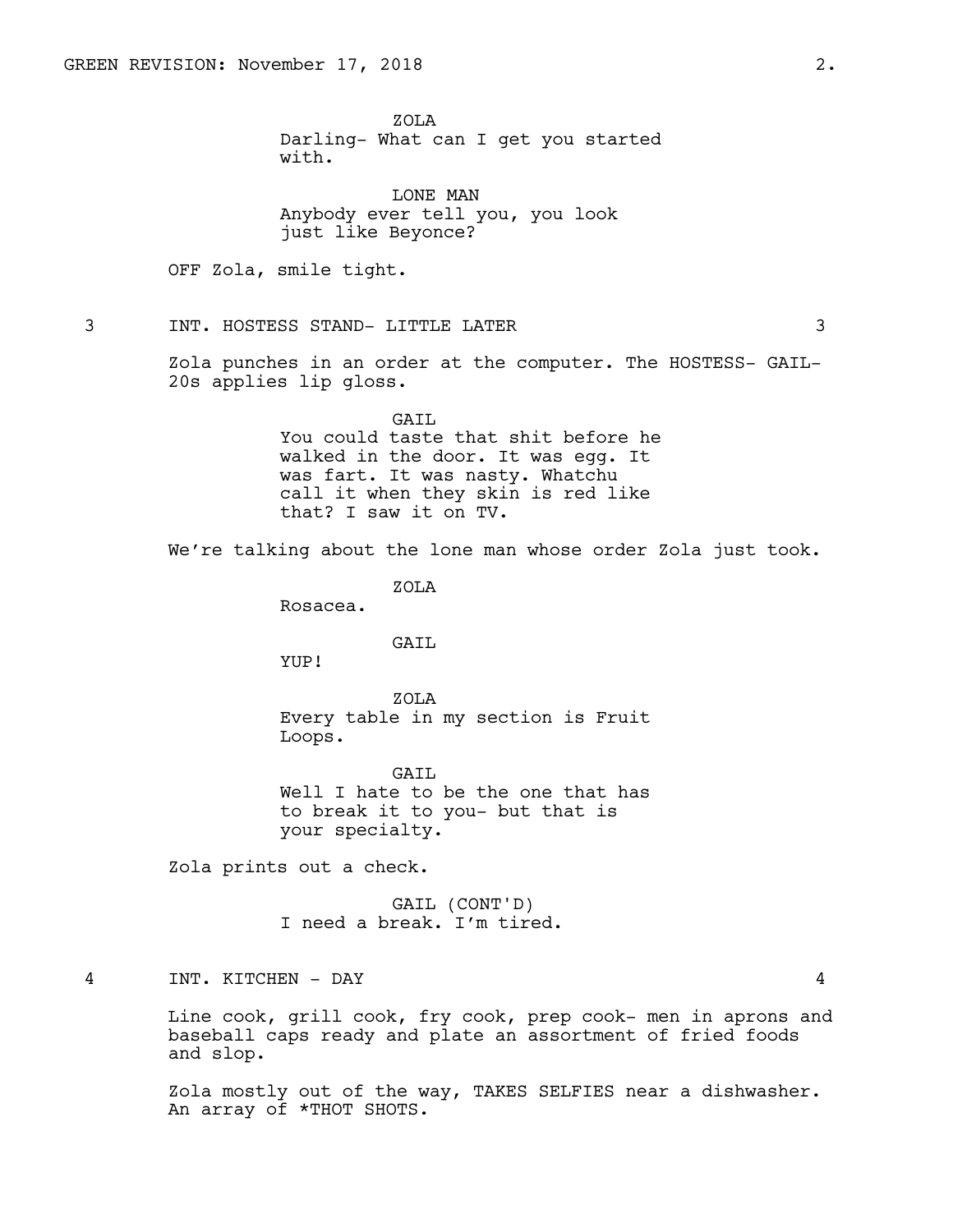#### **\*\* THOT: that hoe over there**

She scrolls through what seems like a DOZEN IDENTICAL PHOTOS. Not totally satisfied, she takes another.

CLOSE ON: A vat of CHICKEN WINGS coming out of the fryer.

Zola picks up her order and heads for the double doors.

5 INT. DINING ROOM- CONTINUOUS 5

Zola with 2 men, A. CARRY and B. CARRY. She holds out a tray of cakes; carrot cake, chocolate cake, cheesecake and key lime pie. Both men open carry guns.

## A. CARRY

(midpoint) So- he asked if he could up one of the medications. Thinks it's better before my next surgery which is a good thing because I'm tolerating it better than I was- when I had had the 2nd surgery- when I got the eye surgery. Sugars high. Pressures low. Insurance won't pay for two pills even though they help keep me awake. They only wanna pay for one.

ZOLA

Carrot cake, chocolate cake, cheesecake, key lime pie.

B. Carry sucks on a toothpick.

6 INT. DINING ROOM- LATER 6

Zola stands above a man, a woman, a baby and a stroller. The woman in the pair JOAN, looks like she's been crying for days. The man in the couple, WYATT, scans the menu with his index finger.

> JOAN Wyatt. Wyatt. Wyatt- you see what you want?

Wyatt's mouth opens but nothing comes out. Index finger still on the menu.

> JOAN (CONT'D) (through her teeth) You- gotta hurry it up. You- can't be here all day.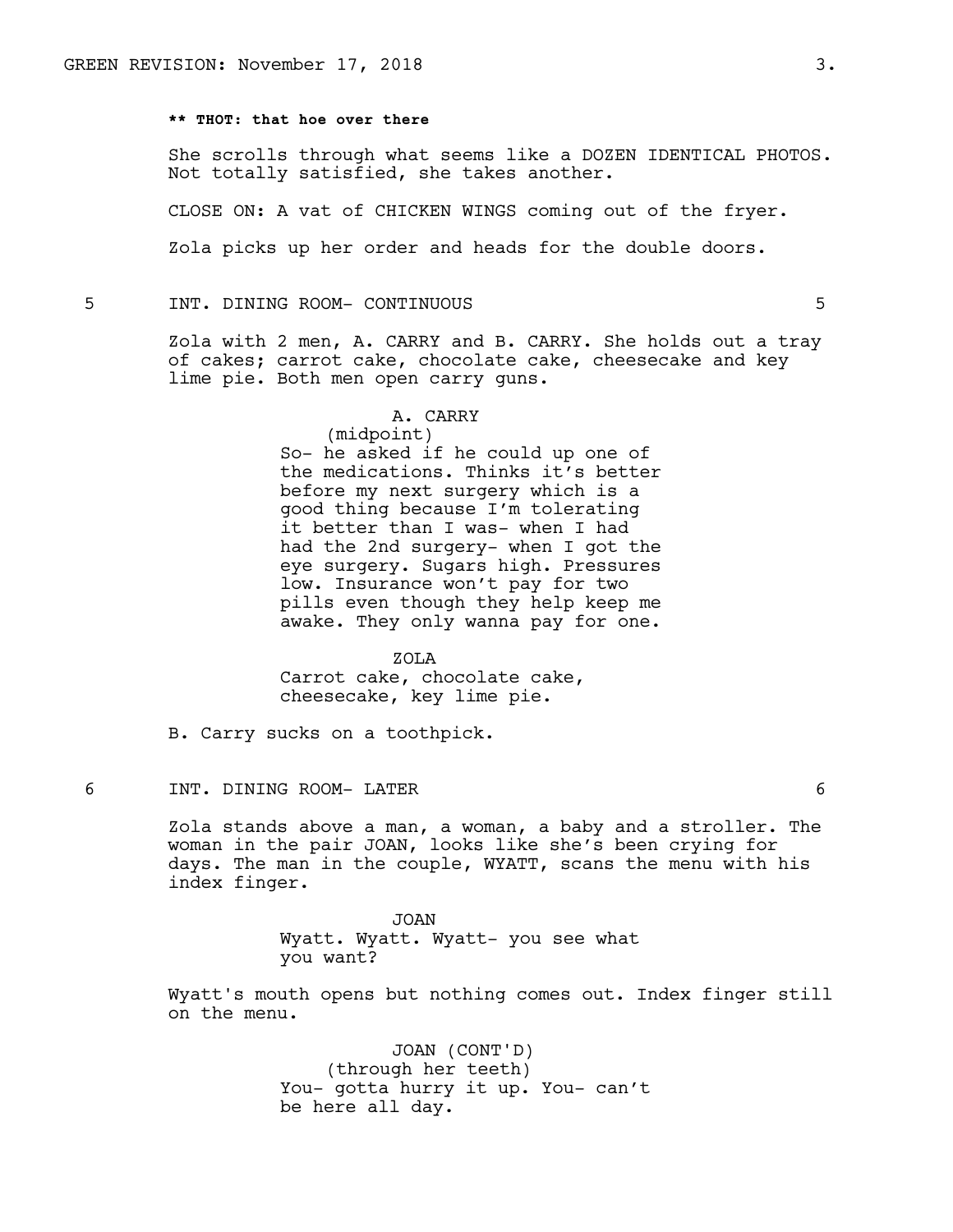A small sound comes from Wyatt's mouth. Zola peeks over at the baby, attempting a smile.

> JOAN (CONT'D) (to Zola) Don't look at my baby like that.

> > ZOLA

I was-

JOAN You hear how she just talked to me?

Wyatt looks up at Zola, his mouth opens again. Zola spots another waitress.

> ZOLA I'ma get my girl Jessica to ugh-

7 INT. HOSTESS STAND- LATER 7

Zola at the computer, menus under her arm. Gail, next to her filing her nails.

> GAIL I didn't like that place. It didn't have good air flow. I didn't tell you? Something wasn't right with it. It had a feeling. You know I always get my feelings.

ZOLA I do. What table am I at?

8 INT. DINING ROOM- LATER 8

Zola stands across from JONATHAN (Black, 40s), a sugar daddy, and Stephanie.

Stephanie swipes through what seems like a million selfies absentmindedly on her phone-- her jewelry sparkling.

JONATHAN looks a lot like the man we saw behind the wheel (X). Is it him? Maybe you're just racist?

JONATHAN

Look- closer you are to a city, the prettier the girls. I don't make the rules. They got hormones in food. I bet you they got hormones in water. Chicken taste like real chicken-- that's not chicken.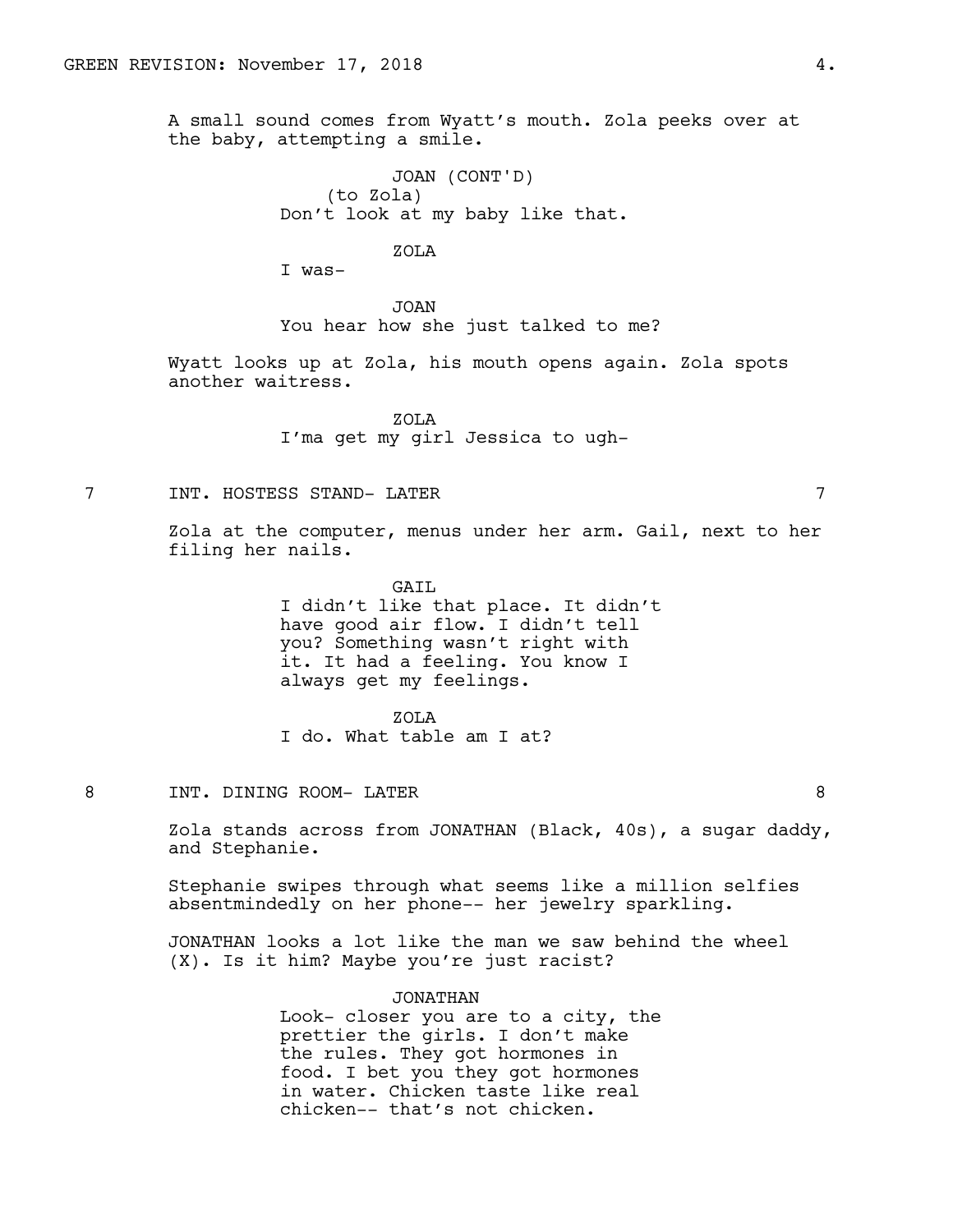ZOLA Right. I hear that.

She does not hear that.

JONATHAN What platters you like with wings?

Stephanie still on her phone.

ZOLA The Buffalo Shrimp with 6 Boneless Wings- 6 Original Wings is one of our most popular.

JONATHAN

I want that.

STEPHANIE You got Jalapeño poppers?

ZOLA

We don't.

Stephanie looks up. It's as if the moment were destined*.*

STEPHANIE Damn bitch, you got perfect titties. I wish I had titties like that! They look just like apples.

Zola blushes. The attraction is mutual.

ZOLA

(quiet) Thank you.

JONATHAN Oh so you just gon' do that dyke shit right in front a me and not include me?

STEPHANIE You so dumb. Why you so dumb?

Zola shrugs- *she don't why he so dumb.*

ZOLA Anything to drink?

STEPHANIE Large cranberry juice.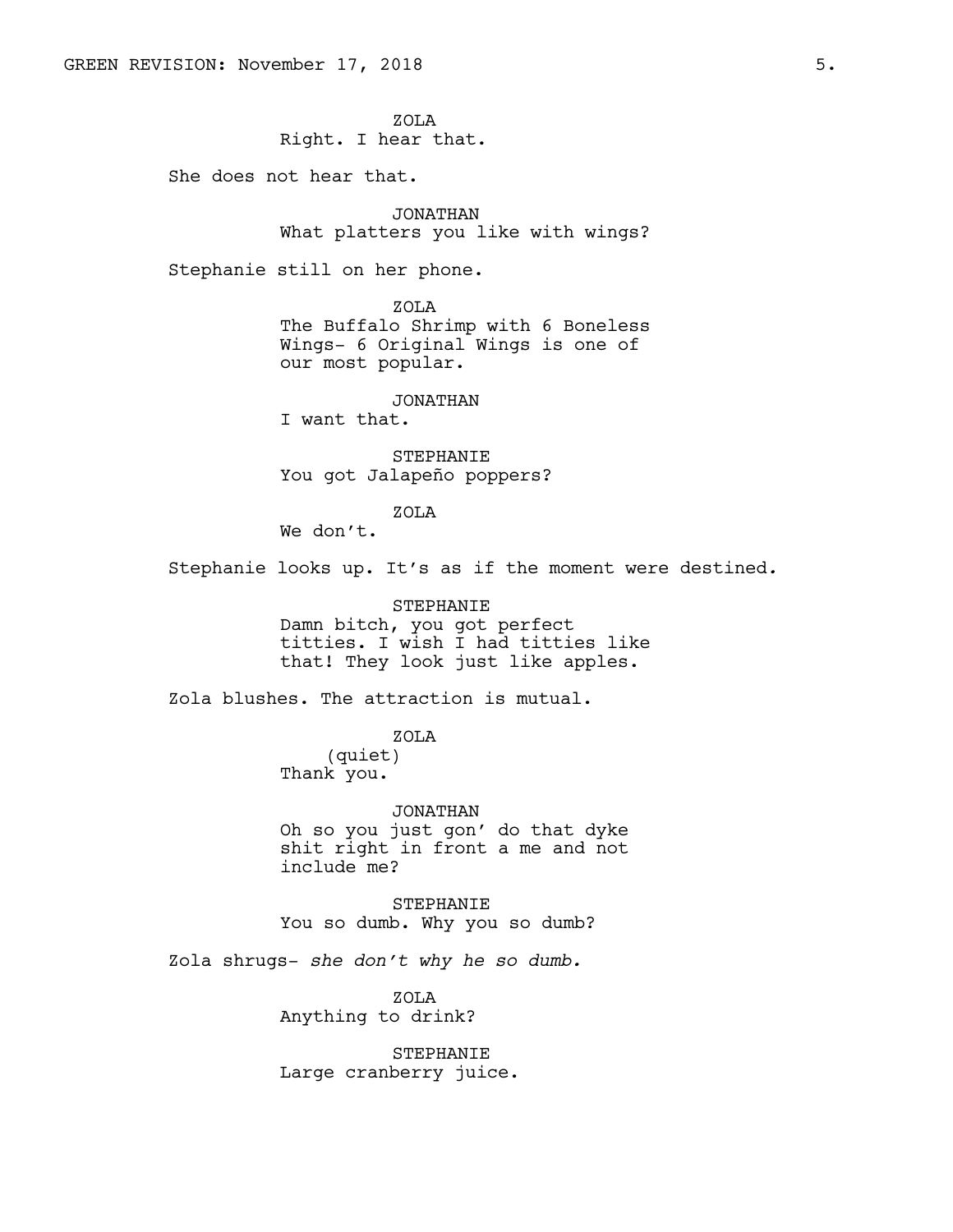## JONATHAN Margarita, extra sweet.

Zola flashes a smile. Stephanie watches her until she leaves the dining room.

9 INT. RESTAURANT PREP AREA - LATER 9

Waitresses and busboys hustling in and out. Zola spoons soup into a bowl.

> STEPHANIE I feel like we met.

> > ZOLA

When?

#### STEPHANIE

Before.

Where?

ZOLA

STEPHANIE I don't know. You dance?

ZOLA (with holding) It's been a minute.

#### STEPHANIE

I dance.

ZOLA Okay bitch. Me too.

They share a laugh.

STEPHANIE

Cute.

Stephanie gets close.

ZOLA

You not suppose to be back here.

Stephanie dips a finger in a container of ketchup. We follow her red tipped finger to her mouth. Zola in awe.

> STEPHANIE What are you doing tonight?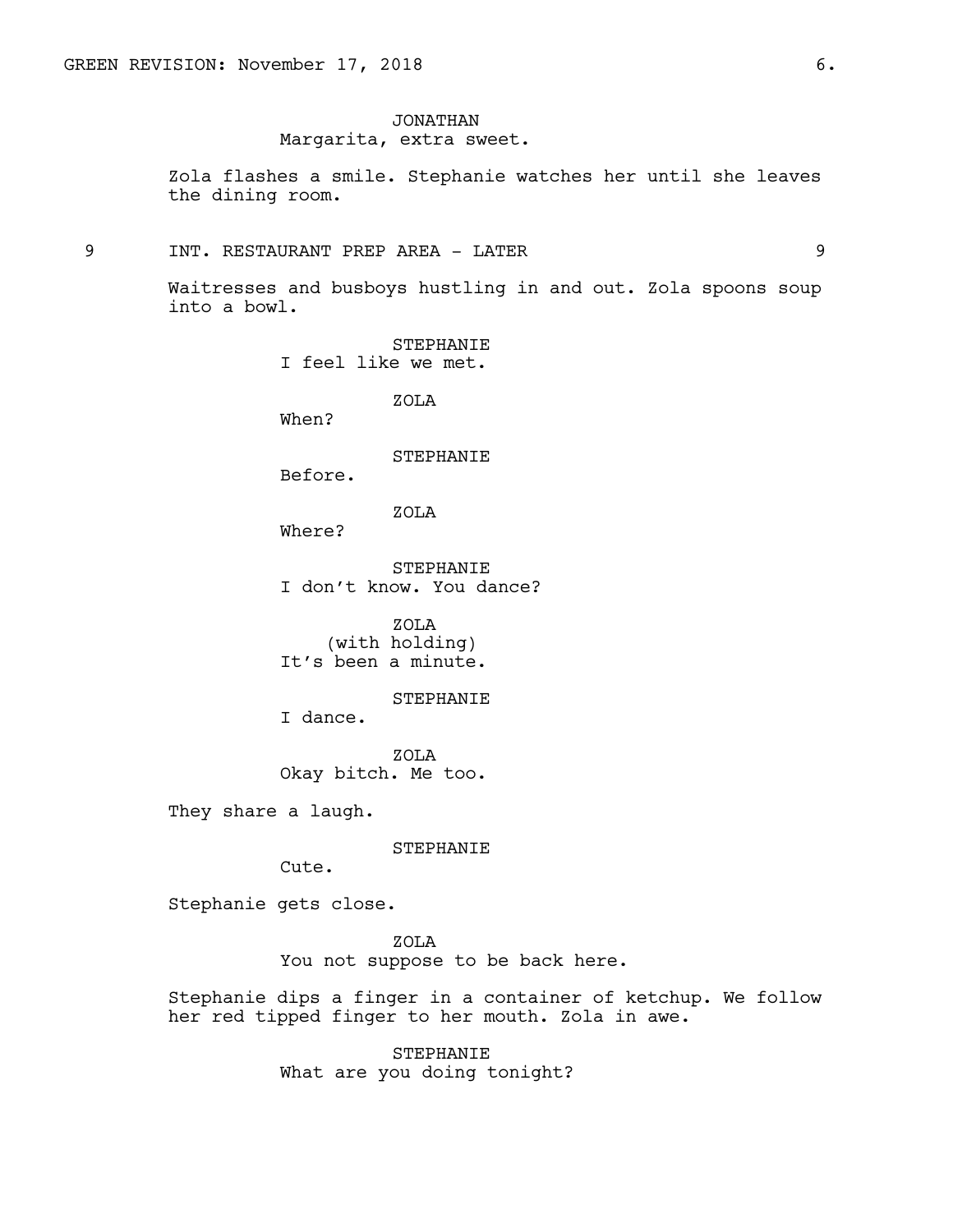ZOLA

Nothin'.

## STEPHANIE You want to go somewhere with me?

Stephanie takes Zola by the hand.

10 INT. DETROIT CLUB - NIGHT 10

Zola and Stephanie in a mirrored hallway, hands intertwined.

**\*\*Reference: Yayoi Kusama's Infinity room.**

## 11 INT. DETROIT CLUB STAGE- CONTINUOUS 11

Blue and green lights marry.

**\*\*There is no NEON PINK in this film that's DONE.**

The deep bass of whatever song is coming through the loud speakers vibrates.

A pair of legs move through the air: ZOLA. On her feet, glass slippers. Just like Cinderella. Zola slides down spinning into a split, whipping her hair as she descends. Athletic.

#### ZOLA IS REALLY GOOD AT THIS.

Zola shakes her butt. Dollars fill the stage-- every inch covered.

ENTER Stephanie; slowly slinking towards center. She grips the pole and deliberately strokes it up and down. A man in the crowd goes mad. She does a spin.

Bills fall down on her.

## STEPHANIE IS ALSO GOOD AT THIS (IN A DIFFERENT KIND OF WAY).

Zola climbs up to the pole, in rhythm with the music.

IN SYNC the girls move together like two snakes: their white and black shoulders rubbing against each other as Stephanie throws an arm around Zola, a black thigh meets a white torso as Zola wraps her leg around Stephanie's waist.

## 12 INT. DETROIT CLUB VIP AREA - CONTINUOUS 12

Stephanie and Zola sit center; flanked by a group of high rollers whose faces are obscured.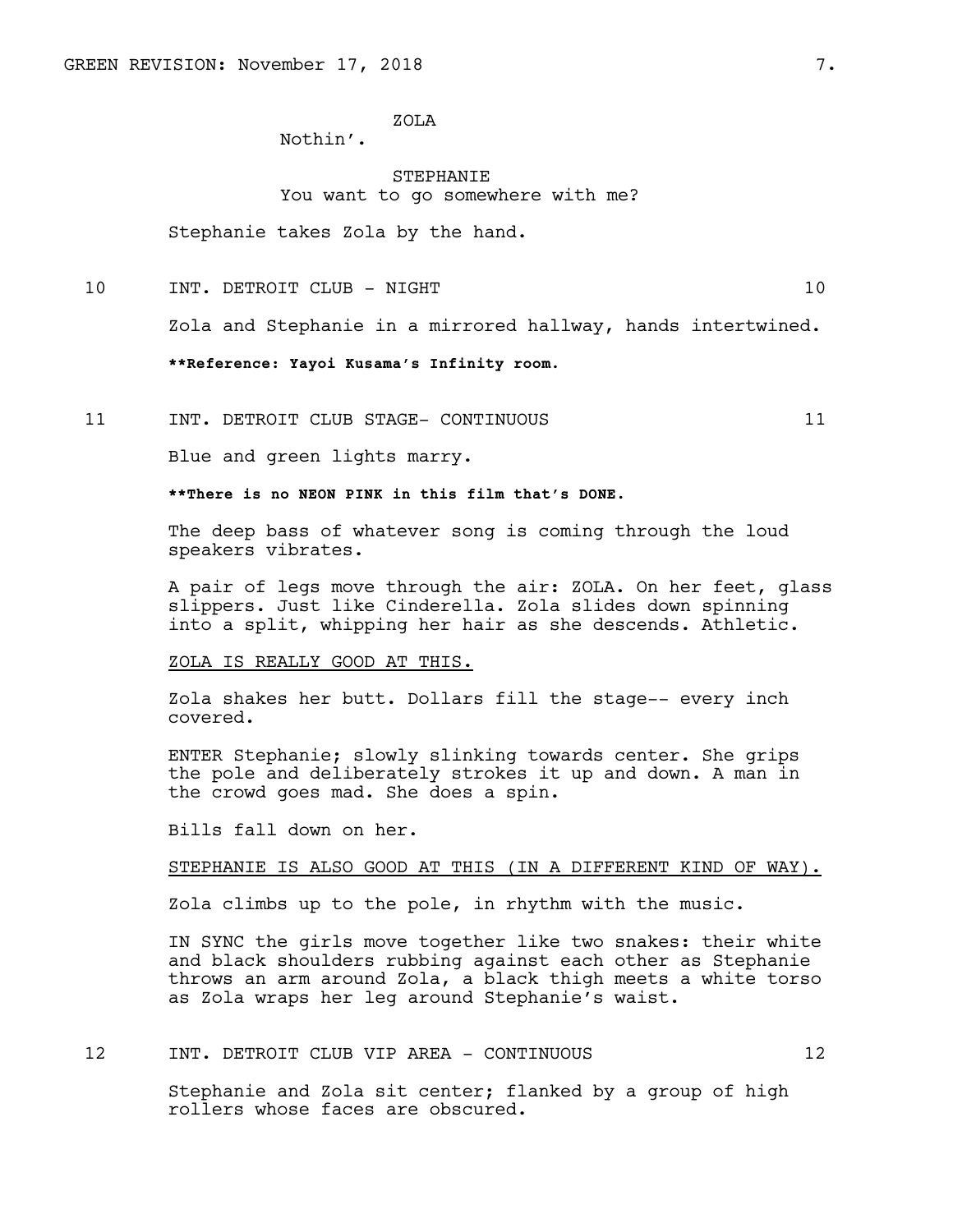**STEPHANIE** Same bitch that would never dance to make money is the same bitch that be out on the block.

ZOLA

Same bitch that be smilin' in your face- be the same bitch that gon' come for you later.

This feels good. Each feels seen. Each feels heard.

Enter a women performing with FIRE.

13 EXT. PARKING LOT - LATER 13

Stephanie smoking, pacing. Zola seated. Both hyped up listening to music from Stephanie's phone.

Lit by the headlights of Stephanie's car.

ZOLA Same bitch that be smilin' in your face- be the same bitch that gon' come for you later.

STEPHANIE Like- why you on my Twitter? Why you on my Tumblr? Why you on my Facebook?

ZOLA Why you tagging me in pictures- if you don't fuck with me?

Stephanie's phone vibrates; NO CALLER ID. Her focus shifts.

ZOLA (CONT'D) You want to answer?

STEPHANIE Nah. It's my roommate.

On the home screen a baby.

ZOLA She has your face.

STEPHANIE You think so? I think she look like her daddy. He got one lazy eye. I hope she don't get it.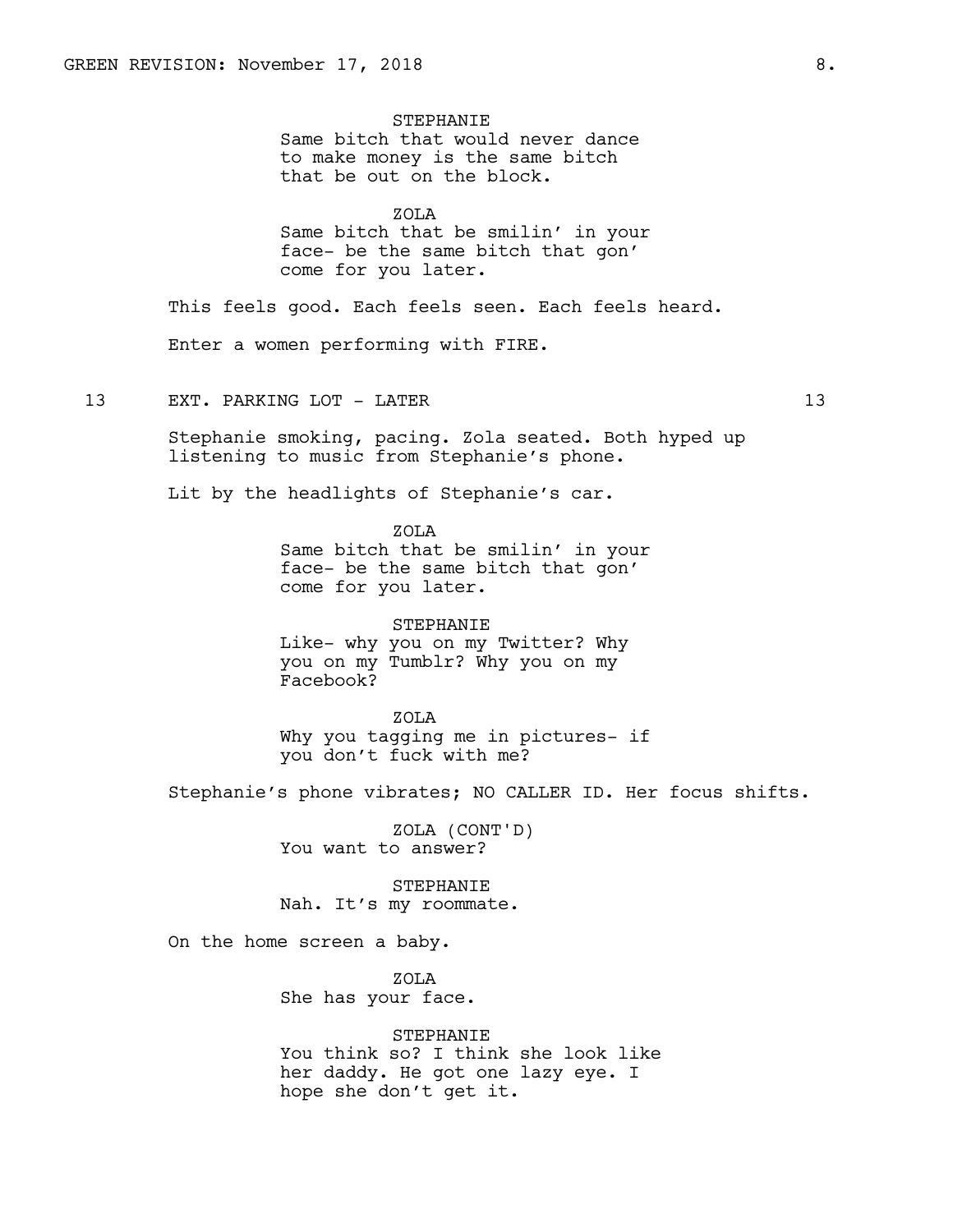Cool.

STEPHANIE You got any?

ZOLA

ZOLA No, but I'm the oldest of 6.

STEPHANIE Your ma had 6 kids?

ZOLA

6 girls.

#### STEPHANIE

Damn!

Stephanie's phone vibrates again. She looks at it.

STEPHANIE (CONT'D) Gotta get home. Put your number in.

Stephanie hands Zola her phone. Zola hands Stephanie her phone. Their faces illuminated by the glow of their iPhones.

> ZOLA Tonight was dope. I missed that.

Stephanie finishes first. Zola still typing. They pass their phones back, they've exchanged 313 numbers.

> ZOLA (CONT'D) You got my twitter, my tumblr, my Facebook-

STEPHANIE Follow for follow, bitch.

Both girls get into Stephanie's car. The car pulls out.

14 INT. THE CRIB – NIGHT 14

Zola enters. We see SEAN- 23, Italian and also Jewish, plopped down in front of the TV playing a video game.

> SEAN Ey, you wanna play? Jump on this.

> > ZOLA

Ugh...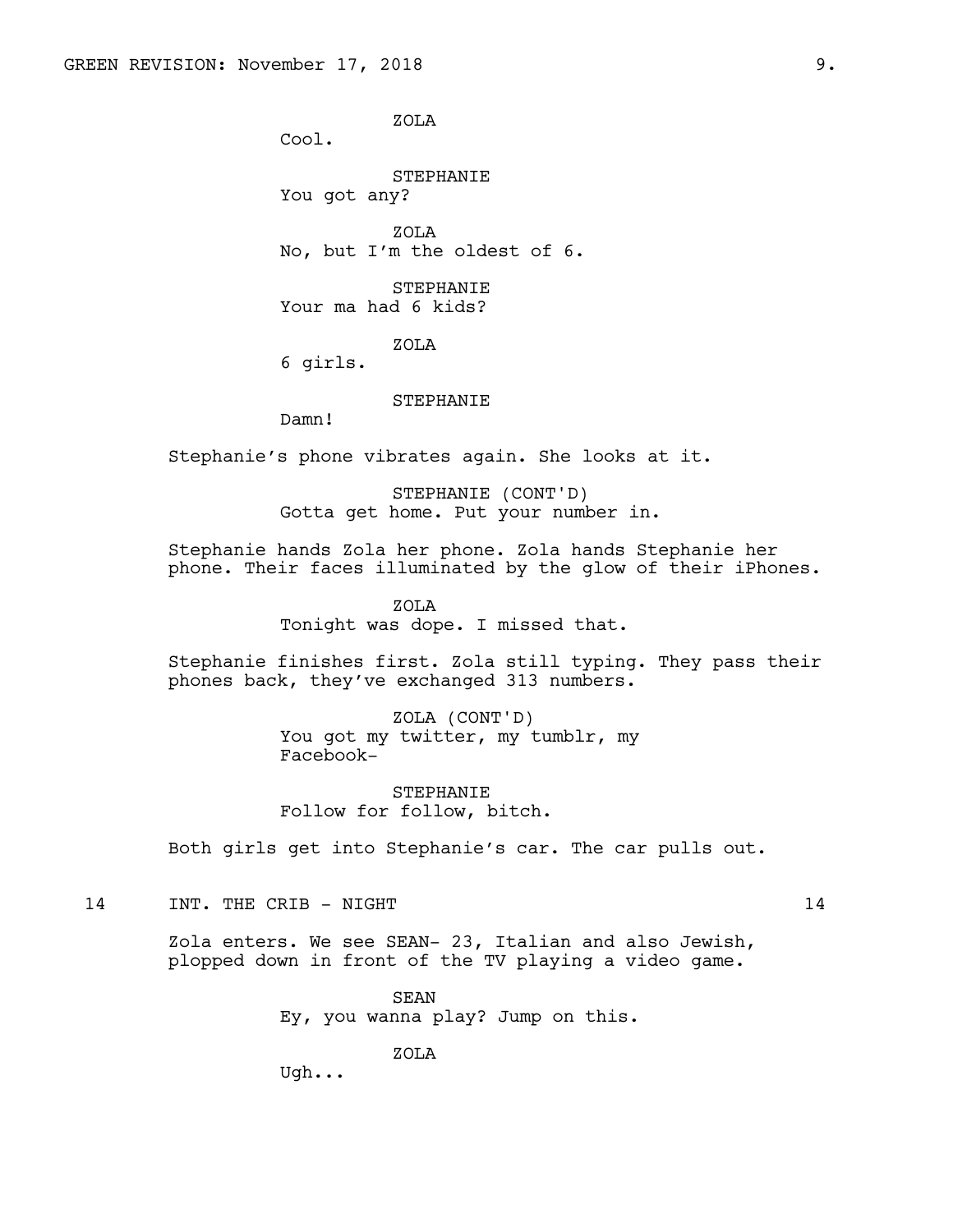SEAN Oh shit- man!

15 INT. DINING/LIVING ROOM - LATE AFTERNOON 15

The sound of cereal crunching. Sean studiously staring into a large bowl of Lucky Charms. As advertised they are magically delicious.

> SEAN I don't feel like cookin' dinner. Where you wanna go?

> > ZOLA

SEAN

You want me pick?

ZOLA

...

...

SEAN Did I do something?

ZOLA

...

SEAN Have you heard anything I said?

16 INT. DINER – NIGHT 16

From afar we hear Sean's voice. But all we see is the diner through Zola's eyes. A black waitress who looks like an older versions of her clears their table.

Zola and Sean seated in a booth. A loose fitting engagement ring sparkling on Zola's forefinger.

> SEAN Yo- have you heard anything I said?

## ZOLA

No.

SEAN (with attitude) Your Ma wants us to start narrowing down venues.

Zola squints- what the fuck is this dude talkin' about.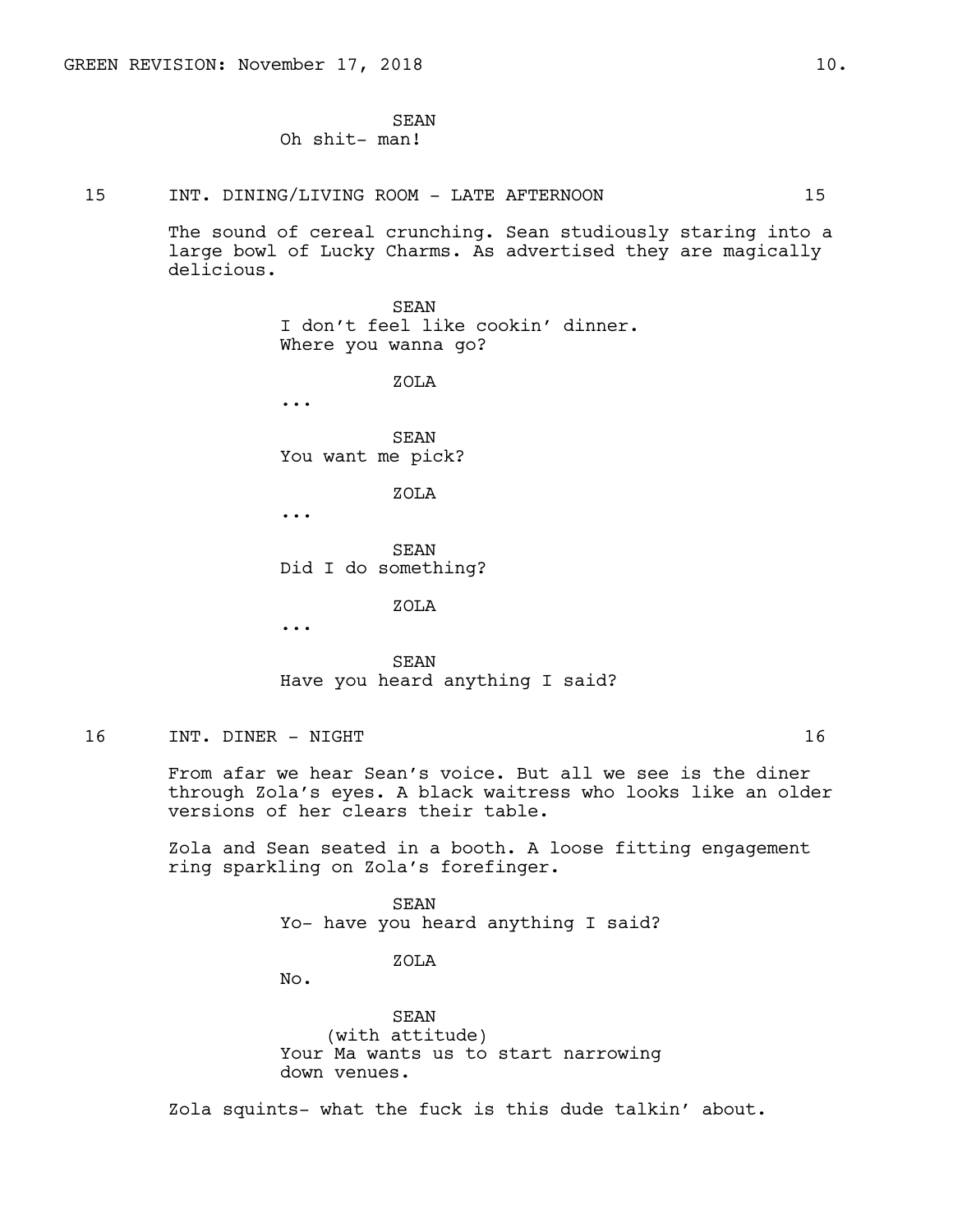ZOLA Why you talkin' to my mom on the phone?

SEAN She sent it in an email- you check your email?

Zola makes a face that says why are you emailing with my mom.

SEAN (CONT'D) We gotta start makin' decisions.

Sean fingers graze her hand.

ZOLA I'd have time if I was working less-

SEAN You'd have time to check your email if you were working less?

Zola not having it.

SEAN (CONT'D) Why you looking at me like that?

Zola buries her head in her phone.

SEAN (CONT'D) Am I missing something here?

ZOLA Yeah. A lot.

SEAN You want to have this conversation here? We cud have this conversation here but you not gon' like it.

17 INT. ZOLA'S CRIB- LATE NIGHT 17

The analog clock above the TV strikes **10:35 PM**.

Sean asleep on the couch as the Powerpuff Girls plays on TV.

Zola works out on a stripper pole that is propped up in their living room.

OFF SCREEN the sound of an incoming TEXT. Zola looks over.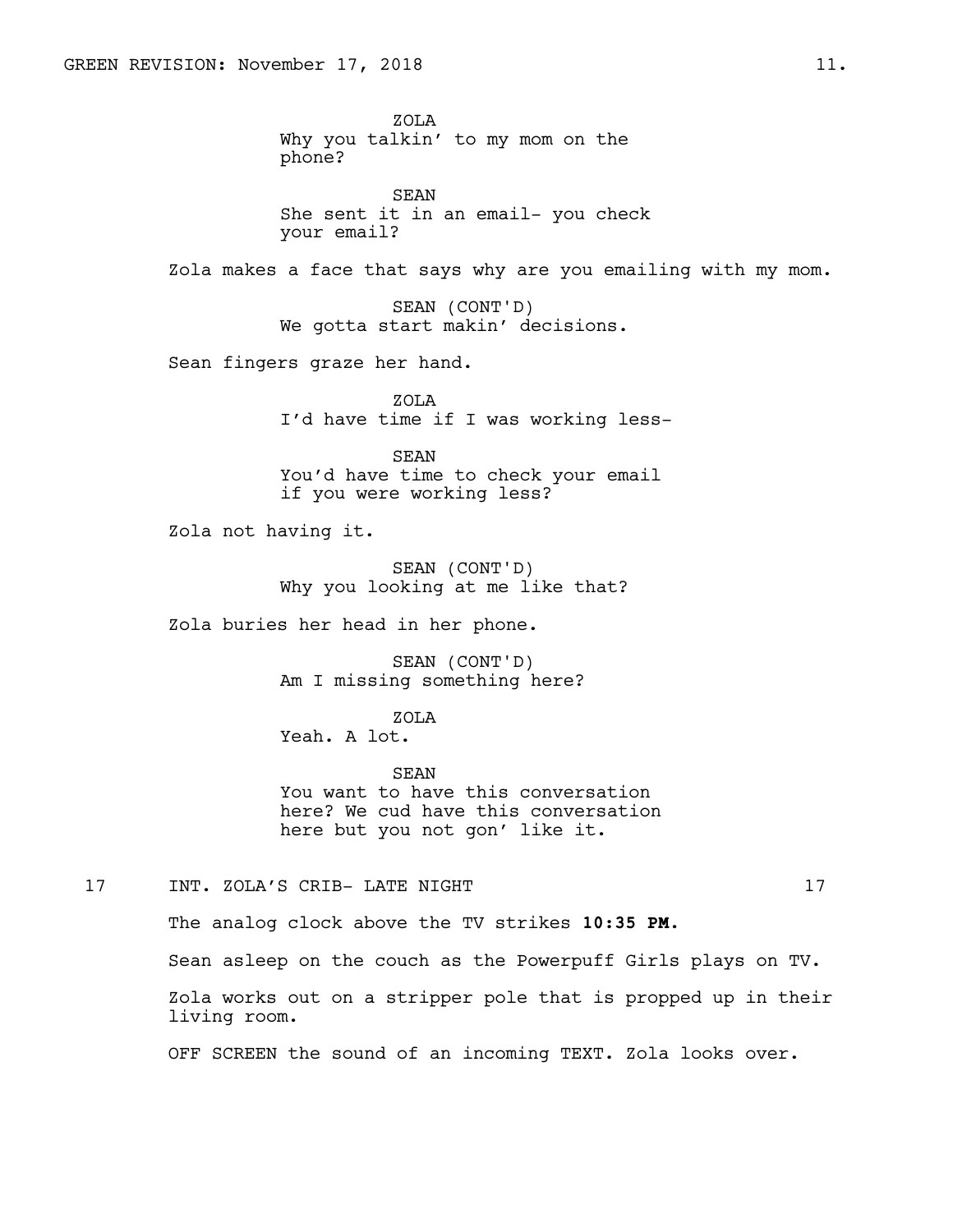18 INT. STEPHANIE'S PLACE - NIGHT 18

During the following Stephanie and Zola break the fourth wall as they speak their TEXT CONVERSATION.

CLOSE ON STEPHANIE who is chewing gum and smoking. She looks like she was just crying.

> STEPHANIE (speaking her text) Hey!

> > INTERCUT:

19 INT. ZOLA'S CRIB - CONTINUOUS 19

CLOSE ON ZOLA, still on the pole.

ZOLA

Hey?

STEPHANIE You know who this is right?

ZOLA You saved your number in my phone.

STEPHANIE

Listen. I'ma cut to the chase. Last month I went dancin' at this cute spot in Florida where my roommate's girl makes like 5 thousand a night.

Zola comes off the pole.

STEPHANIE (CONT'D) My roommate just told me he was going down there to visit her tomorrow-

Zola goes to turn down the TV.

STEPHANIE (CONT'D) -and he asked me if I had any friends who wanted to make some money and you were the first bitch I thought of.

Sean stirs awake.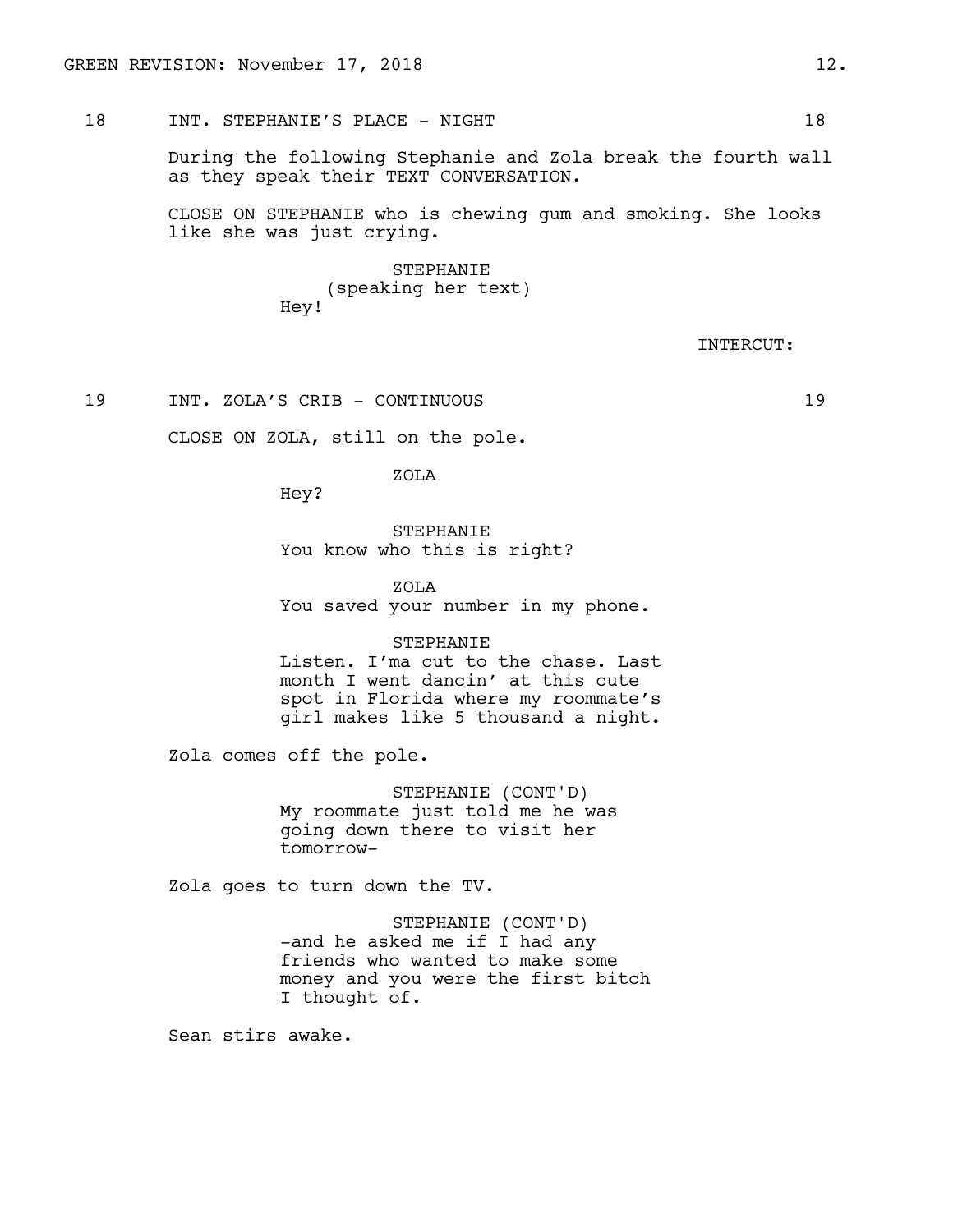ZOLA Friends? Damn- bitch- we just met and you already tryin' to take hoe trips together? SEAN Who you texting? Zola walks away from him and into the kitchen. He follows. ZOLA When we leaving? STEPHANIE BE READY BY 2. ZOLA Who's all going? STEPHANIE BE READY BY 2. ZOLA I said who's all goin. STEPHANIE Me- my boyfriend and my roommate. Stephanie pauses... the embodied version of our iPhone texting ellipses "..." STEPHANIE (CONT'D) Last time I was there I met a rapper who had a song on the radio-- SEAN Hey, who is that? ZOLA Meet you outside mine at 1:59. STEPHANIE Bet. Text me your address. ZOLA You just dropped me off the other night. STEPHANIE You think I remember. Bitch I don't know where I am right now.

> ZOLA I'ma have to fuck my nigga calm.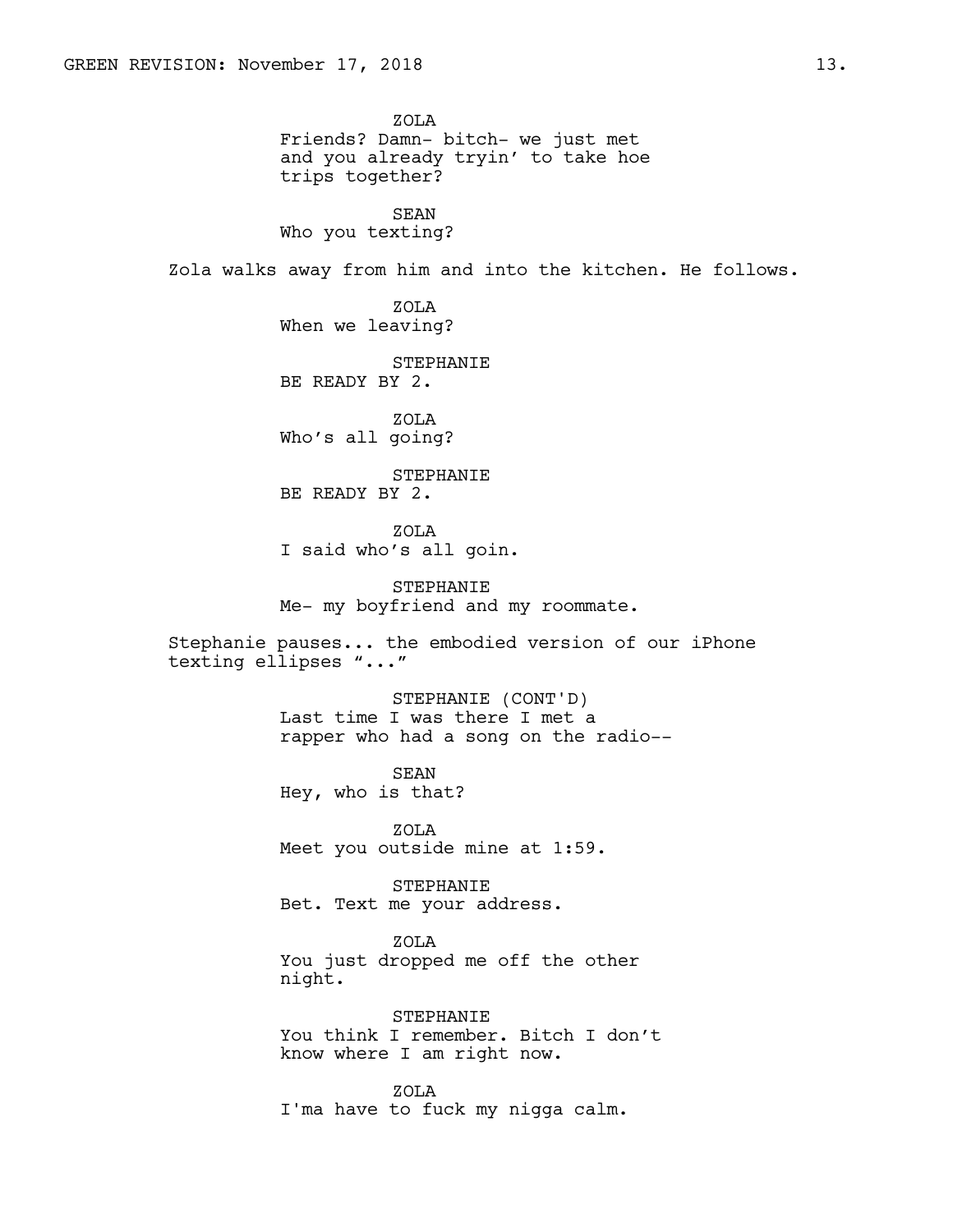STEPHANIE

Cute.

Zola sets down her phone and looks up at Sean. She's excited.

SEAN What's that look on your face?

ZOLA I'm going to Florida tomorrow to dance.

## SEAN

Since when?

Zola heads for their bedroom. Sean follows.

SEAN (CONT'D) Who you goin with?

ZOLA

My friend.

20 INT. ZOLA'S BEDROOM - NIGHT 20

BED. Close on Sean and Zola. Sean on top. This is a sex scene, we don't see from the shoulders down. This is a shoulders up sex scene.

> SEAN Did I ever say anything to you to make you stop dancing?

ZOLA You've been trained to know better.

SEAN Oh- so I'm trained?

## ZOLA

When a man doesn't have anything to say about how you make your moneyhe don't like it.

SEAN So what if I don't. You know I'm working on gettin' a better job.

Zola brings his face to hers.

ZOLA You like that?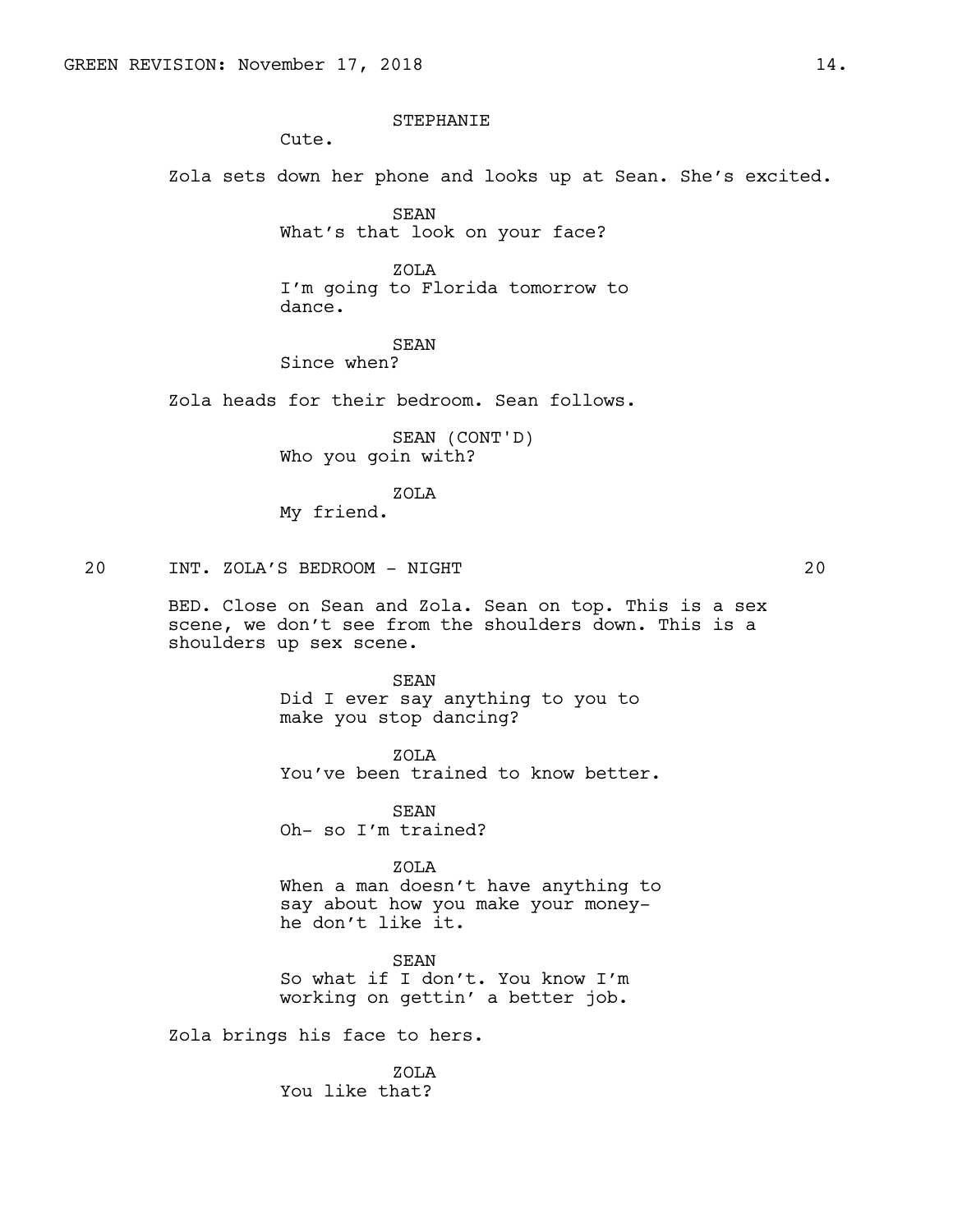SEAN

I do.

A simple balletic choreographed move has Zola on top of Sean.

ZOLA I'm going to Florida tomorrow with this white girl I met at work. We gon' dance. And I'ma come back with a few stacks. When I'm back we'll look at venues. Good?

SEAN

Good.

Zola smiles.

SEAN (CONT'D) Are you close?

ZOLA

No.

## SEAN

Okay...

OFF the pair laughing.

21 INT. THE CRIB- DAY 21

OFF SCREEN the honk of a car. Digital clock reads 2:02.

Zola stuffs her luggage with toiletries. Zola kisses Sean goodbye.

22 EXT. THE CRIB - CONTINUOUS 22

A BLACK BENZ BOX waits in the driveway. Stephanie jumps out with a big ol' smile. Her and Zola embrace.

> STEPHANIE This is gonna be fun.

The driver behind the wheel, X (Black, 40s) looks a lot like the sugar daddy from the restaurant. Is that him? Are you racist? He checks Zola out.

> STEPHANIE (CONT'D) This my bitch Zola.

X Hey bitch Zola.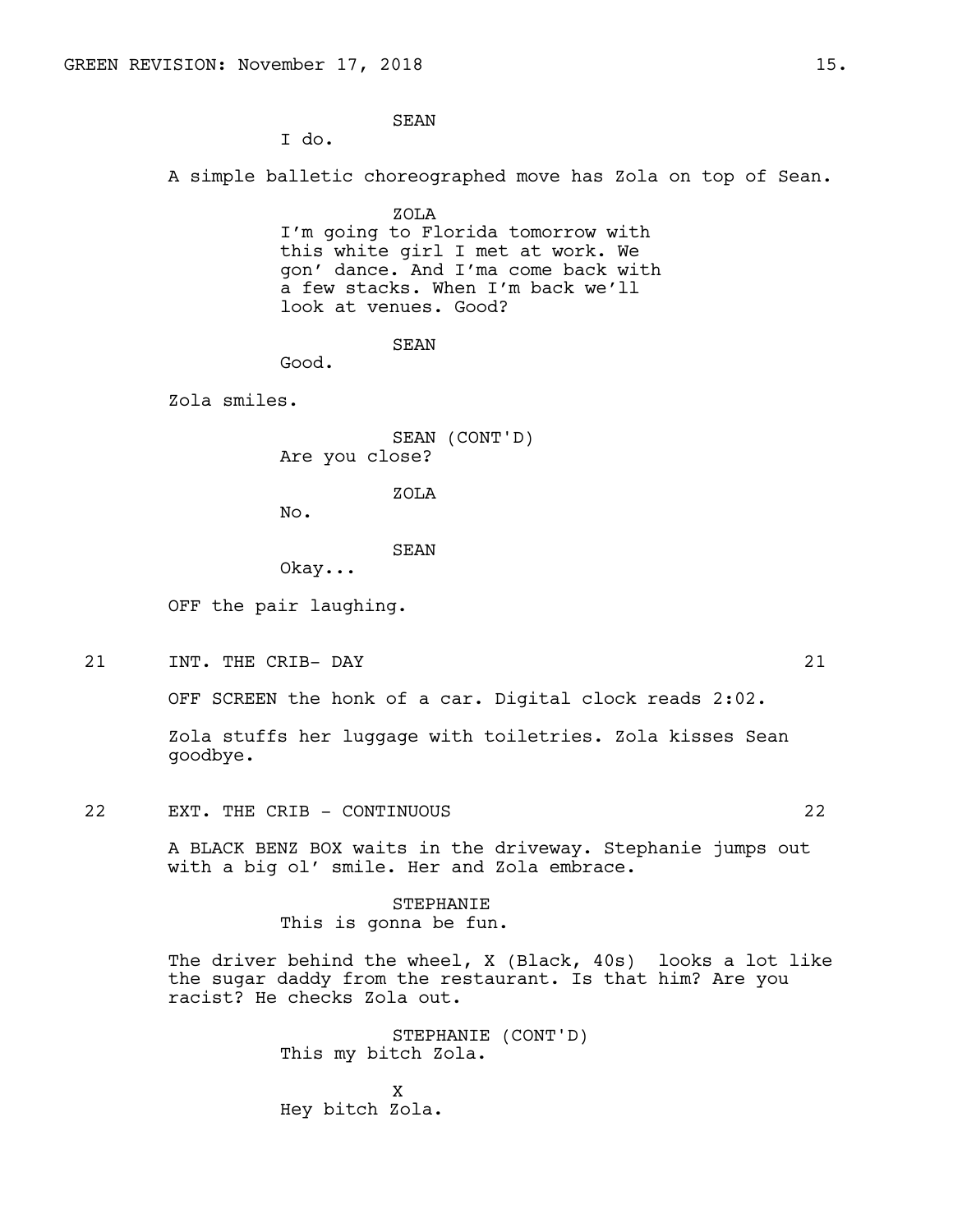Freeze frame on X's face.

ZOLA (V.O.) It'll be 48 hours 'til I know this niggas name.

DERREK (WHITE, 20S), Stephanie's boyfriend, dopey-eyed and unsteady gets out of the backseat and grabs Zola's bags. He offers Zola his hand but avoids eye contact.

Zola looks down at his hand. In return she offers him a dead hand, the softest of all the shakes.

Zola climbs into the backseat. Next to her Derrek.

X puts the car in reverse. A sly smile on his face. This is NOT the man from the restaurant.

**IN THE BACKGROUND:** Sean's face in the window as he watches the car pull out into the street.

23 EXT. ROAD- DAY 23

We drive by a sign that reads *JESUS SAVES, try him. Believe this!*

24 INT. BENZ BOX- CONTINUOUS 24

Zola goes for her phone. She types out a message. As she finishes a BEEP is heard. X grabs the phone and looks at it.

**TEXT:** Another sugar daddy? U got a type bitch!

*Twitter whistle.*

X I'm using her GPS.

Zola a little mortified.

X (CONT'D) I'm not her sugar daddy. I'm her roommate. Das her sugar daddy-

X points at Derrek. Derrek smiles one of those smiles you can hear.

Derrek extends his hand for a shake, sheepish. Zola makes a face that says, didn't we already do this.

HARD CUT TO: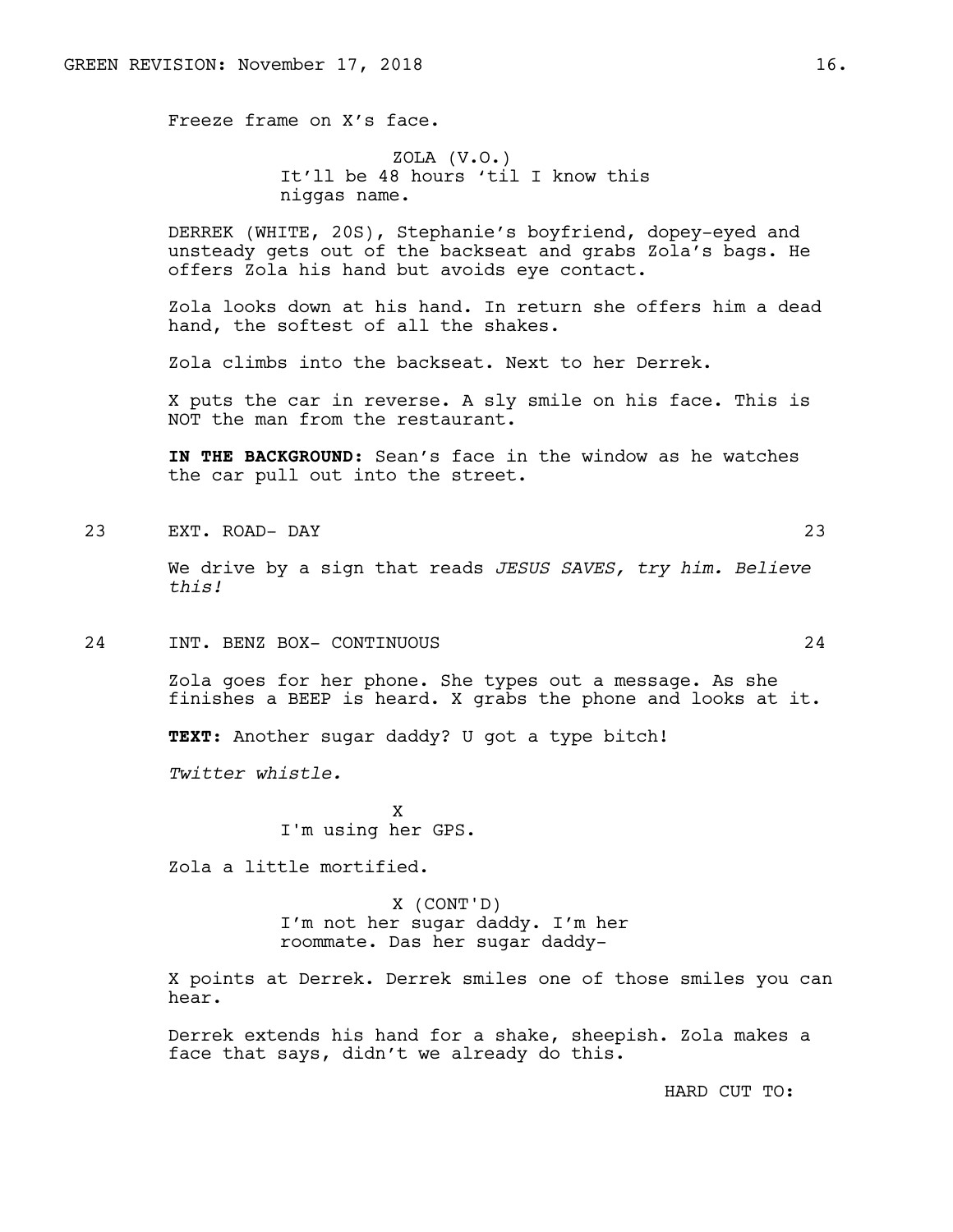**ON SCREEN: HOUR TWO OF TWENTY-SIX.**

25 INT. BENZ BOX - DAY 25

On the radio: Migos "HANNAH MONTANA"

X rappin' hard, Stephanie twerkin' hard, Derrek boppin' hard and Zola keepin' it cool (hard) and singing a long.

#### EVERYBODY

Hannah Montana, Hannah Montana, Hannah Montana, Hannah Montana I got Molly, I got white I got Molly, I got white I been trappin', trappin', trappin', trappin' all damn night Hannah Montana, Hannah Montana, Hannah Montana, Hannah Montana Hannah Montana, Hannah Montana, Hannah Montana, Hannah Montana

This is the most fun we will ever have in this car.

EVERYBODY (CONT'D) I got molly, I got white I got molly, I got white I been trapping, trapping, trapping, trapping all damn night.

## ZOLA

Hannah Montana I'm selling them bricks out the Phantom.

DERREK Bricks, Bricks, Bricks.

STEPHANIE Got Hannah Montana I'm drinking the lean out the Fanta.

DERREK Lean. Lean. Lean.

#### STEPHANIE

(to Zola) I thought you said you was comin' to dance bitch!

Zola makes a stank face and begins to dance her ass off. Again this is the most fun we will ever have in this car.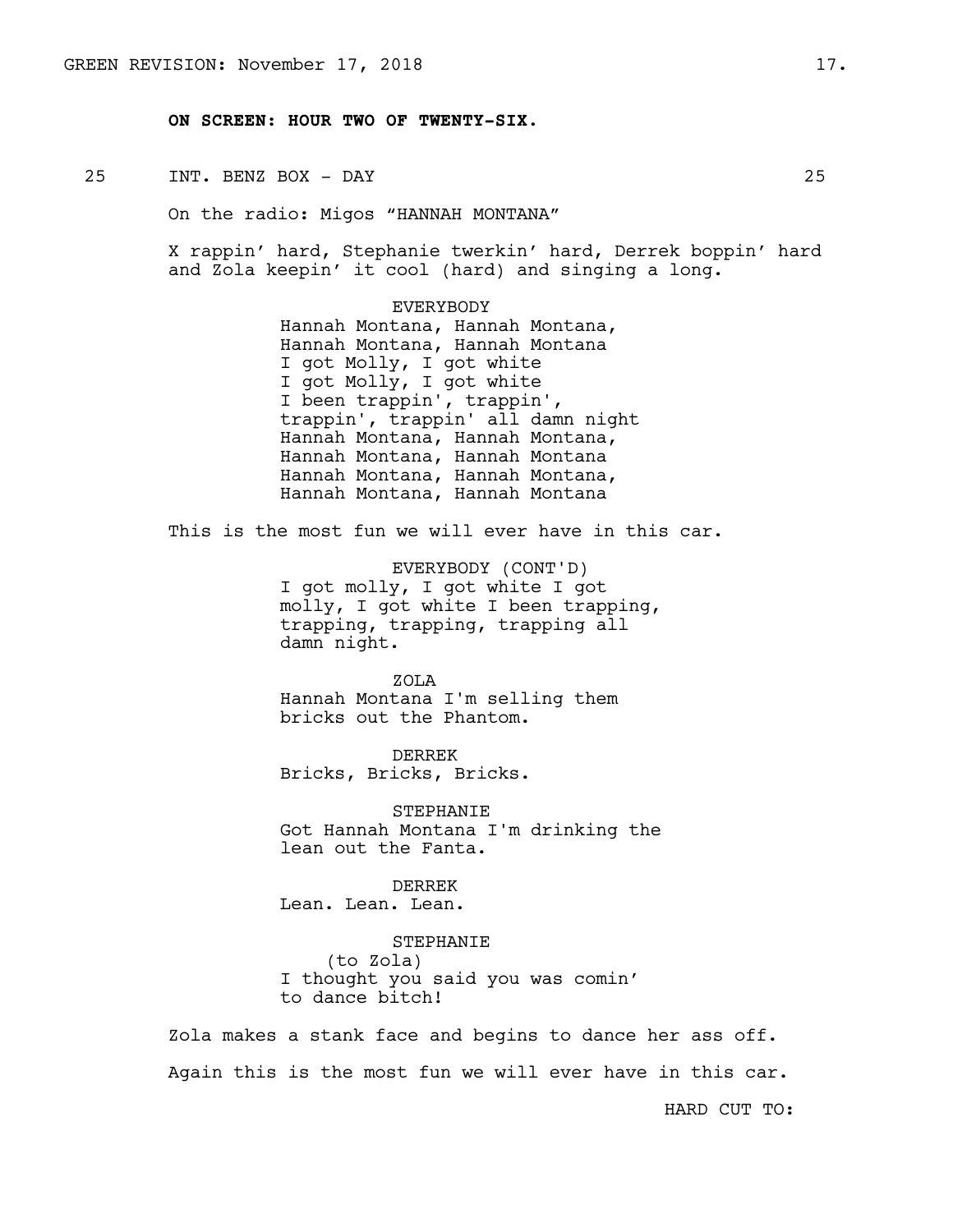## **BLACK ON SCREEN: HOUR FOUR OF TWENTY-SIX.**

26 INT. BENZ BOX - NIGHT 26

Derrek on his phone, laughing with all his might.

DERREK Oh shit. Oh shit. Oh shit... You gotta see this-

Derrek slides to middle of the back seat. He and Zola's thighs touch.

Derrek holds his phone up in front of Stephanie. On it a VINE VIDEO of a guy rolling down a hill with a large barrel of hay, ad infinitum at 6 second intervals.

> STEPHANIE I'm dying. Show Zola.

He holds the phone in Zola's face and the loop continues.

ZOLA

I'm dead.

STEPHANIE He be doin' the funniest shit Zola.

ZOLA (V.O.) I ain't see him do no funny shit yet.

27 EXT. GAS STATION/PARKING LOT - NIGHT 27

Derrek washes the windshield of the car, Red Bull in one hand. X in the passenger seat, slow dancing to the music on the radio. His eyes follow the girls as they head for the bathroom inside.

Derrek's nose starts bleeding.

IN THE BACKGROUND: a billboard that reads "GOD IS WATCHING".

28 INT. GAS STATION BATHROOM - CONTINUOUS 28

Zola and Stephanie rush into the bathroom and take to separate stalls.

CAMERA above and on Zola. She pulls down her panties and hovers slightly above the seat. We feel her back.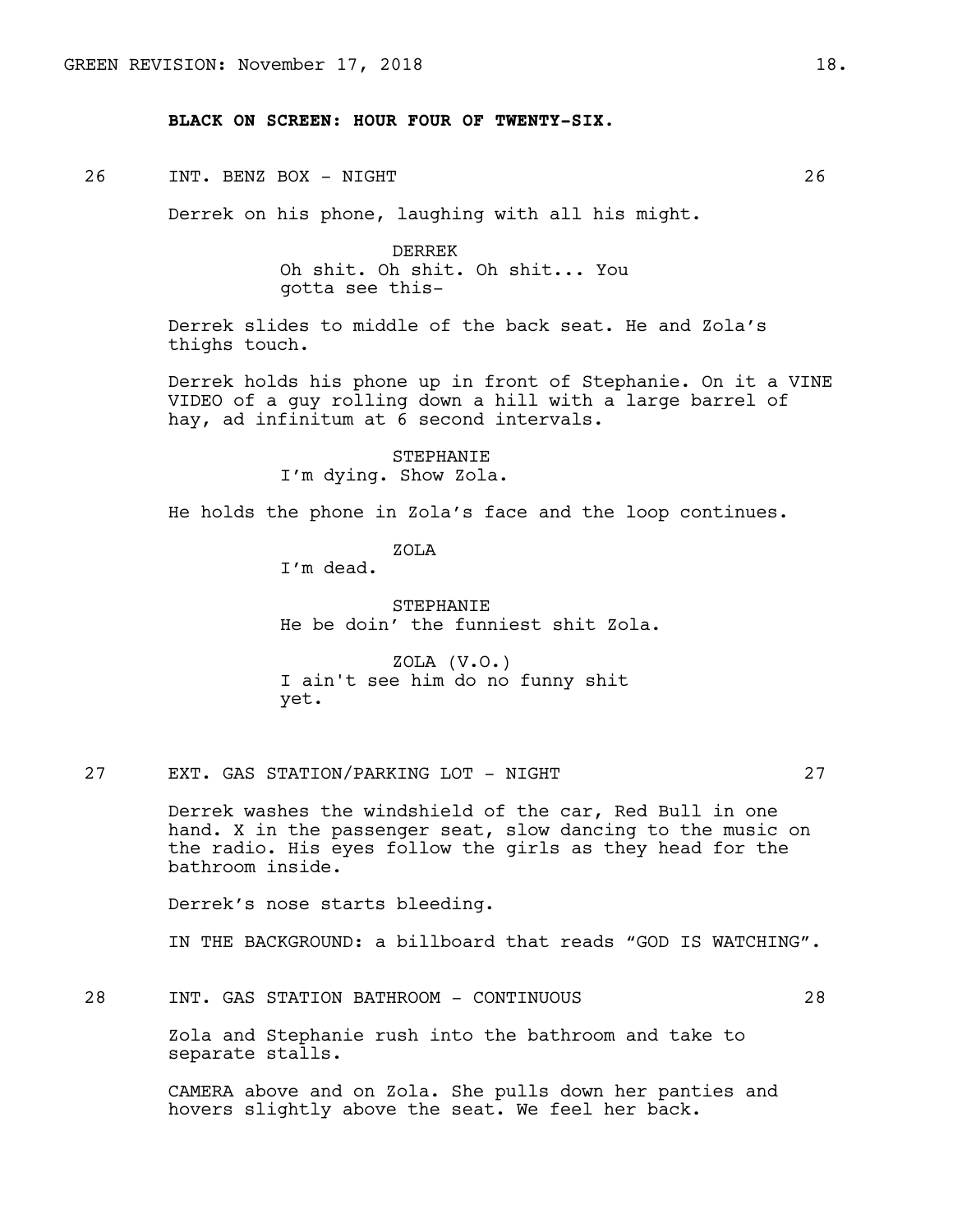CAMERA on a slider, moves from Zola to Stephanie's where she's happily sitting on the toilet peeing.

> STEPHANIE I'm so hungry I could eat a dick right now.

CAMERA moves back to Zola who is finishing and reaching to grab toilet paper only to realize there is basically none.

> ZOLA Hey... You got tissue?

On Stephanie who is pulling her pants up; sans wipe. She grabs a bunch of toilet paper to hand over beneath the stall.

29 EXT. BENZ BOX- NIGHT 29

Benzo whizzes down a highway.

30 INT. BENZ BOX - DAWN 30

Derrek behind the wheel, exhausted. Zola behind him, in the back seat, playing a game on her phone. Stephanie next to her, asleep. X in the passenger seat, eyes closed but awake, reclined.

> DERREK You been together 7 years?

ZOLA Off and on since we were 12.

DERREK You live together?

ZOLA For about a year now.

DERREK That's what I'm working on. I want to get us a little house. A 2 bedroom. I'm savin' up.

Zola still focused on the game on her phone.

DERREK (CONT'D) She's my best friend. I would do anything for her.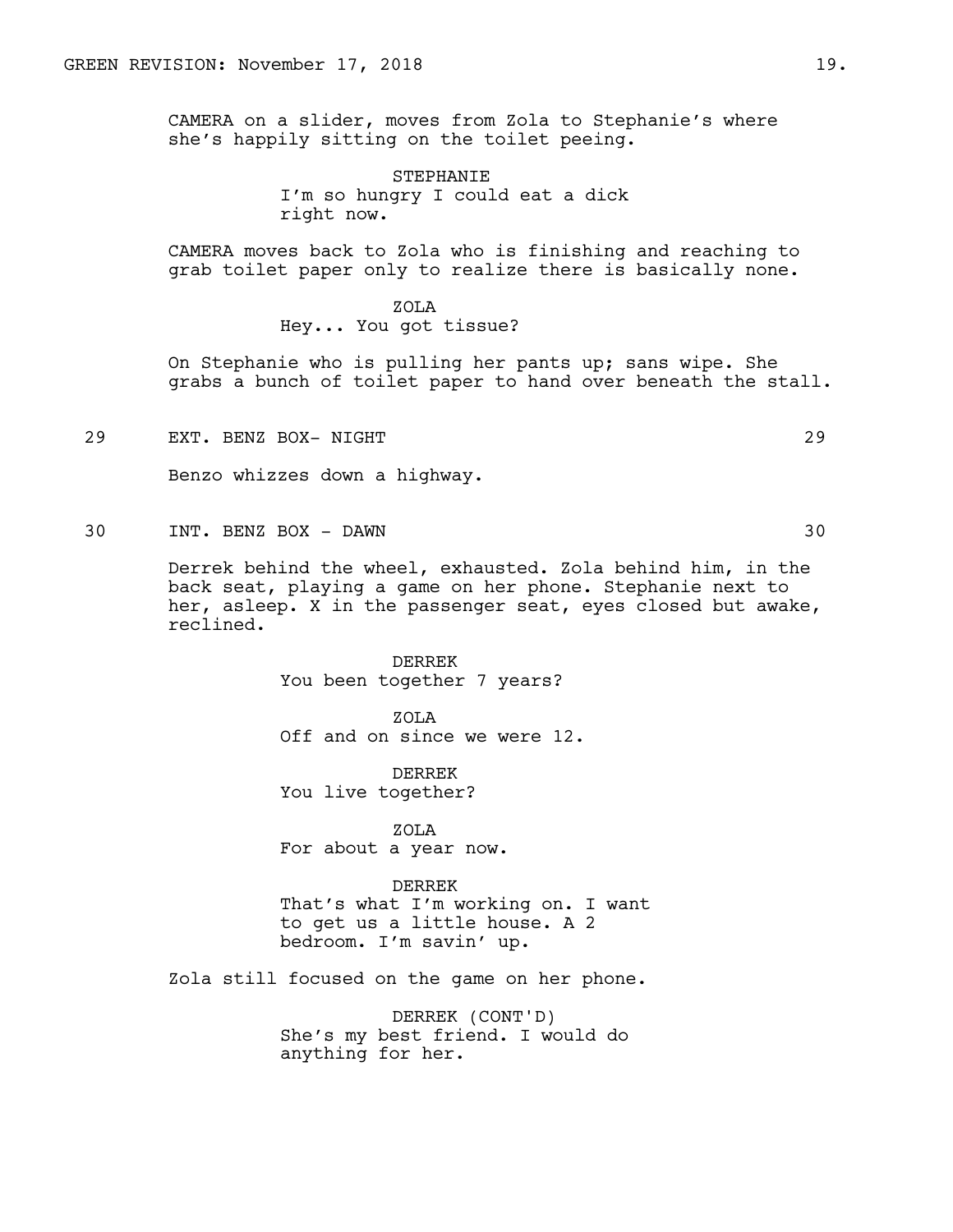X turns the radio up.

HARD CUT TO:

#### **ON SCREEN: HOUR SIXTEEN OF TWENTY-SIX.**

31 EXT. FLORIDA HIGHWAYS - MORNING 31

The BENZ BOX rockets past a large memorial made of flowers in the shape of a cross; from it a single low hanging helium balloon dangles.

32 INT. BENZ BOX - DAY 32

Outside the whole palate is different. If this were Bosch's *THE GARDEN OF EARTHLY DELIGHTS*, we'd be entering panel 2.

#### STEPHANIE

My dude- I- am tel-ling you- Swear on my life! Swear on my mom's life! I cud not believe my eyes. Like what? Like huh? Like? This dookie ass bitch with a nappy ass head was all up in my face - I was like no no no no -

(rolling her neck) - LOOK - if you gon slide up and down a pole all night in some doodoo ass drawers- clean your butt have you some wet wipes boo-boo cos ain't nobody lookin' to get GIARDIA ON ACCOUNT A NO HOE. OH NO! Not again. Den dis bitch was up in my face and I was like, look bugger bitch, you best get your ghetto ass up out my face. It's not my fault you're nasty. It's not my fault I make more money than you.

DERREK Clean your butt.

Lyrics on radio kick in.

**STEPHANIE** Yasssssssssssssssssss!

DERREK Clean yo' butt.

Stephanie reaches to turn the dial up high. Derrek excited. The car comes to a stop at a light next to a trailer park.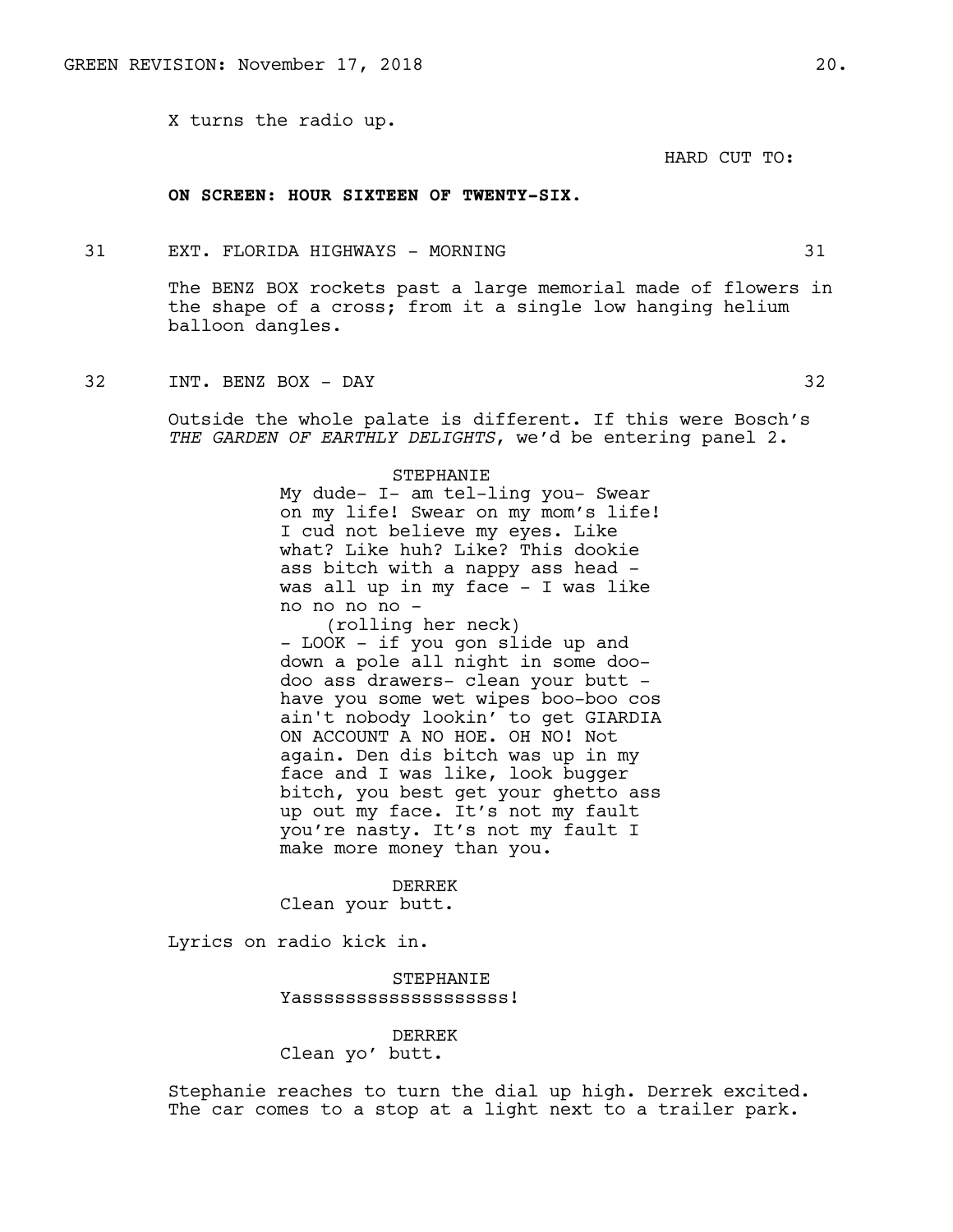STEPHANIE We bout to make that schmoney honey!

Zola's focus drifts from Stephanie to her window.

ZOLA

Word.

33 EXT. FLORIDA HIGHWAYS- LATER 33

The BENZ BOX rockets past a rebel flag; *Welcome to Florida.*

34 INT. BENZ BOX - EARLY EVENING 34

Outside things go from seemingly polished to putrid.

X at the wheel. Stephanie in the passenger seat. Zola in the back. Derrek next to her asleep. Both girls on their phones, necks curved.

On the RADIO: 2 Chainz "WATCH OUT".

X

35 EXT. RAGGEDY MOTEL- EARLY EVENING 35

The BENZ BOX pulls into a parking lot of a motel. Zola's face turns sour. What dis is? Stephanie applies lipstick.

Yo- Derrek. Derrek waking. X (CONT'D) We here. DERREK What's this? X Just a few hours. DERREK All of us? X I thought you was tired.

> DERREK I'm not tired.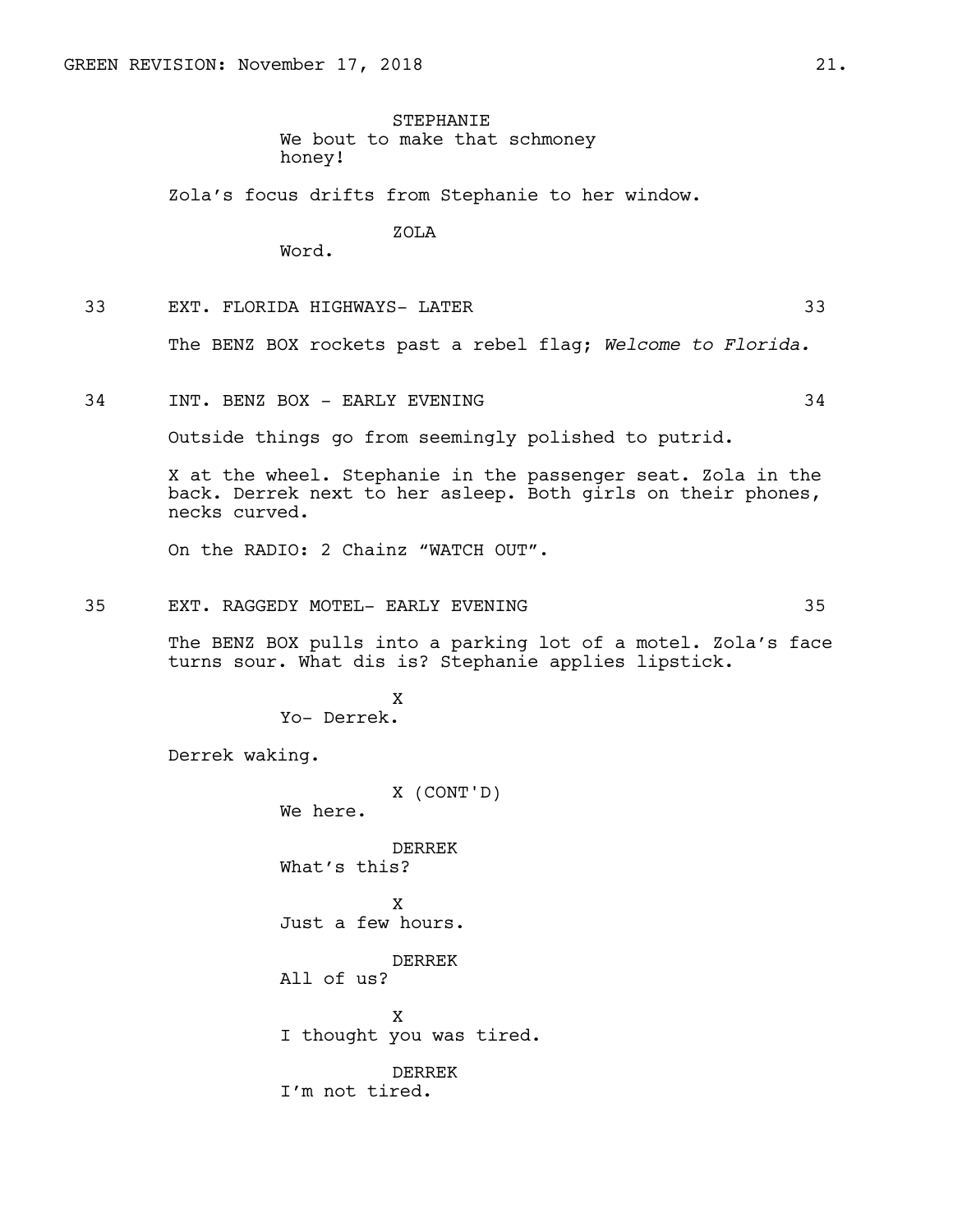STEPHANIE You look tired.

DERREK I guess I'm tired.

X hops out of the car. Zola follows him with her gaze; perplexed. Silence starts to set in and then-

OUTSIDE THE CAR, a RED-HAIRED GIRL enters fumbling through her purse. Her hair wet. She is followed by HEE a striking man. CAMERA INSIDE the car.

> RED-HAIRED GIRL Where the Kools at?

HEE I already told you I got you Newports.

RED-HAIRED GIRL That's that other bitch smoke Newports.

HEE How many times I gotta tell you I'm not with her no more.

RED-HAIRED GIRL You and dem Assalamualaikum's always tryin' to rob me a my peace.

She storms off.

HEE I'm not doing this with you.

Hee follows her. Inside the car we's distressed. And then-

STEPHANIE You know they made Miami Vice around here.

DERREK

They did?

STEPHANIE Yup. You remember that movie?

DERREK

I don't.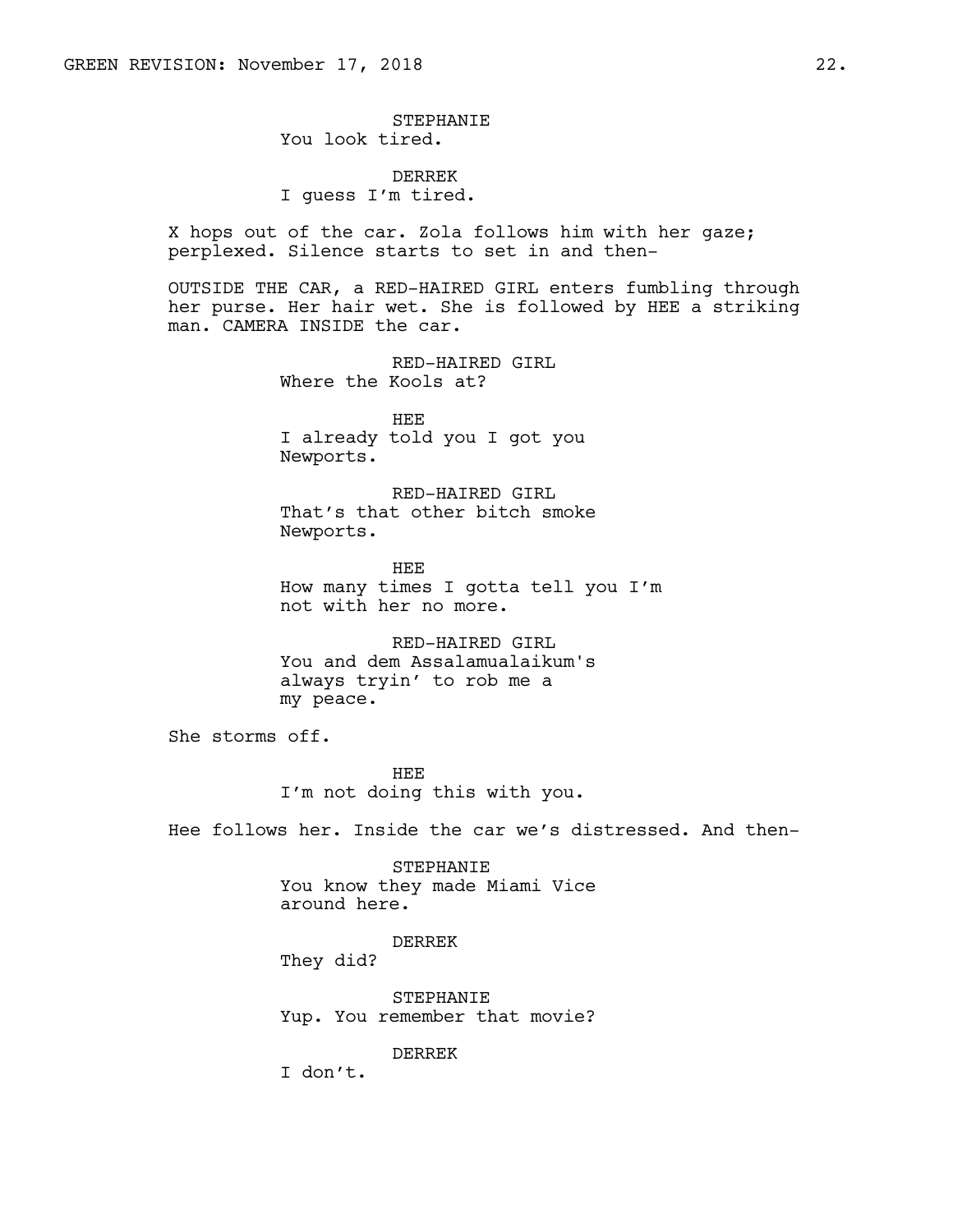X makes it back to the car with a room key and an oscillating fan.

### 36 EXT. RAGGEDY MOTEL- CONTINUOUS 36

All out of the car and at the trunk. Stephanie on her phone. Derrek grabs his and Stephanie's things. Zola is the last to grab her hers.

All head for the room. Zola and Derrek the only ones weighed down by luggage and heat. X in the lead holding only a fan.

Above this riveting piece of theatre, two kids dribble a basketball.

## 37 INT. RAGGEDY MOTEL- LATER 37

Inside the motel looks like outside the motel.

Zola stands out of the way with all her stuff, looking like a IG version of Dorothy from Oz meets Dalí's *Girl at Window*. Derrek moves luggage into the room. X finds a place to plug the fan in. Stephanie packs a go bag.

As though from a radio in another room we hear a rendition of "EASE ON DOWN THE ROAD" from The Wiz.

> ZOLA (V.O.) So we get to Florida and show up at this nasty motel t.

*Twitter whistle.*

ZOLA And the white bitch pulls me to the side and is like-

EXTREME CLOSE UP of Stephanie.

STEPHANIE (almost a whisper) We gon' be at the club all night. This room is for Derrek not us! Donot- trip. Don't trip.

*Twitter whistle.*

A door resting on a wall falls with a THUD- all but X jump.

DERREK (voice cracking) I don't want to stay here.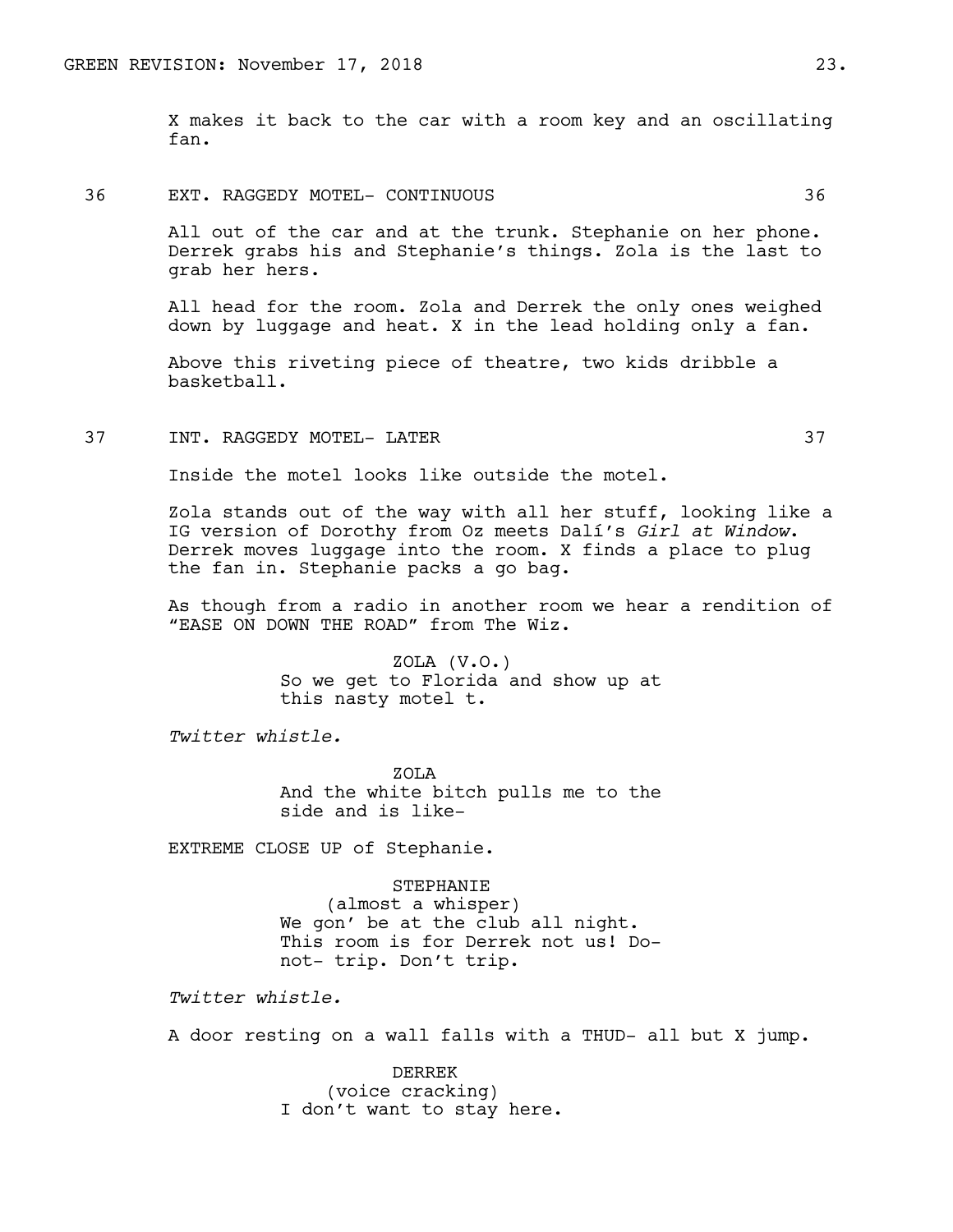X Ey, ey ey... I don't want to see your face like that. You only have to be here till they get done with what they gotta do. (smooth and pointed) Our room ain't ready. What can I do? I'm not a hotel. I can't make it ready. The girls gotta work right now. It don't make sense to put a bunch a money into a room that you gon' be- in- all alone.

Derrek unsure.

X (CONT'D) You not gonna enjoy that?

Is this a trick question. Zola confounded.

X (CONT'D) So we save money today. Get to the pool and the piña coladas tomorrow.

DERREK But can't I just--

Stephanie goes to him and takes his face in her hands.

STEPHANIE Hi. It's not so bad, is it?

DERREK It kinda is.

Stephanie, shakes his head side to side, as if to say *No.*

STEPHANIE We won't be gone long.

Stephanie puts a hand on his heart.

STEPHANIE (CONT'D) Whose is that?

> DERREK (quiet)

Yours.

Stephanie puts the same hand on her heart.

**STEPHANIE** Whose is this?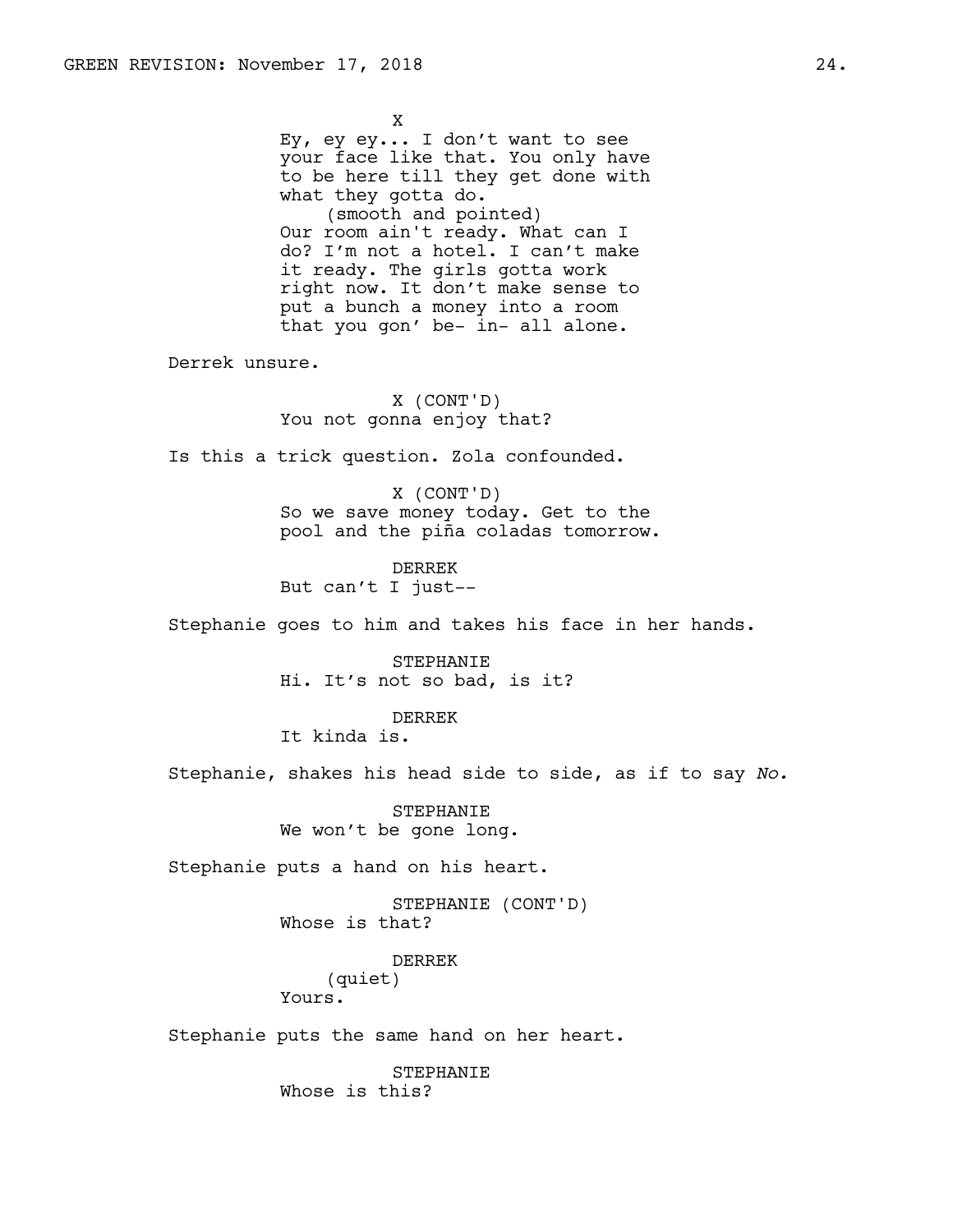#### DERREK

Mine.

X Yo I'm hungry.

OFF Stephanie's sparkling eyes.

38 EXT. RAGGEDY MOTEL- CONTINUOUS 38

Zola, Stephanie and X walk away from the motel and back to the car. Zola in the rear with a purse and overnight bag. Stephanie in the middle with a plastic bag. X in the lead.

> ZOLA That place look like it got roaches.

STEPHANIE We not staying there.

Zola slightly suspect.

ZOLA And when we coming back for our bags?

STEPHANIE You ask a lotta questions.

They arrive at the Benz Box. All aboard!

**IN THE BACKGROUND:** Derrek's face in the window as he watches the Benzo pull out into the street.

Enter a BLACK DUDE with a face tattoo. This is DION. We'll meet him again.

CAMERA hangs on him until he disappears into a room.

39 INT. TAMPA CLUB - NIGHT 39

On stage a petite woman, let's call her SKIPPER- that's Barbie's little sister - cleans the pole down with Windex.

We are between sets. Under 20 patrons.

Zola stands along the wall, RED LIGHTS playing off her face. She's *feeling the music*. Still optimistic.

IN THE BACKGROUND: Stephanie at the bar with X and TONY, the Florida Manager. X points at Zola. Tony grins.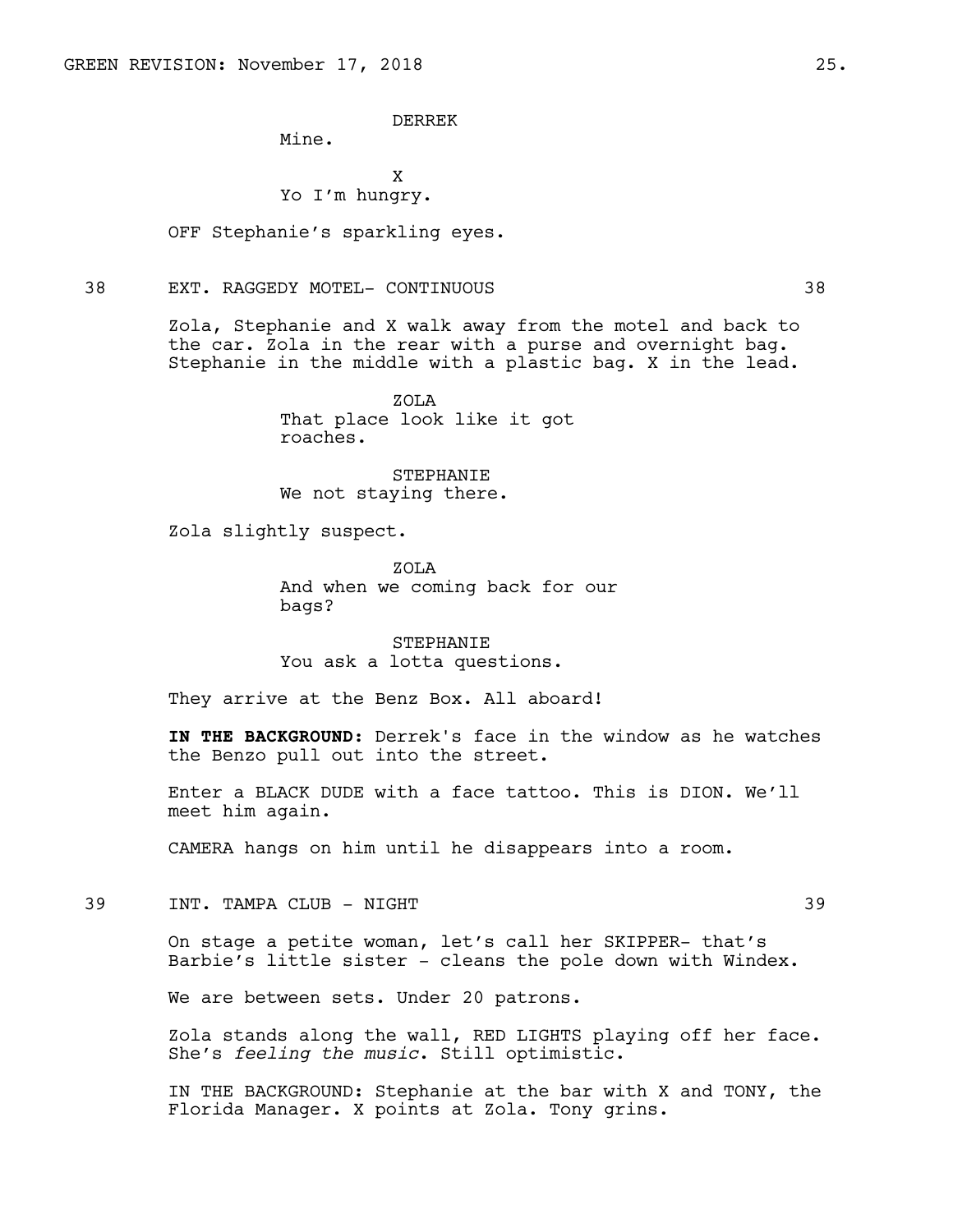## STEPHANIE

We back here.

ZOLA Your boy stayin'?

STEPHANIE Nah he gotta go see his fiancée. He'll be back when we done.

## 40 INT. DRESSING ROOM - NIGHT 40

Lockers, mirrors, mix and match seating (bistro chair/ folding chair/ patio chair/ stools).

Stephanie disrobes out of her street clothes, stripper wear already on.

A group of about 5 women in various stages of undress holding hands in prayer, (Age Range 22-52). The leader of the pack, a woman with a body made for KING magazine, HOLLYWOOD. Prayer is underscored with roars of *Yes Father* and *Thank you Jesus*.

## HOLLYWOOD

Heavenly father we gather here today to thank you for the bounties you have bestowed upon us*.* Father God, we call on you to ask you for your blessings. We pray that you hear us. Send us niggas with good credit. Send us niggas wit' nice cars. Send us niggas that got boats. Niggas wit' condos. Niggas that got ocean views. Niggas wit' taste and culture. None of them fart ass niggas. NO hoodlums, NO thugs, NO scammers. Father God hear us, send us your angels to encamp around us.

Zola unpacks from her overnight bag. The HOUSE MOTHER, sets up a spread of fruits and veggies.

#### ZOLA

Who you gonna be tonight Zola?

Zola in the mirror applies makeup. CUE a light change, Zola's reflection refracted and multiplied in mirrors.

#### **\*\* Reference: closing frame of All About Eve.**

Zola in a miniskirt, BARBIE ZOLA futzes with her lashes (blonde wig/ high pony/ pink monokini).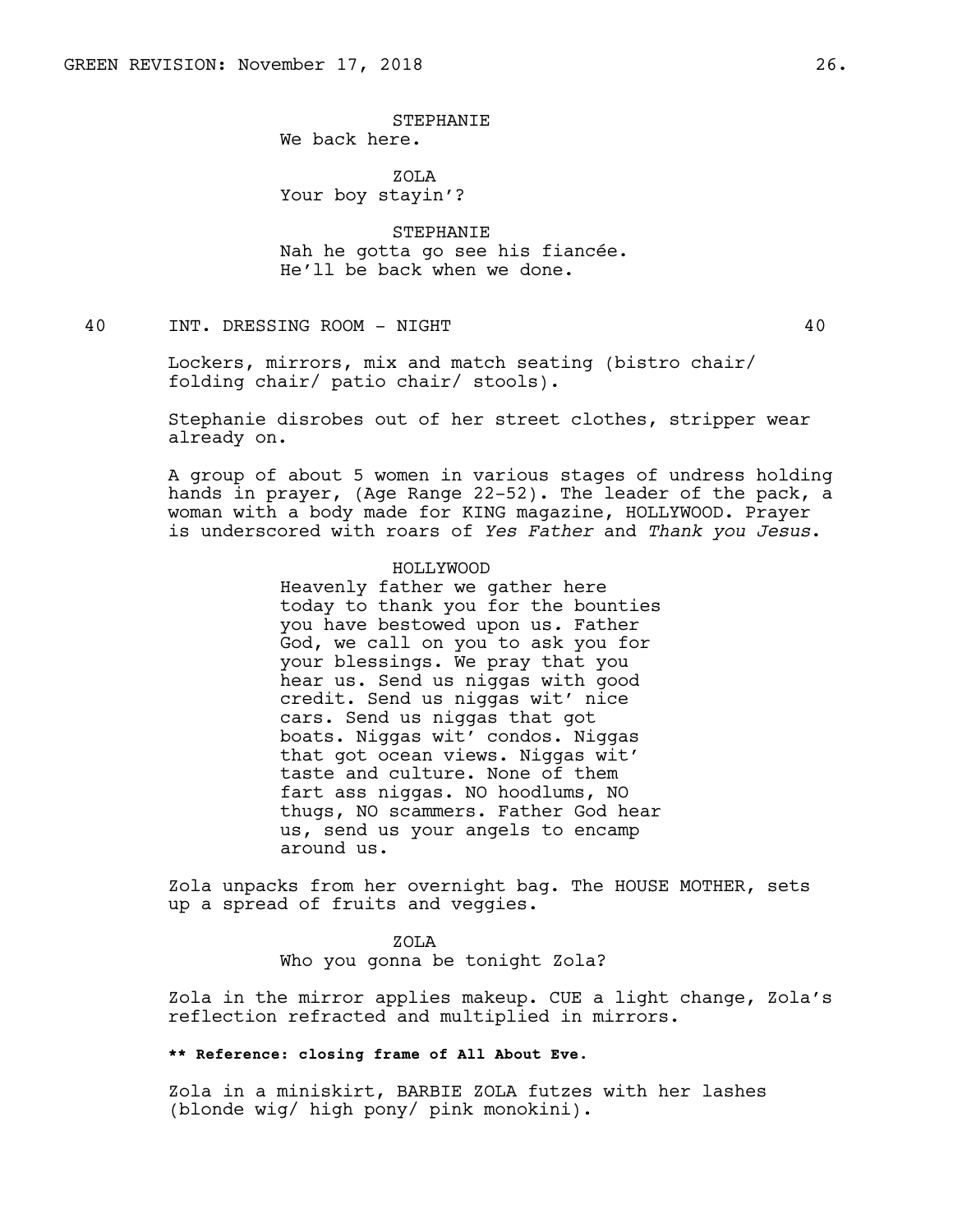All of the other women in the room have faded to black, we are only with Barbie Zola.

> ZOLA (CONT'D) Who you gonna be tonight?

**LIGHTS FADE: Kitty Zola. LIGHTS FADE: Bunny Zola. LIGHTS FADE: Sporty Zola. LIGHTS FADE: Sailor Zola. LIGHTS FADE: Nurse Zola. LIGHTS FADE: Hooters Zola.**

**\*\*Reference: Lil Kim through all of the 1990s.**

*On our final Zola we glitch and twitch like a GIF.*

Moment interrupted by Stephanie's disembodied arm holding out a pair of pasties.

STEPHANIE

You need these.

CUE LIGHTS! Stephanie hands Zola pasties.

ZOLA

For who?

STEPHANIE This is a pasties and panties joint.

ZOLA

A what?

All the women in the room turn.

ALL THE WOMEN Pasties and Panties!

Zola in shock.

STEPHANIE You gotta have a permit in Florida for anything else.

ZOLA Baby somebody got me twisted... I am a full nude type a bitch.

*Twitter whistle.*

STEPHANIE Not tonight.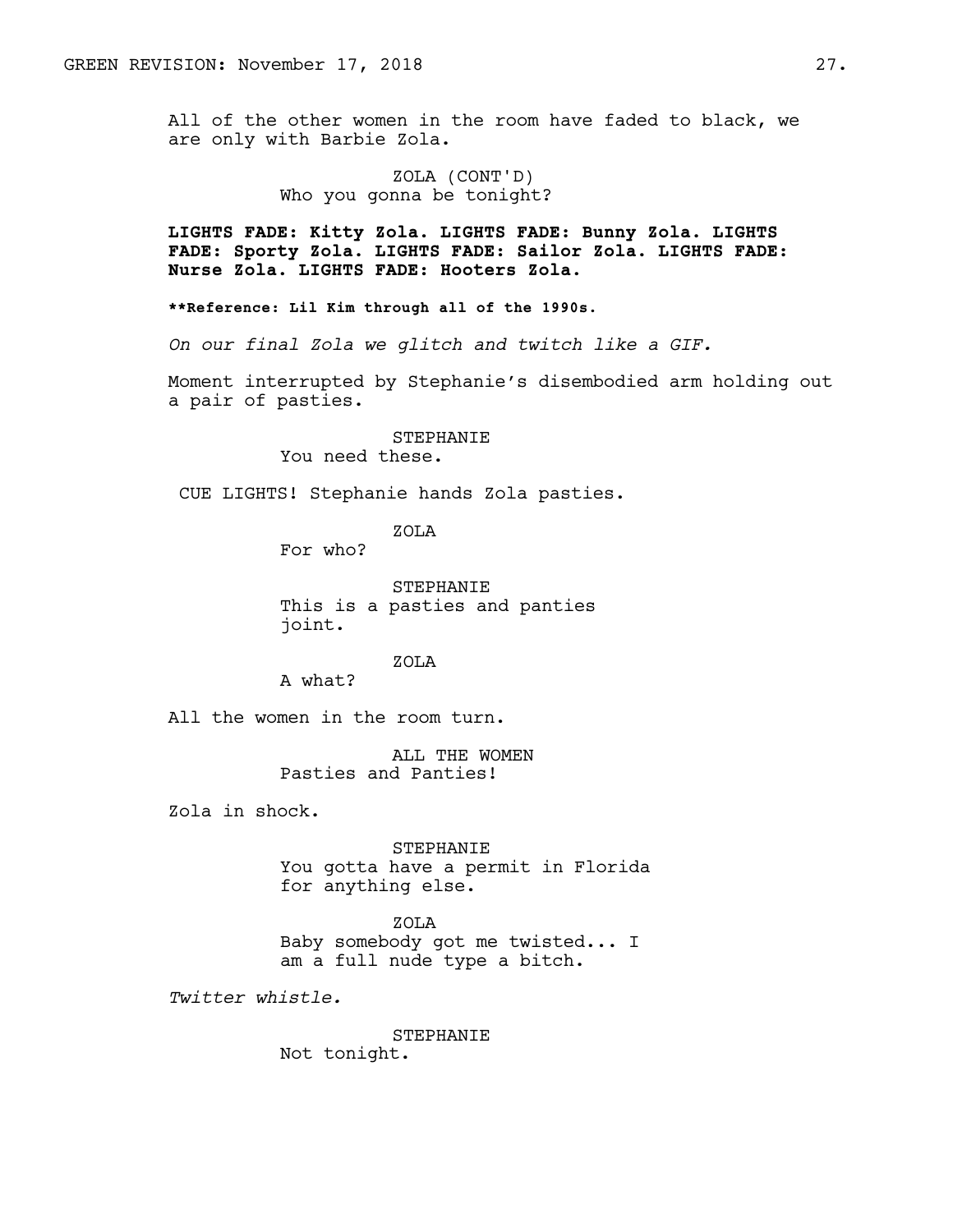ZOLA How they expect us to make shit in this?

STEPHANIE Easy. You a sexy bitch, I'ma sexy bitch. We gon make money. Period.

Stephanie wraps an arm around Zola and pulls out her phone.

STEPHANIE (CONT'D)

Pose up.

Stephanie raises her phone to snap a pic. She presses down.

ON SCREEN the message: STORAGE ALMOST FULL.

STEPHANIE (CONT'D) Fuck. I gotta delete some pics.

She deletes. They pose up again.

FLASH: A PIC OF THEM IN THE MIRROR FACE AND BODIES PRESSED CLOSE, BIG SMILES.

STEPHANIE (CONT'D)

Cute.

*They twitch and glitch for a moment like sexy GIFs.*

ENTER Tony Florida Manager.

TONY FLORIDA MANAGER

You.

Camera pushes to him.

41 INT. TAMPA STRIP CLUB HALLWAY - EVENING 41

Zola walks towards the stage in precarious patent knee highs. Music loud and percussive; it scores this journey and our NEXT.

42 INT. RAGGEDY MOTEL- NIGHT 42

Derrek on his phone watching a VINE VIDEO loop of a guy getting kicked in the chest.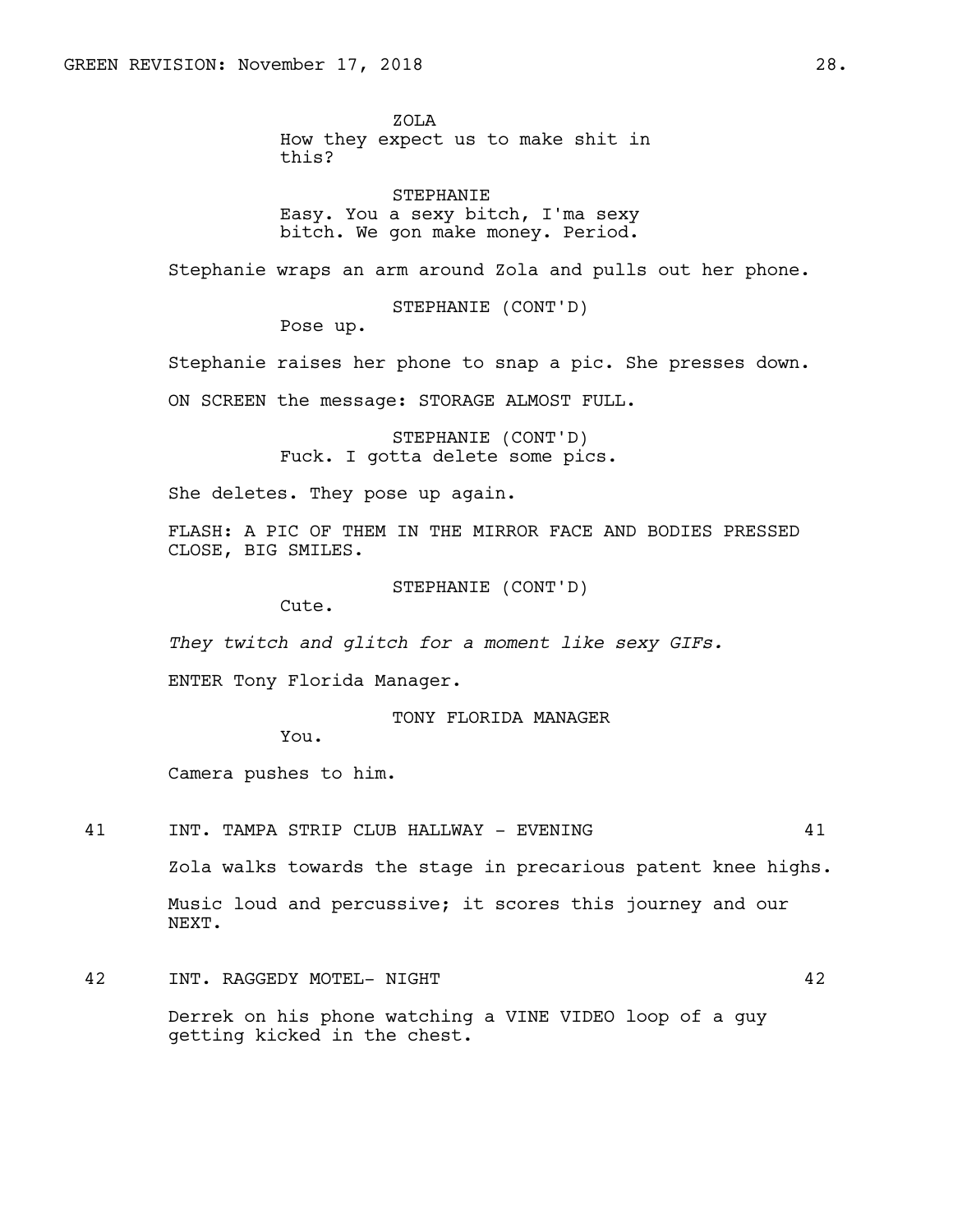## 43 INT. STRIP CLUB STAGES - CONTINUOUS 43

Zola ascends the stairs in front of her and sees the pole shining like an old friend.

She jumps the pole and begins an athletic climb to the top. Heels CLANKING.

Once at the top she throws herself into an impressive back bend. She rotates, her hair flies out. She inverts herself, her legs go wide. Between her thighs we see Stephanie sitting on some dudes lap.

44 INT. BATHROOM RAGGEDY MOTEL- CONTINUOUS 44

Derrek washes his hands and forearms. His phone on speaker on the bathroom sink.

> STEPHANIE (voicemail) Hi it's Stephanie. I'm not here right now. I'm busy. Leave a message... after the beep, if you don't, I- ain't- your- friend!

Message ends with a big cackle. He hangs up and tries her again right away.

> STEPHANIE (CONT'D) (voicemail) Hi it's Stephanie. I'm not here right now. I'm busy. Leave a message... after the beep, if you don't, I- ain't- your- friend!

Message ends with a big cackle. BEEP.

DERREK Call me when you get this- babe.

CAMERA follows Derrek out of the bathroom. Music off screen increases in volume and he falls onto the bed. The beginnings of a spiral.

## 45 INT. TAMPA STRIP CLUB - CONTINUOUS 45

Zola gears her body up for the move she's missed performing the most: THE BIRD OF PARADISE.

With impeccable grace she slides down the pole into a split. Without breaking a sweat she begins to POP POP POP.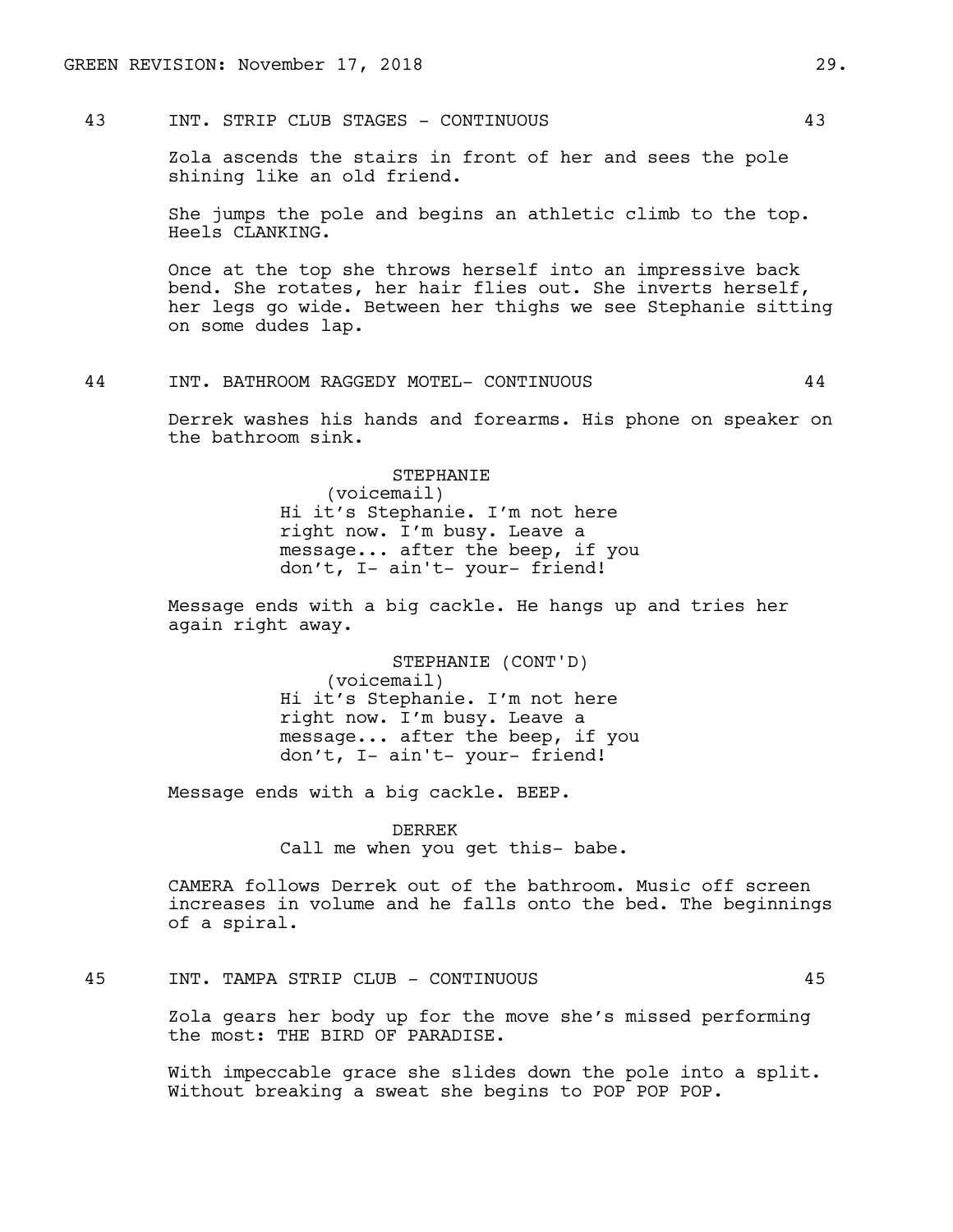She looks over her shoulder with a playful grim. A man with cold hands stuffs her panties with singles, KAY.

> KAY Anybody every tell you- you look just like Whoopi Goldberg?

OFF Zola's tense smile.

## 46 INT. DRESSING ROOM- LATER 46

Zola seated at a vanity counts the dollars she just collected: REALLY? House Mother cleans up her station.

ENTER Stephanie.

STEPHANIE Where you been?

## ZOLA

Here.

STEPHANIE The manager wanted me to tell you that issa dude here that want you to do a private.

ZOLA

Pass.

STEPHANIE He used to play football.

ZOLA Tell your boy I'm ready to go--

STEPHANIE Let's take a pic real quick.

Stephanie pulls Zola close again. They POSE TOGETHER for another picture in the mirror.

ON SCREEN: CANNOT TAKE PHOTO.

STEPHANIE (CONT'D) Fuck! I need a new phone.

Delete, delete, delete. She deletes a barrage of PHOTOS. Stephanie pulls Zola in again. They take an album's worth of pictures, no flash. Per click, subtle changes in pose.

> STEPHANIE (CONT'D) I'm texting these to him.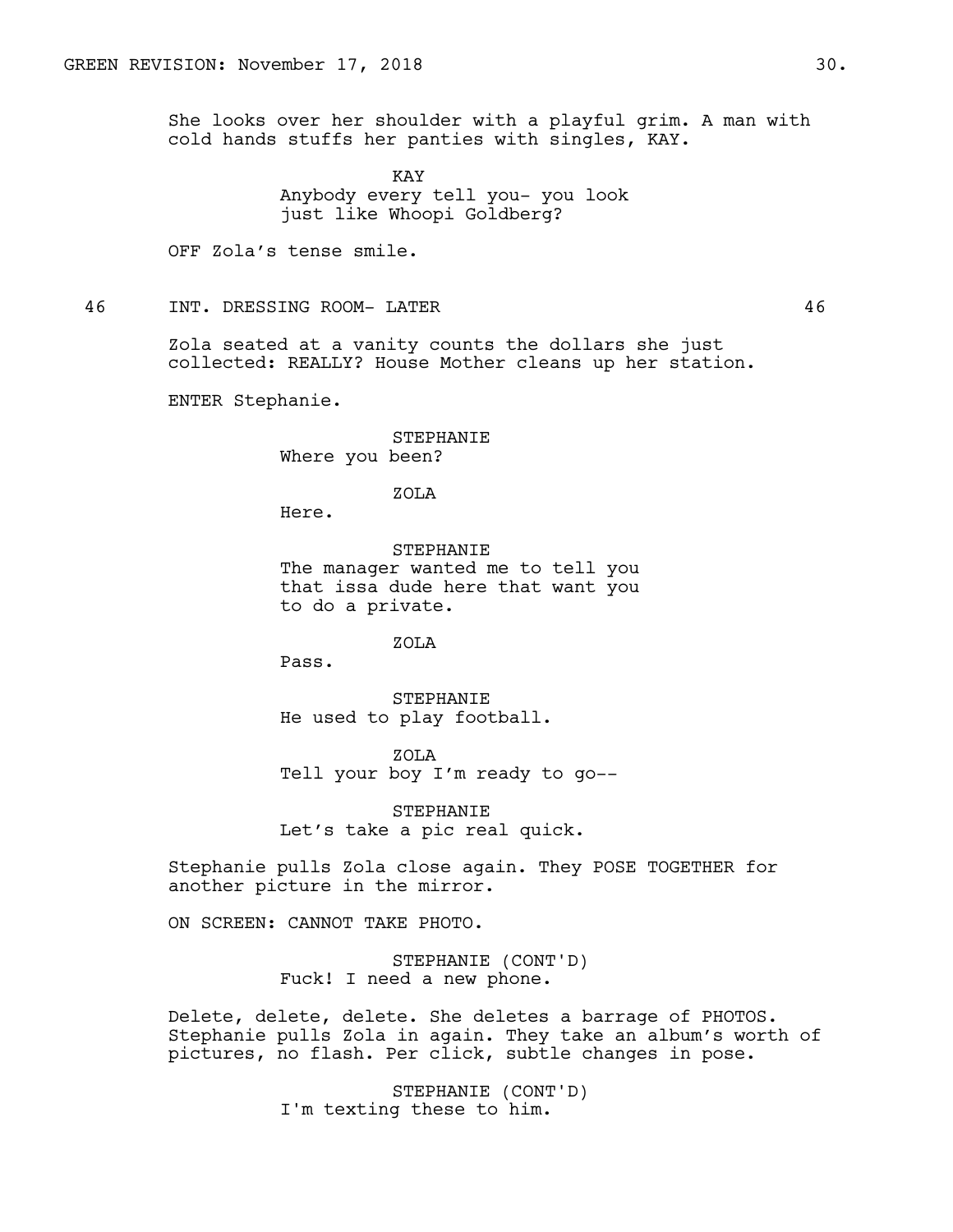As Stephanie punches out this text, Zola stares at her.

ZOLA

Why?

STEPHANIE So he can come get us.

ZOLA What's the deal wit your boy- your "roommate"?

*Twitter whistle.*

STEPHANIE

We cool.

ZOLA

You *cool*?

STEPHANIE He used to *take care* of me.

ZOLA (V.O.) Take care of me in stripper language means he was her pimp.

STEPHANIE He just takes care of me that's all.

ZOLA Okay. Too vague.

Our first moment of tension. Stephanie grabs her things. They're in a plastic bag. A text comes in.

> STEPHANIE (reading the text) He'll be here in 30.

She exits. Zola watches her go.

## ZOLA

Girl.

47 INT. TAMPA STRIP CLUB - THIRTY MINUTES LATER 47

Zola, in her street clothes, walks through the club with her purse and overnight bag. She spots Stephanie in a booth with Kay, the man with cold hands. Zola approaches.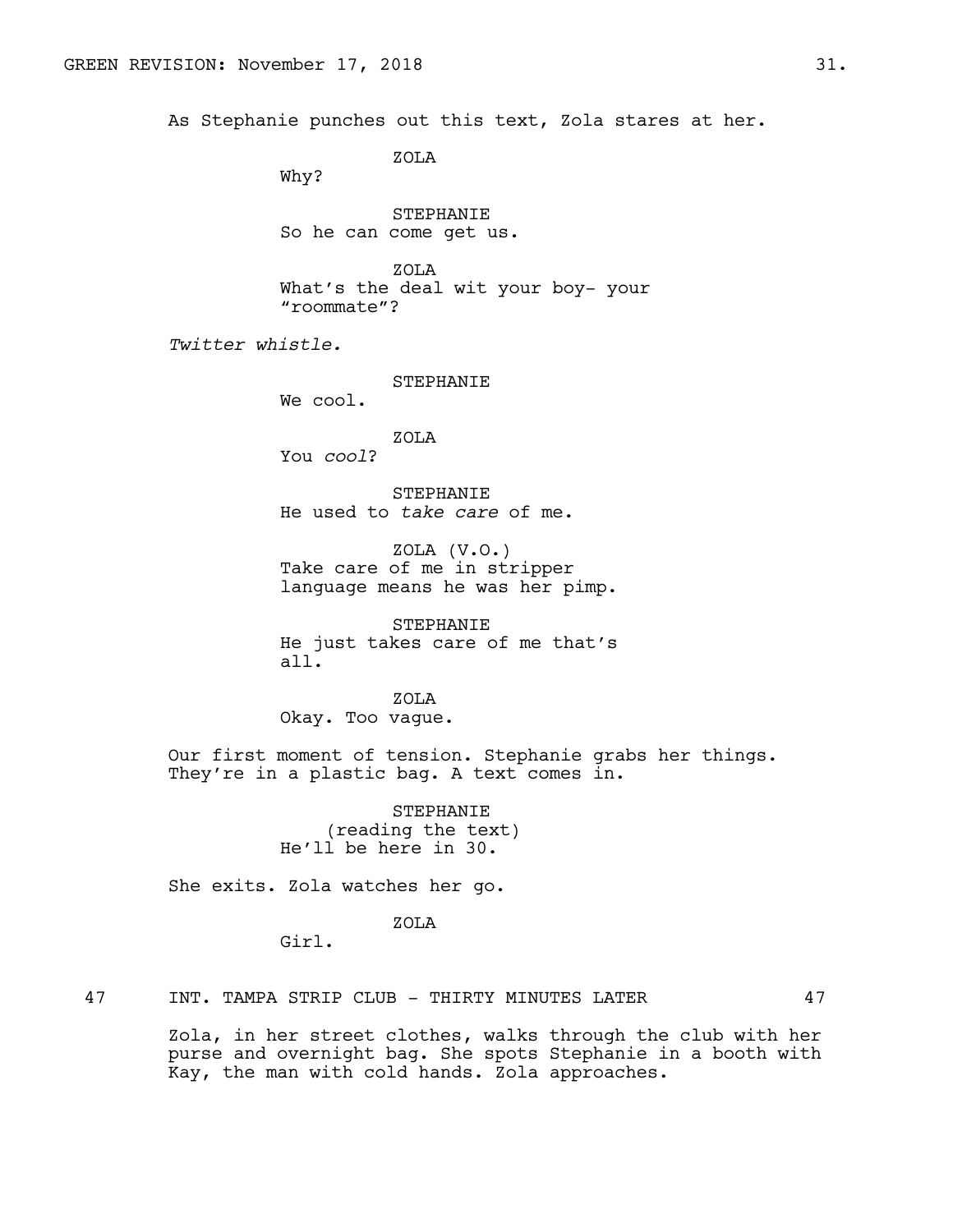KAY I got a time share by Disney World. You ever been to Disney World?

STEPHANIE

I ain't been.

ALT EXCHANGE.

KAY You know Sea World?

STEPHANIE

I love whales.

Stephanie feels Zola. Zola's arms are crossed.

STEPHANIE (CONT'D) (to Kay) Be right back-

Kay hands her some money. She walks towards Zola. Another girl takes her spot.

> STEPHANIE (CONT'D) I heard about a club we could go dance at but you gotta do private dances.

ZOLA Next subject.

STEPHANIE How much you make?

ZOLA

Why?

STEPHANIE He gon' ask.

ZOLA

Ask what?

STEPHANIE You'll see.

ZOLA We'll see. Nope.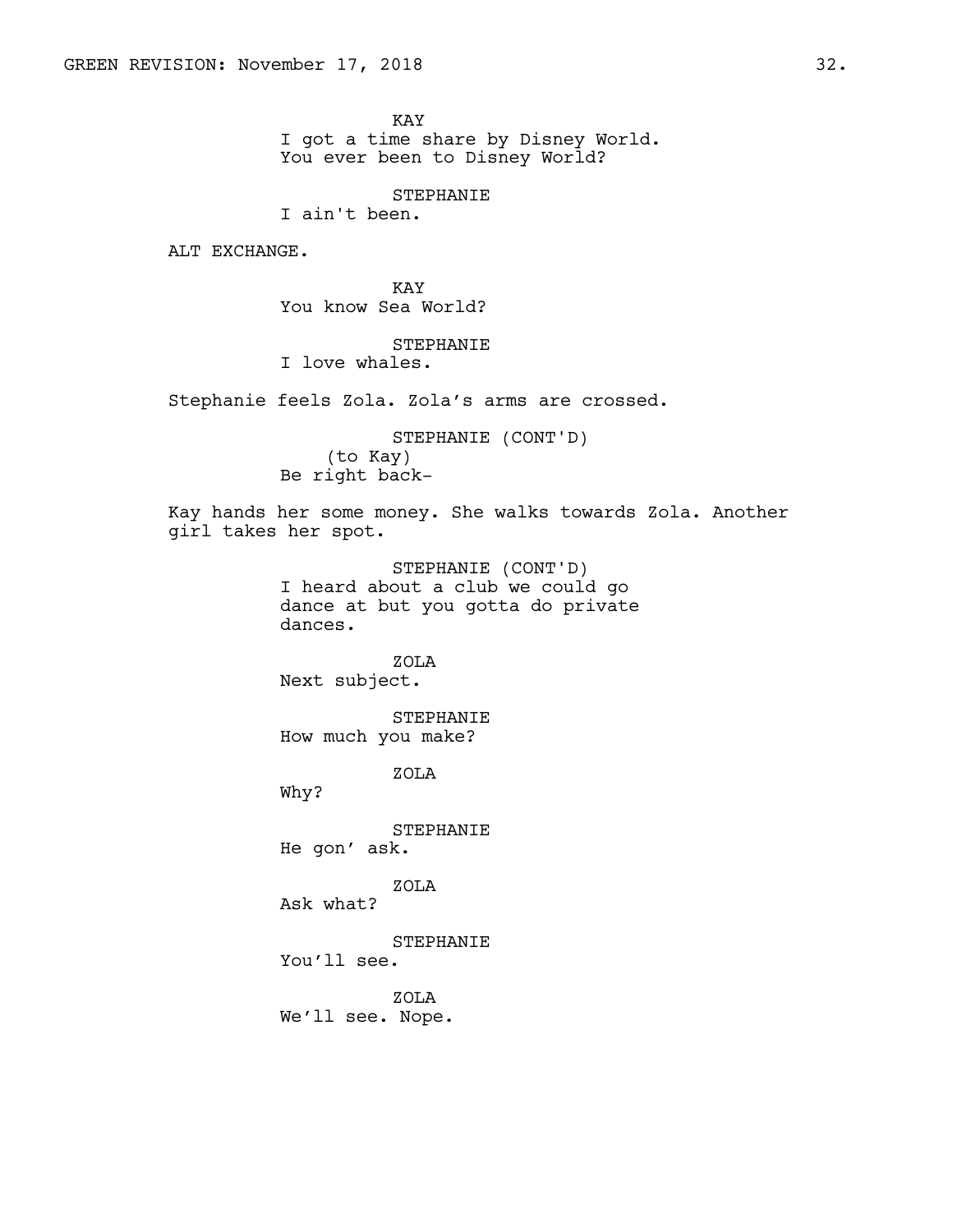48 EXT. PARKING LOT OF TAMPA STRIP CLUB - NIGHT 48 X puts their bags in the trunk. Zola and Stephanie in the back seat. X What y'all make? Stephanie turns to Zola- *What I tell you?* STEPHANIE Nothin'. ZOLA Nothing. Zola eyes Stephanie; *this nigga has gotta be your pimp*. X My other girl had a bad night too. Zola's mind racing- *other girl*? *What does that mean?* X in the drivers seat. He's got an idea. X (CONT'D) Nobody made shit. Y'all wanna trap? STEPHANIE What you got for us? Zola trying to follow along. Stephanie avoiding eye contact. X I set you both up on Backpage. Stephanie slips into the front seat, her butt in Zola's face. ZOLA (V.O.) Backpage is where you buy and sell sex. Strike 2. X Yous about to get you some. ZOLA Excuse me? X hands Stephanie a phone. Zola's head splitting. X Take the trap phone. ZOLA Come again? Zola zeroes in on the phone and reaches for it.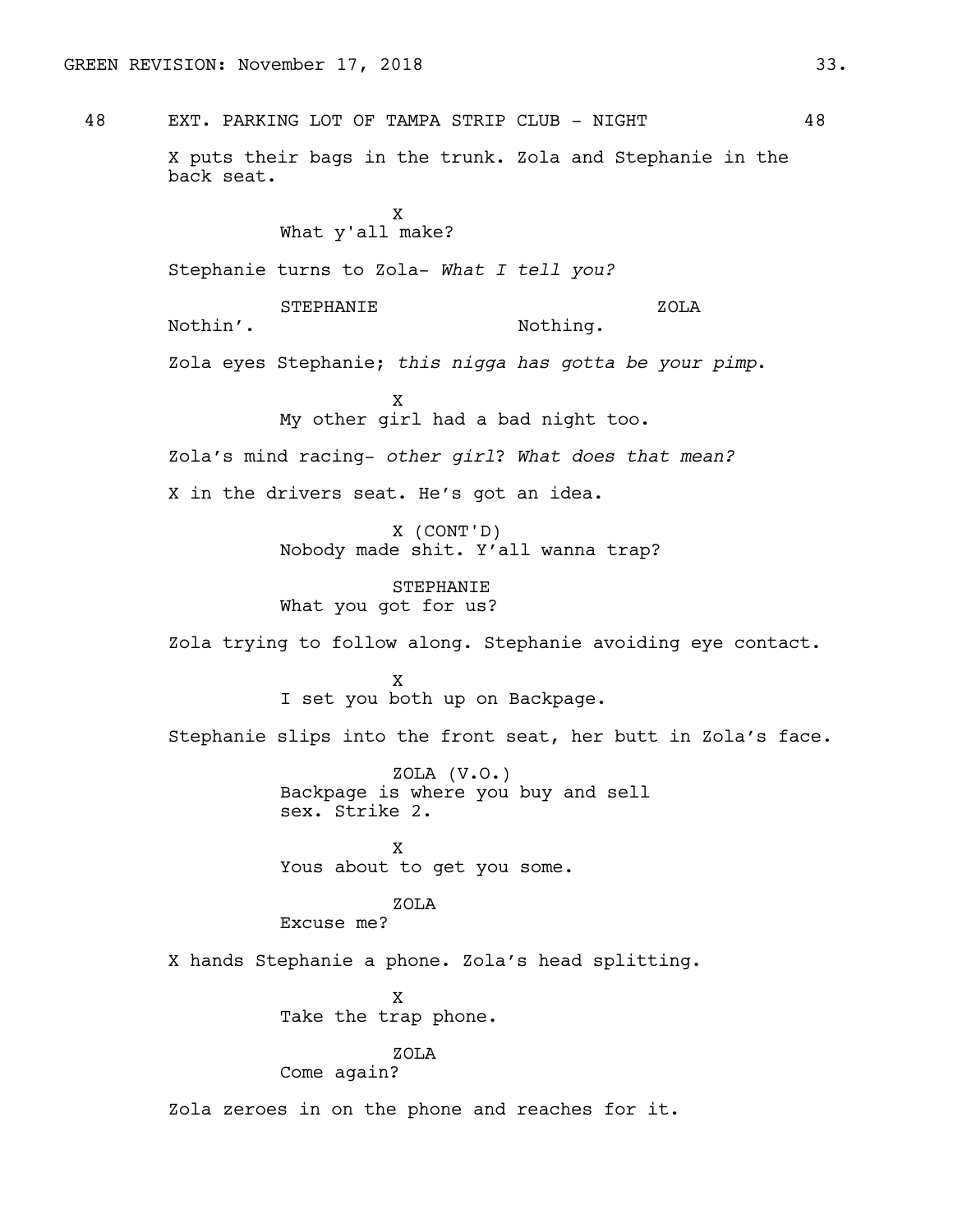STEPHANIE Good lookin' out.

Zola scrolling.

X You know I got you girl.

ZOLA (to self) Hold up- these the photos you took in the dressing room.

Stephanie checks her self out in the car's visor mirror.

ZOLA (CONT'D) Wow. Shit. Okay. Look- I watch a lot SVU, I get it- trust- I do it's just- y'all got me confused. (clapping it out) You must be out of your goddamn minds. I gots to go. Time to go.

Zola opens the back door of the still idling car. X punches the arm rest of the center console. Zola jumps.

> X (in Nigerian accent) Shut the fucking door- bitch!

ZOLA Where the *fuck* you from- nigga?

X (in Nigerian accent) Nigga- where the fuck *you* from? Get your ass back in this car, Or I'ma put you ass back in this car.

Zola pulls the door shut. X looks at her in the rearview.

X (CONT'D) I picked you up at your house. I know where you live. I know where you work. Next time you fix up your mouth to talk to me, remember that.

Zola shook.

X (CONT'D) Put yo seat belt on bitch.

Zola puts her seat belt on. He turns to her, smile on.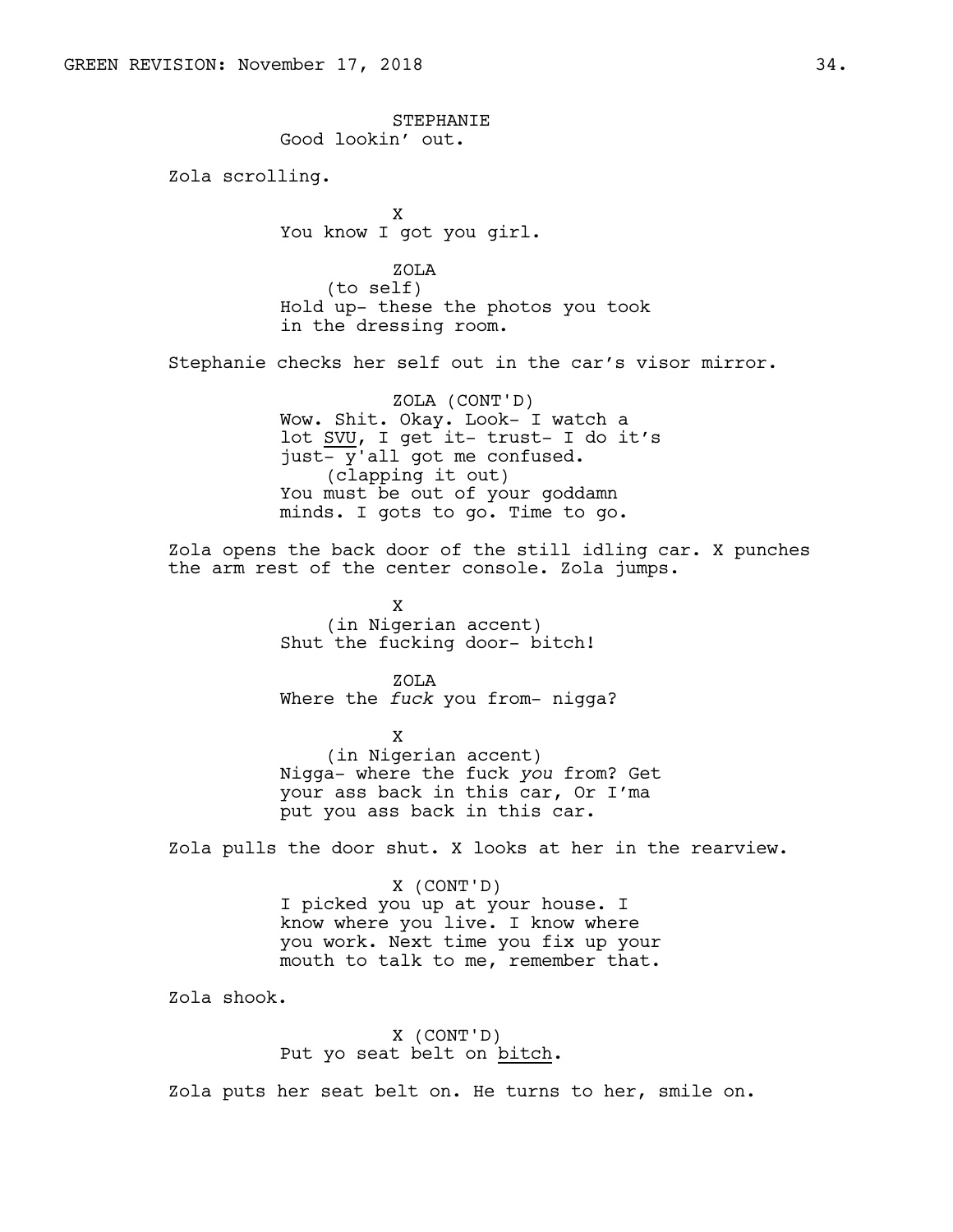X (CONT'D) (accent gone, steady ) I got you girls a real nice spot. It's on the other side of town.

Zola zeros in on his mouth, the way his lips move- the bottom row of his teeth.

49 EXT. HOTEL ONE FOUNTAIN - LATE 49

Inside a woman runs on a treadmill, frame right. Enter TWINS wrestling and shoving in polos and khaki shorts. They're in town on a bachelor's weekend.

Enter X, Stephanie and Zola. We take the garden path as an alternate route to avoid the twins. Zola: boiling. Her purse in hand. Stephanie carrying a plastic bag. It feels like Stephanie's been here before. Has she?

X ahead. He is the picture of nonchalance. Stephanie close behind. We enter an atrium.

50 INT. HOTEL ONE ELEVATOR- CONTINUOUS 50

Twins sing. From a Galaxy Note "WONDERWALL" by Oasis plays.

TWINS IN POLOS Backbeat the word was on the street That the fire in your heart is out I'm sure you've heard it all before But you never really had a doubt

Zola tries to catch Stephanie's eyes.

TWINS IN POLOS (CONT'D) I don't believe that anybody Feels the way I do about you now

One of the twins hones in on Stephanie.

TWINS IN POLOS (CONT'D) And all the roads we have to walk are winding/ And all the lights that lead us there are blinding

X looks the twins up and down.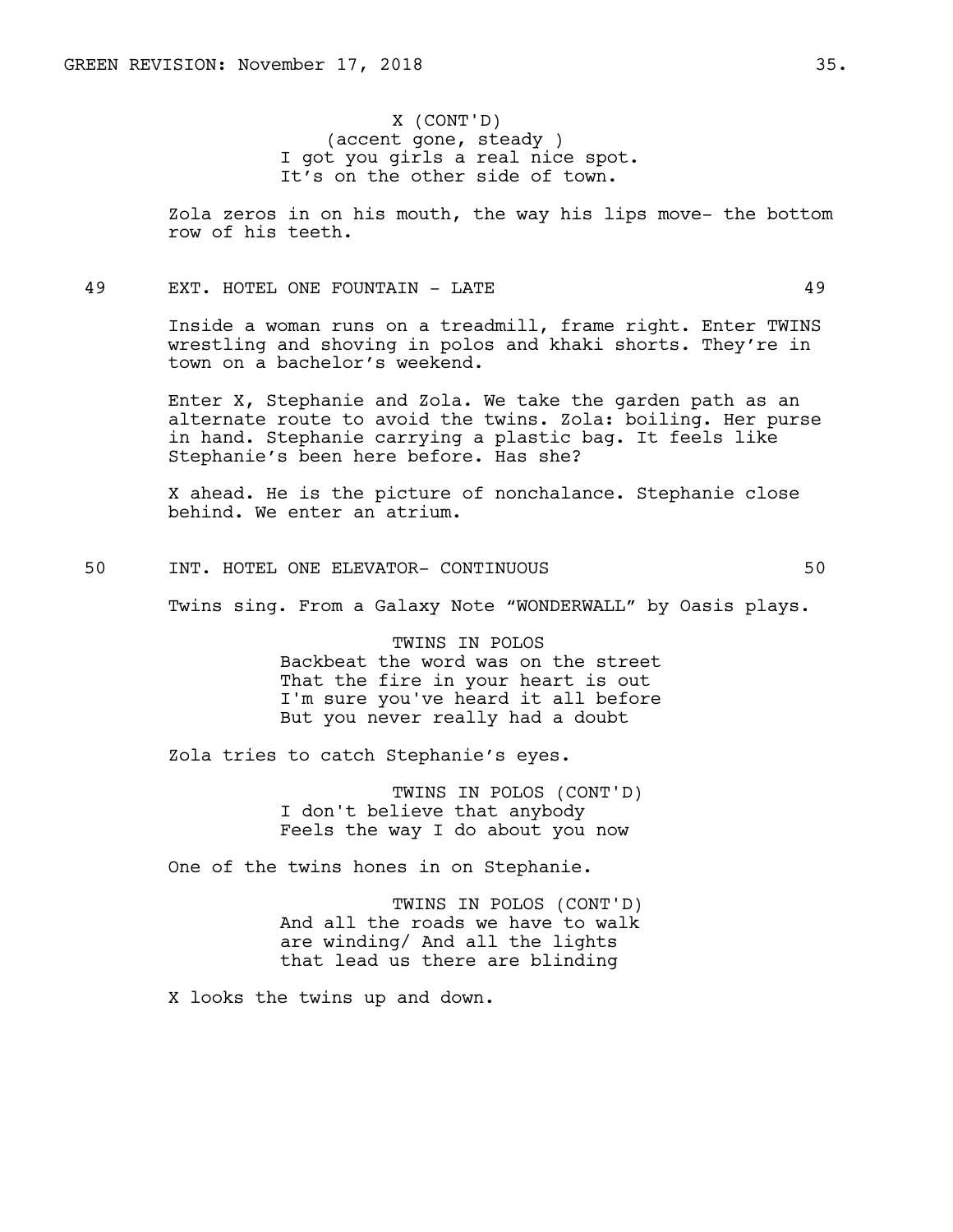TWINS IN POLOS (CONT'D) There are many things that I would like to say to you but I don't know how/ Because maybe, you're gonna be the one that saves me/ And after all, you're my wonderwall.

### 51 INT. HOTEL ROOM- CONTINUOUS 51

On a door, that's very ajar, the sound of a long thick stream of urine hitting a toilet bowl. On X's back.

Stephanie standing. Zola standing. A continent between them.

OFF SCREEN a flush. X enters, Stephanie goes to him. He points from Zola to her.

> X You invited this girl down here. Show this bitch how we do.

X heads for the door. Stephanie goes with him, her eyes begging him to stay. His phone rings. "I gotta take this". He cradles her face. She leans into his hand. With that he is out the door. She knows what's coming-

# ZOLA

(screaming) Bitch, you got me fucked up! You had me thinking we was 'bout to dance at the fucking Tampa KOD-

### **\*\* KOD, King Of Diamonds a Strip Club in Miami. Rick Ross, Drake, and Young Jeezy have all referenced it in song.**

ZOLA (CONT'D) -When the okeydoke was your bum ass thought I was one of these hoes out here poppin' pussy for pennies while I bide my time to make the real money ass up/ face down. And listen boo-boo no shade, no shamedo you- but that IS NOT what you told me I was gettin' myself into.

STEPHANIE Are you gonna hit me?

ZOLA I should punch you in the throat.

STEPHANIE

I don't wanna fight.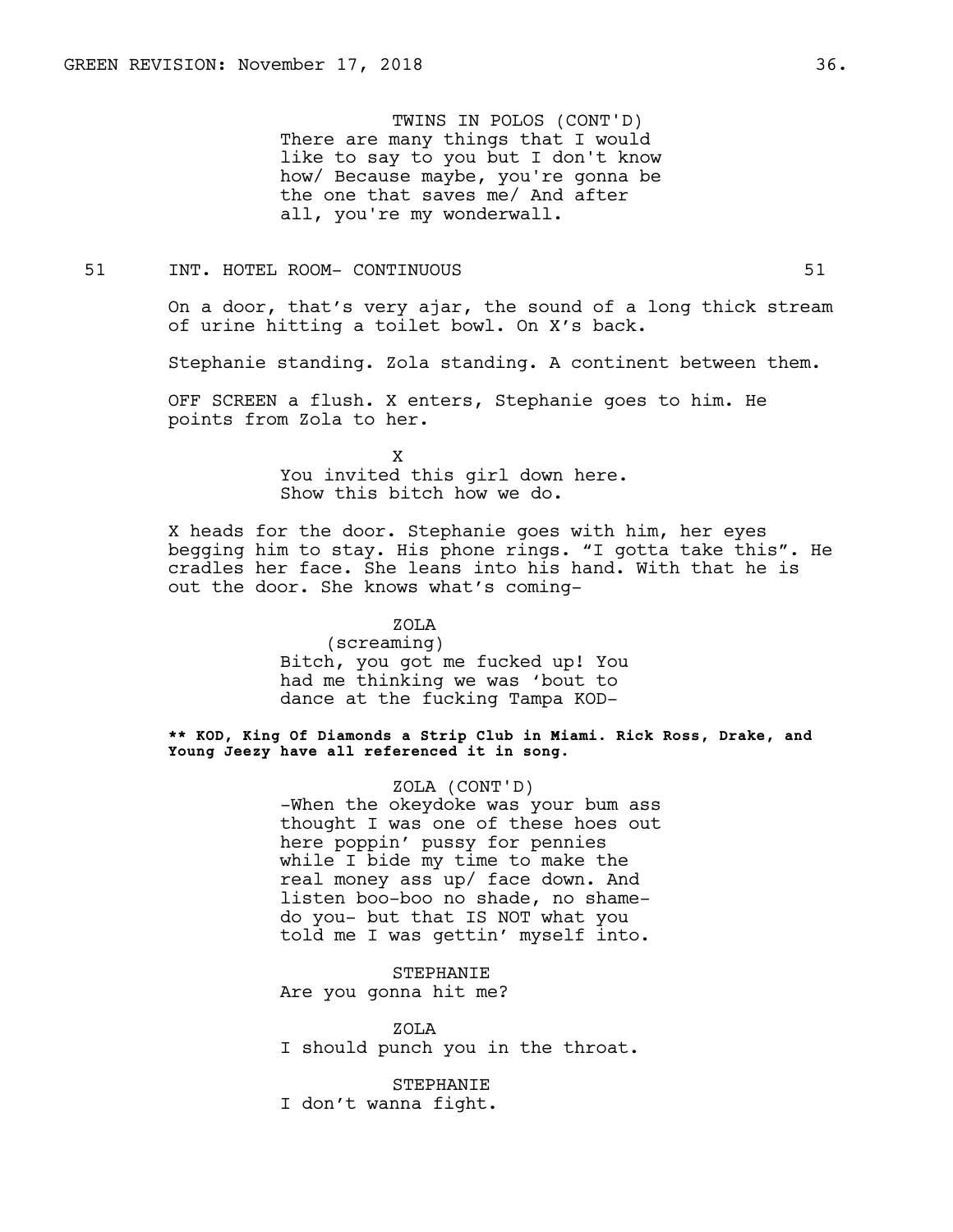ZOLA (doing her best Becky) Okay- cool.

STEPHANIE I wasn't tryin' to fuck with you.

ZOLA Then what was you tryin'?

Stephanie doesn't know what to say.

ZOLA (CONT'D) You're sittin' up here ackin like this is cool. This is messy. You are messy. Your brain is broke.

Zola grabs her shit.

ZOLA (CONT'D) Bye-bye. Be safe. Wear condoms.

Zola walks to the door and swings it open. At the end of the hall is X, on a phone call, near the elevator bank.

> STEPHANIE (desperate) Zola don't go. Please.

Zola looks at her, pained: *You called yourself my friend*.

STEPHANIE (CONT'D) I didn't mean to bring you into this. I swear. I swear on my mother's life.

Stephanie starts CRYING. Crying with her voice, not with her face.

> STEPHANIE (CONT'D) You're my friend. I didn't know it was gonna go like this. I'm scared. I don't want to be alone.

Stephanie now cries with her face. Zola disarmed.

ZOLA That is not cool.

(MORE) STEPHANIE (slobbering) I didn't want to take this trip. I had to take this trip.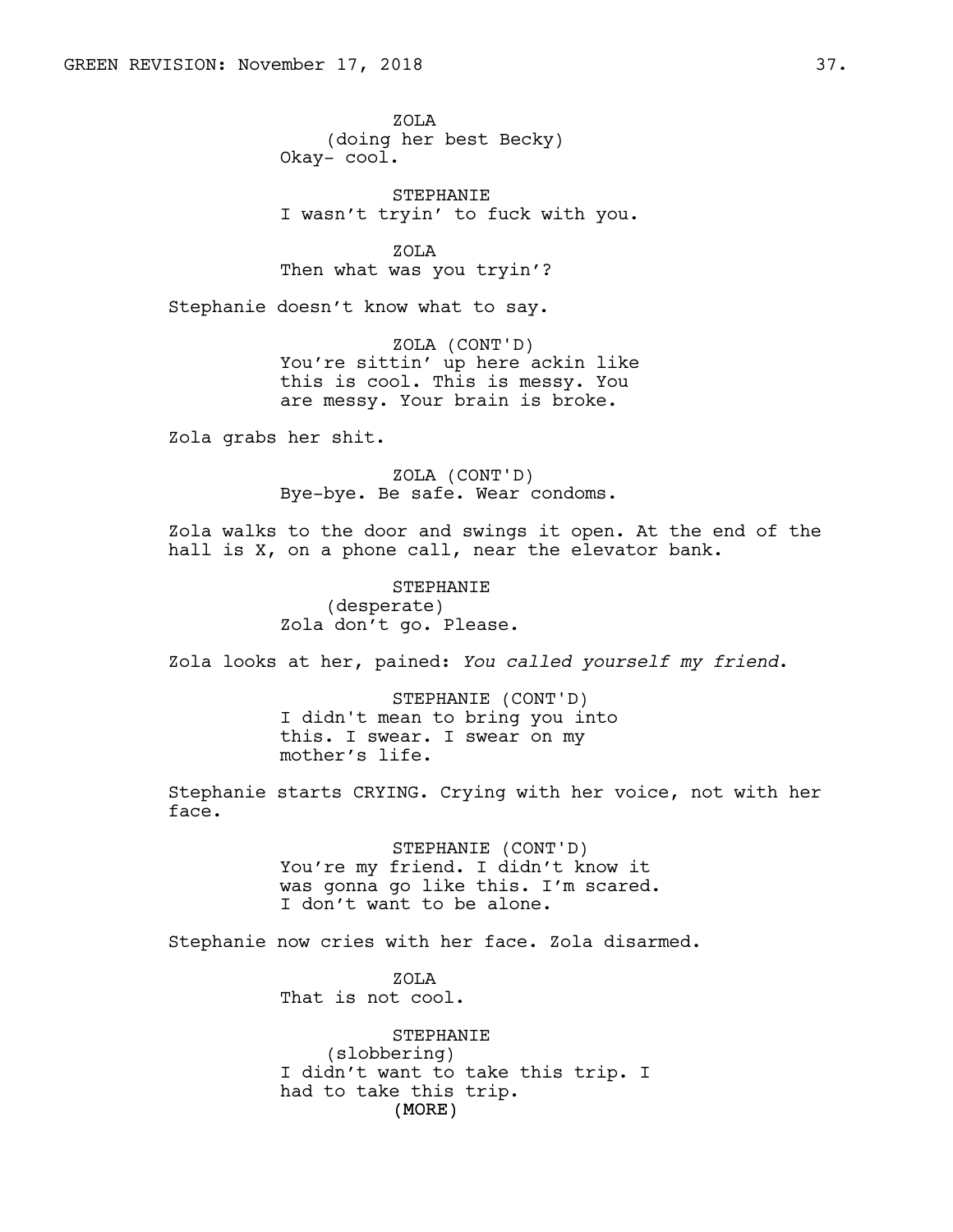This trip is for my baby. I do it all for my baby.

CLOSE ON: A BABY CRYING LOUD.

### 52 INT. STEPHANIE'S HOME IN DETROIT -- MORNING 52

CLOSE ON A BABY on a twin bed. CAMERA dollies. Derrek at a desktop PC. We find Stephanie on her phone engrossed.

# 53 INT. HOTEL ROOM- WHERE WE JUST WERE 53

Stephanie in the bathroom readying herself. Zola in the suite, just outside of the bathroom.

> STEPHANIE All you have to do is check'em in.

Zola stares out, calculating, doing the math on the situation: her friendship with this woman **+** how she got here **÷** (divided) by what she should do next.

> STEPHANIE (CONT'D) He's not gonna force you to trap.

ZOLA (tense) Oh, bitch, I know he not.

TRAP PHONE beeps. Stephanie hands it to Zola

STEPHANIE A guys' on his way up.

ZOLA I'ma stay with you 'til I can get my other bag from that nasty ass motel.

STEPHANIE

Okay.

ZOLA What do I have to do?

Stephanie hurries off into the bathroom to finish getting ready. Zola left alone in the bedroom. Her NERVES kick in.

> STEPHANIE (O.S.) Say hi. Be nice. Make'em feel welcome.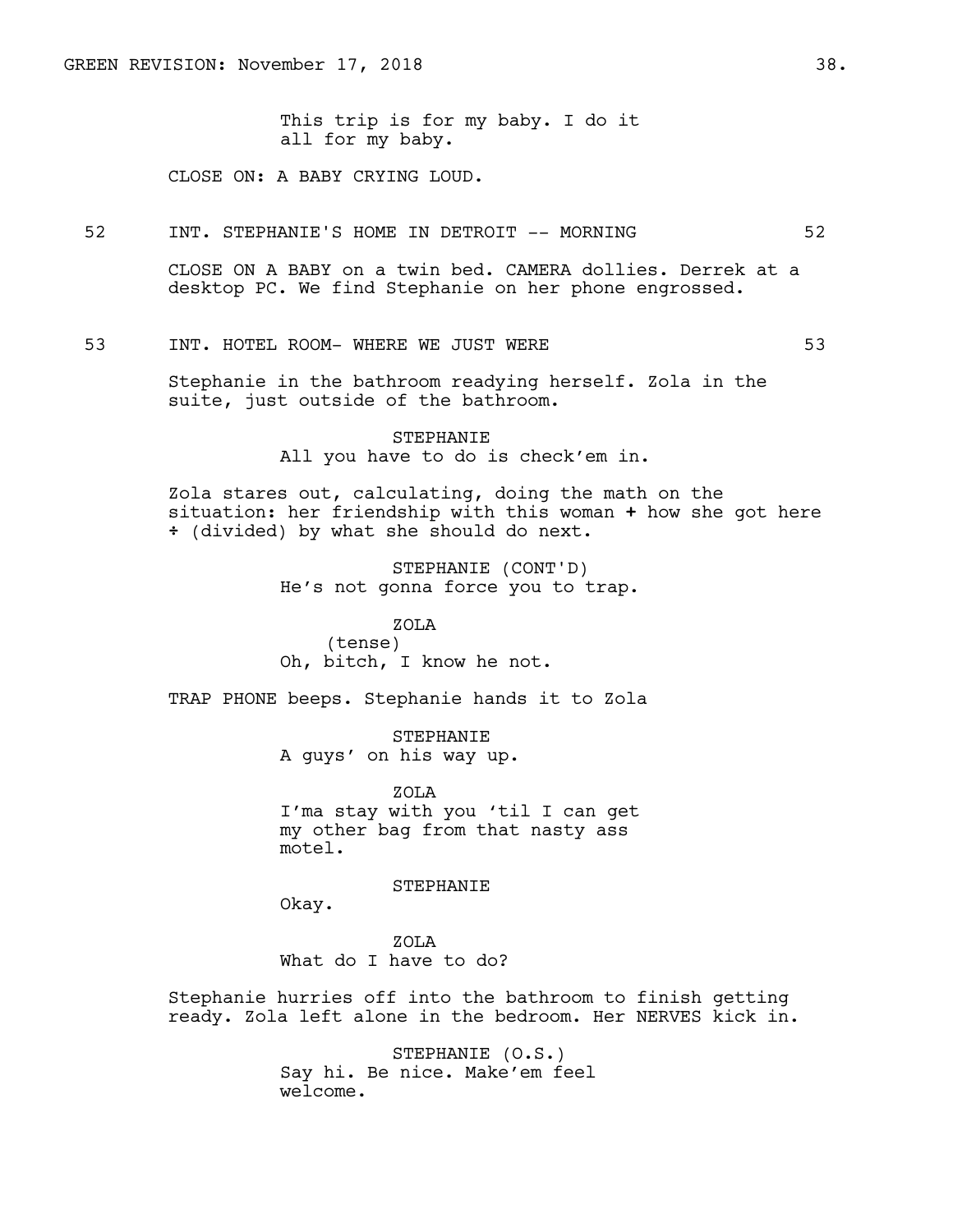Stephanie comes out of the bathroom in a school girl look. Her demeanor has transformed in an instant.

STEPHANIE (CONT'D)

You like?

Zola says nothing. Stephanie fastens the strap of her Mary Jane heels.

A KNOCK at the door. Stephanie slips into the bathroom shutting the door behind her. Another KNOCK, Zola frozen.

> STEPHANIE (CONT'D) What are you doing? Let him in.

On an inhale Zola goes for the front door. Stephanie slips back into the bathroom.

At the door JOE, long haired and scruffy. He takes a step in and stops short, in his hand a CVS bag.

Zola stares at him. He stares back.

JOE How old are you?

ZOLA How old are you?

JOE I ordered a white chick.

Zola can't find her words. He waves in her face.

ZOLA Motherfucker get your hand up out of my face.

Zola pushes him.

JOE Woah, woah, woah!

ZOLA

Ready!

ENTER Stephanie sucking on a white lollipop.

STEPHANIE

Hi.

Joe recoils slightly spooked.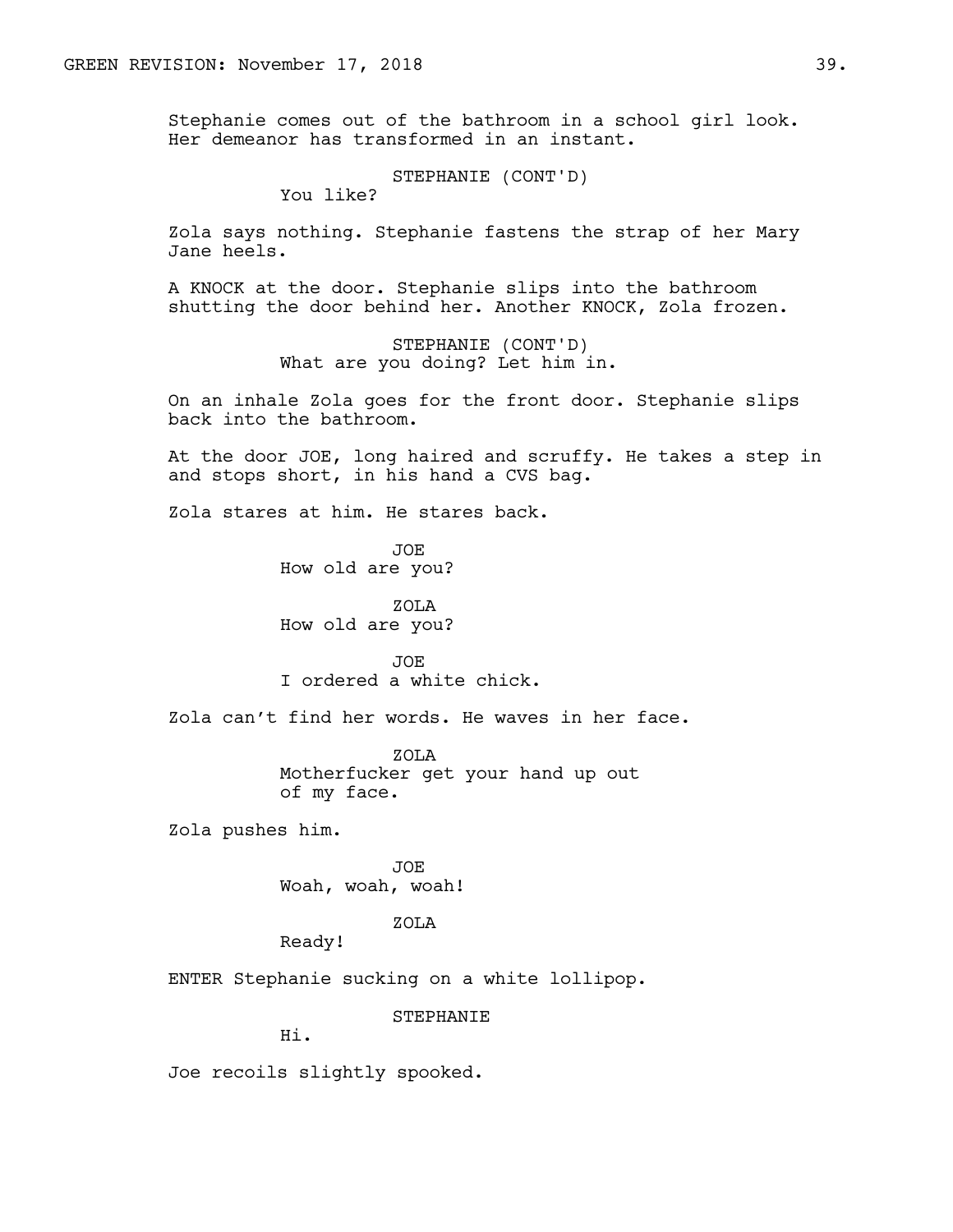JOE (on guard) How old are you?

#### STEPHANIE

Old enough.

JOE I brought you something.

He hands Stephanie the CVS bag. In the bag: chocolate.

### STEPHANIE

Cute.

We follow him and Stephanie to the bed. His hand on the back of her neck. Stephanie crawls onto the bed. Her back to us. His back to us. Joe slips out of his shoes. Stephanie starts to turn to him.

> JOE Stay like that.

He walks to the front of the bed. He takes a good look. He undoes his belt. He removes his shirt. He walks around the bed and plants himself in front of her. She looks up at him.

> JOE (CONT'D) Stay like that.

She drops her head. He peels out of his pants and underwear slowly before kneeling down in front of her. He brings her face to his and goes for her neck.

Zola watches. There is no real way to get away from it. Zola still by the door in the corner of the room.

SLOW ZOOM TO ZOLA: What did she get herself into?

# ZOLA (V.O.) They start fucking, it was gross.

The DING of an incoming text. It's a TEXT FROM SEAN.

# 54 INT. ZOLA'S HOUSE BEDROOM- NIGHT 54

CLOSE on Sean in bed looking his SADBOI best. THIS IS A TEXT. Like when we text with Stephanie and Zola. Sean speaks his text. (Reference: Drake in any situation during the *Take Care* era.)

> (MORE) SEAN Yo. Text me back. I'm worried about you. I wanna know you're okay.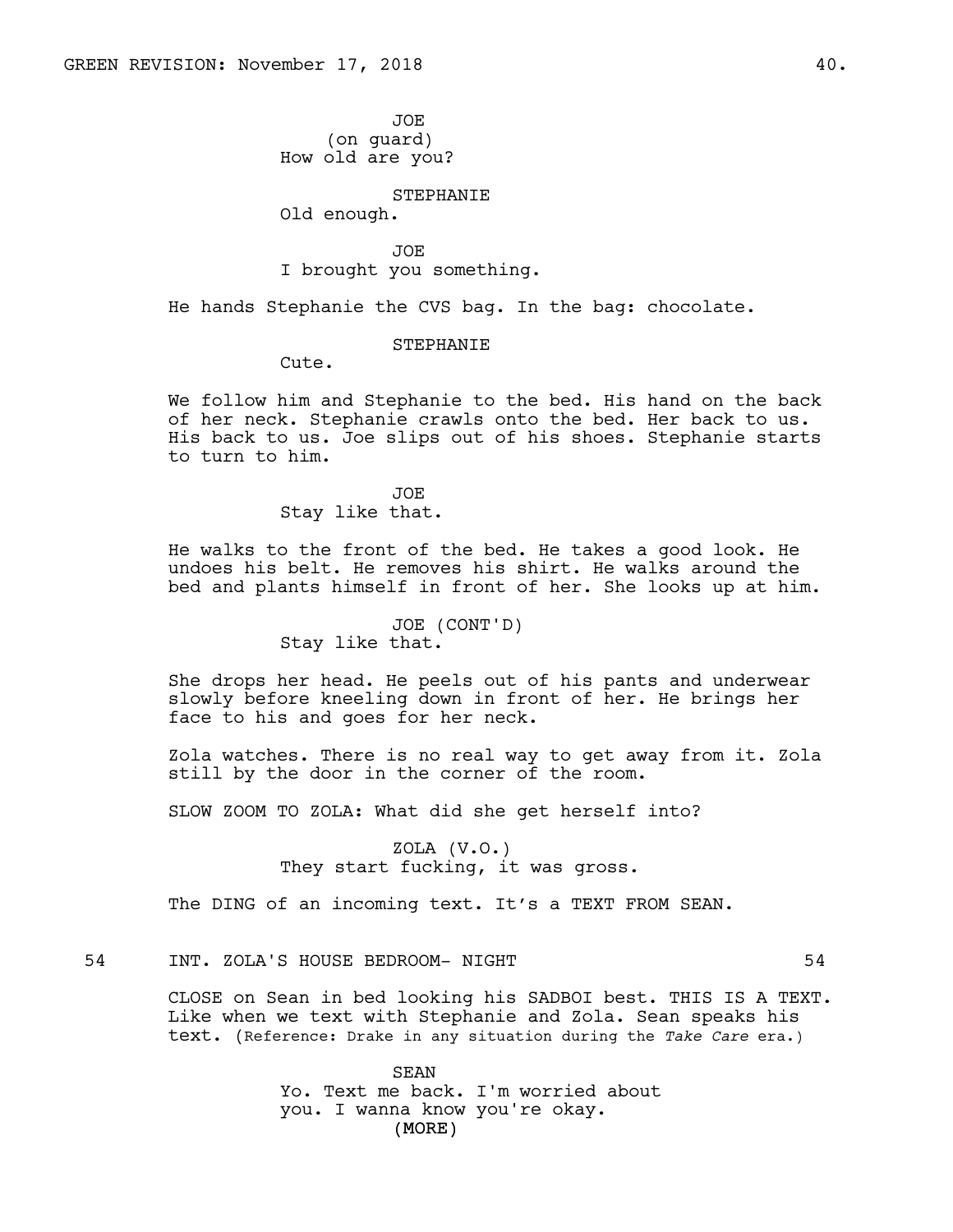I haven't heard from you since you left. You alright? I miss you. I love you. Heart emoji. Heart emoji. Rose emoji. Rose emoji.

Sean lowers his gaze-- casually seductive.

### 55 INT. RAGGEDY MOTEL- DEEP NIGHT 55

We catch back up with Derrek; he's still with us. Now on the bed. Leaving a VOICEMAIL.

> DERREK Hi? It's me Derrek. Obviously. You good? You get my calls? I'm worried about you. Haven't heard from you since you left. Let me know you're good. Okay? I'm gonna step out and get some food. You eat yet? I can wait. Should I wait? I'll wait.

56 INT. HOTEL ROOM - LATER 56

Stephanie and Joe, at the bed, getting dressed. Their backs to each other.

> JOE 50, 80, 95, 120. 150.

He hands Stephanie 150\$. Zola, still standing, stunned by the transaction.

Joe buckles his belt and is out the door.

ZOLA That dude just gave you 150 bucks.

STEPHANIE

Yes.

ZOLA Twenty minutes on the pole is damn near 150!

STEPHANIE On a good night.

ZOLA Pussy is worth thousands, bitch!

*Twitter whistle.*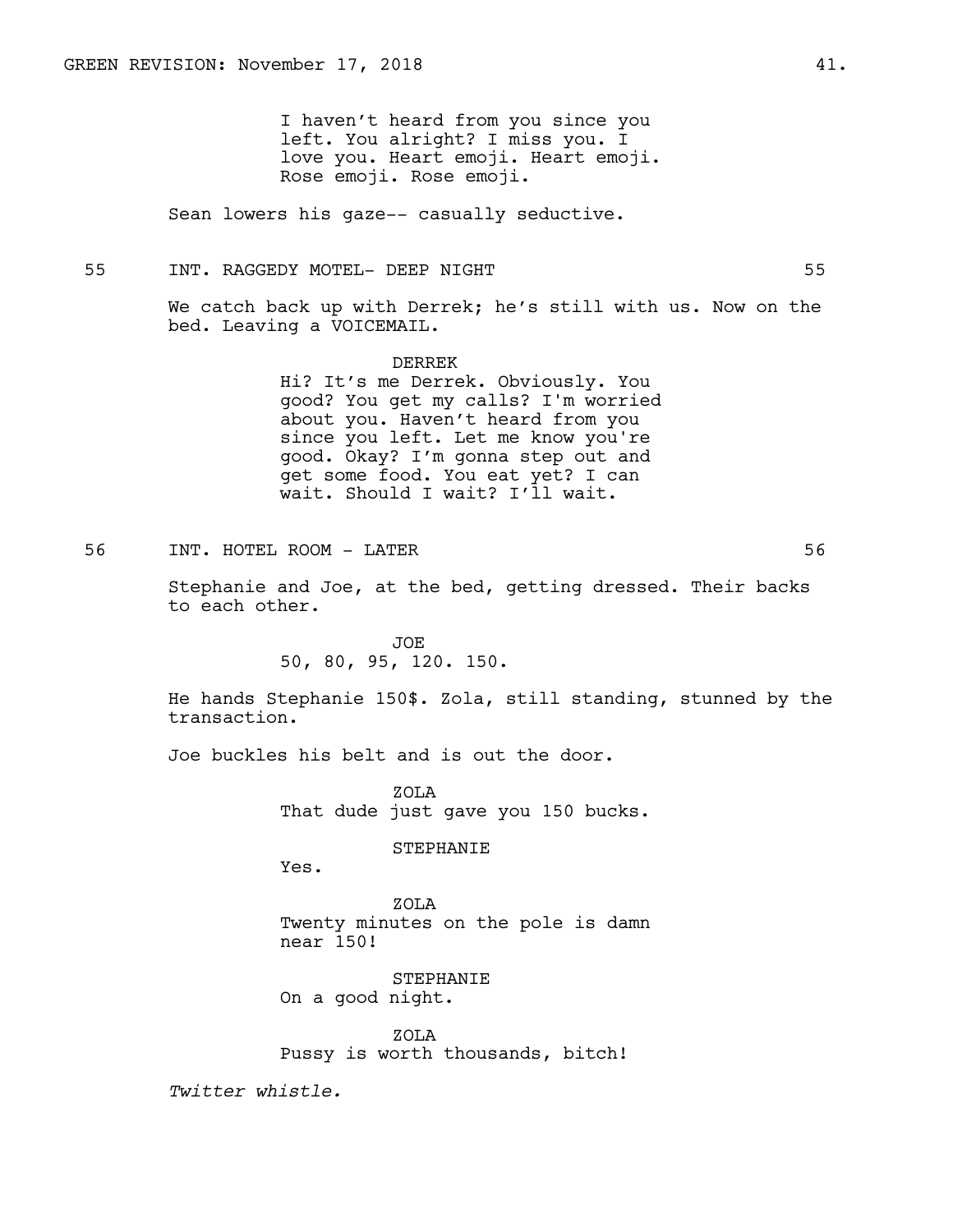STEPHANIE I don't set the price.

ZOLA Hand me your phone.

STEPHANIE

...

ZOLA Hand me your phone.

Zola takes Stephanie's phone away from her. Zola goes through the photos. Stephanie sits next to her. Their shoulders touching. While all of this is off, this part is nice.

> ZOLA (CONT'D) Look at this shit. No. Come on. What is this? Who likes this? No.

Zola takes Stephanie by the arm. Stephanie tries to fight it but Zola's energy relaxes her.

> ZOLA (CONT'D) If a nigga like the picture he don't look at the price.

Stephanie smiles.

ZOLA (CONT'D) Don't smile. They don't like teeth.

STEPHANIE X always says I use too much teeth when I suck dick.

ZOLA (changing the subject) I'ma make you a new page. If you gon' do this shit, let's do this shit right.

Stephanie likes being cared for.

ZOLA (CONT'D) Who you doing this for?

Stephanie not sure what the right answer is and then:

STEPHANIE

My baby.

ZOLA

500 a pop.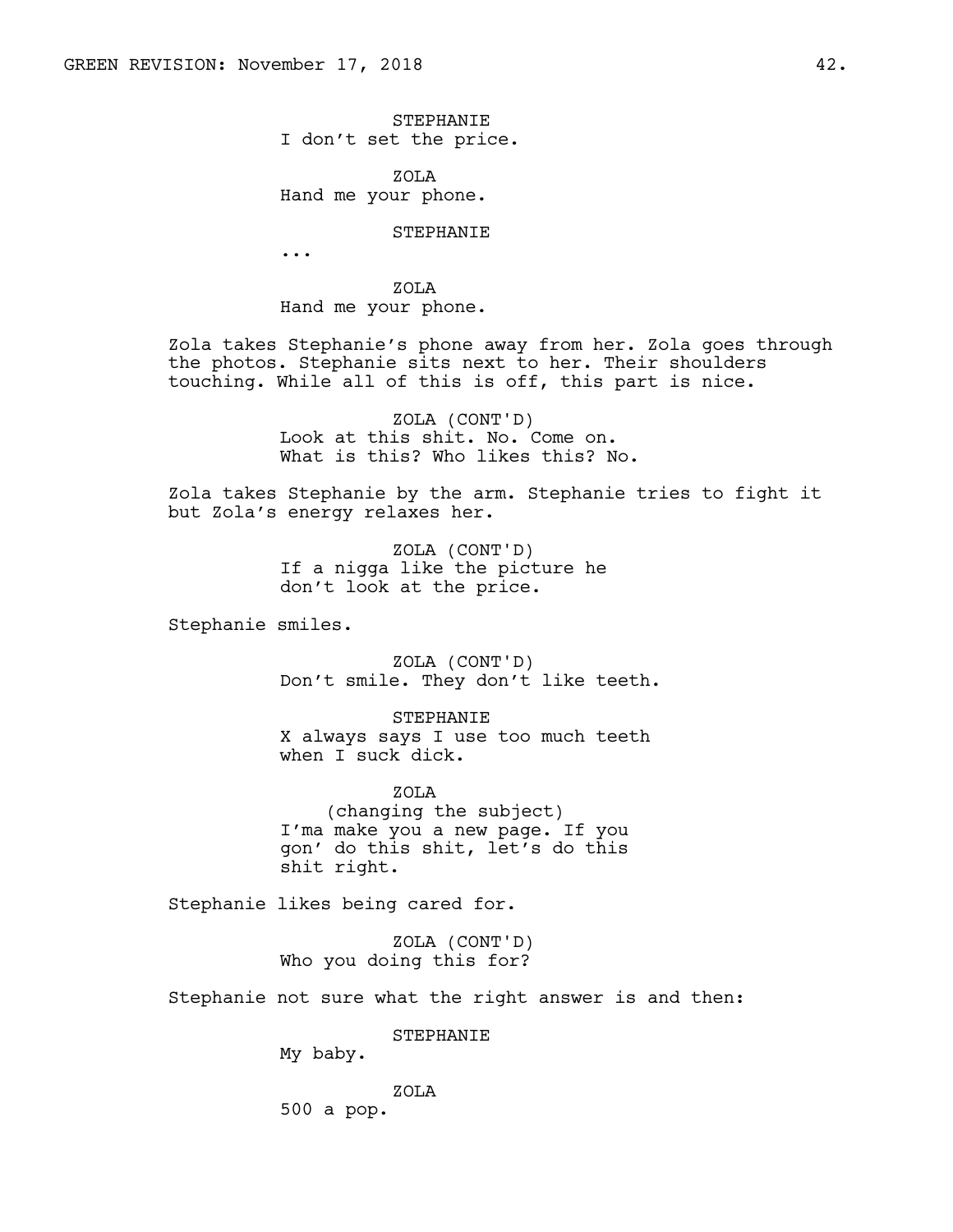STEPHANIE That's too much.

ZOLA

It's not.

**PING!** A MESSAGE ON BACKPAGE.

Smiles start to cross both of their faces. The trap phone starts BLOWING UP with requests!

> ZOLA (CONT'D) See? I got you a nigga comin' up here, RIGHT NOW, payin' 500 for 15 minutes a pussy.

They bout to make BANK! On the bedside table Stephanie's phone vibrates. As the girls celebrate CAMERA pushes past them and onto THE PHONE.

57 EXT. RAGGEDY MOTEL- LITTLE LATER 57

Derrek wanders out of his room, still on the phone.

Dion the BLACK DUDE with the face tattoo lingers on the ground floor landing with Hee. The two whisper.

Derrek and Dion and Hee lock eyes.

DERREK Stephanie, it's me again. What's chillin'? Call me back- ok.

A black dude comes outta one of the rooms. Derrek watches as Dion and this Dude slap hands (EXCHANGE MONEY).

Derrek keeps his head down as he hurries away.

DERREK (CONT'D) (into the phone) Steph- it's me, Derrek. Call me when you can, alright? I love you.

DION Say, say, you got a lighter?

DERREK (shaking his head) There must be somebody.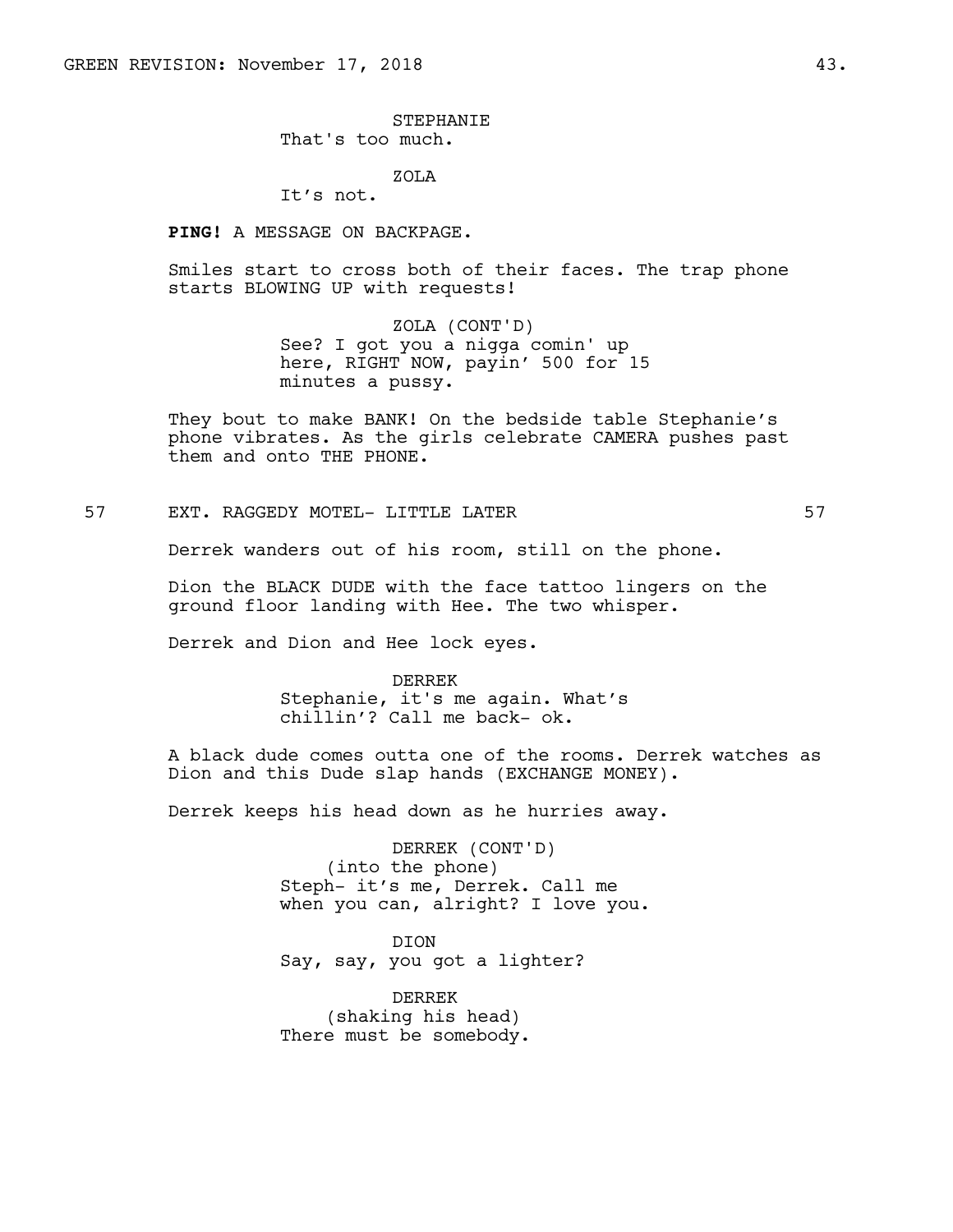# 58 INT. LIQUOR STORE- LATE NIGHT 58

Fluorescent lights. Derrek walks the rum aisle, sipping on a Gatorade. Arms loaded with many other liquids. CAMERA behind.

He feels someone encroaching and turns suddenly. Spooked. Now standing face-to-face with Dion, the DUDE from the motel with the face tattoo. His teeth are GOLD.

DION

What up?

DERREK Nothin'- what's up with you?

DION Didn't I see you earlier? Wasn't you at the motel across the street?

Derrek drinks from the Gatorade.

DION (CONT'D) You was with some pretty girls. Had a bunch bags. There was a Black one wit' a big ol' ass and a blonde one wit' a nice face?

DERREK The blonde ones' my girlfriend.

DION Cool. You in from outta town.

DERREK

Detroit.

DION Whatchu y'all doin' here?

Derrek happy to have what feels like a connection.

DERREK Makin' money.

DION This- yo first time in Tampa?

DERREK

It is.

DION You gotta let me show you around.

OFF Dion's golden smile.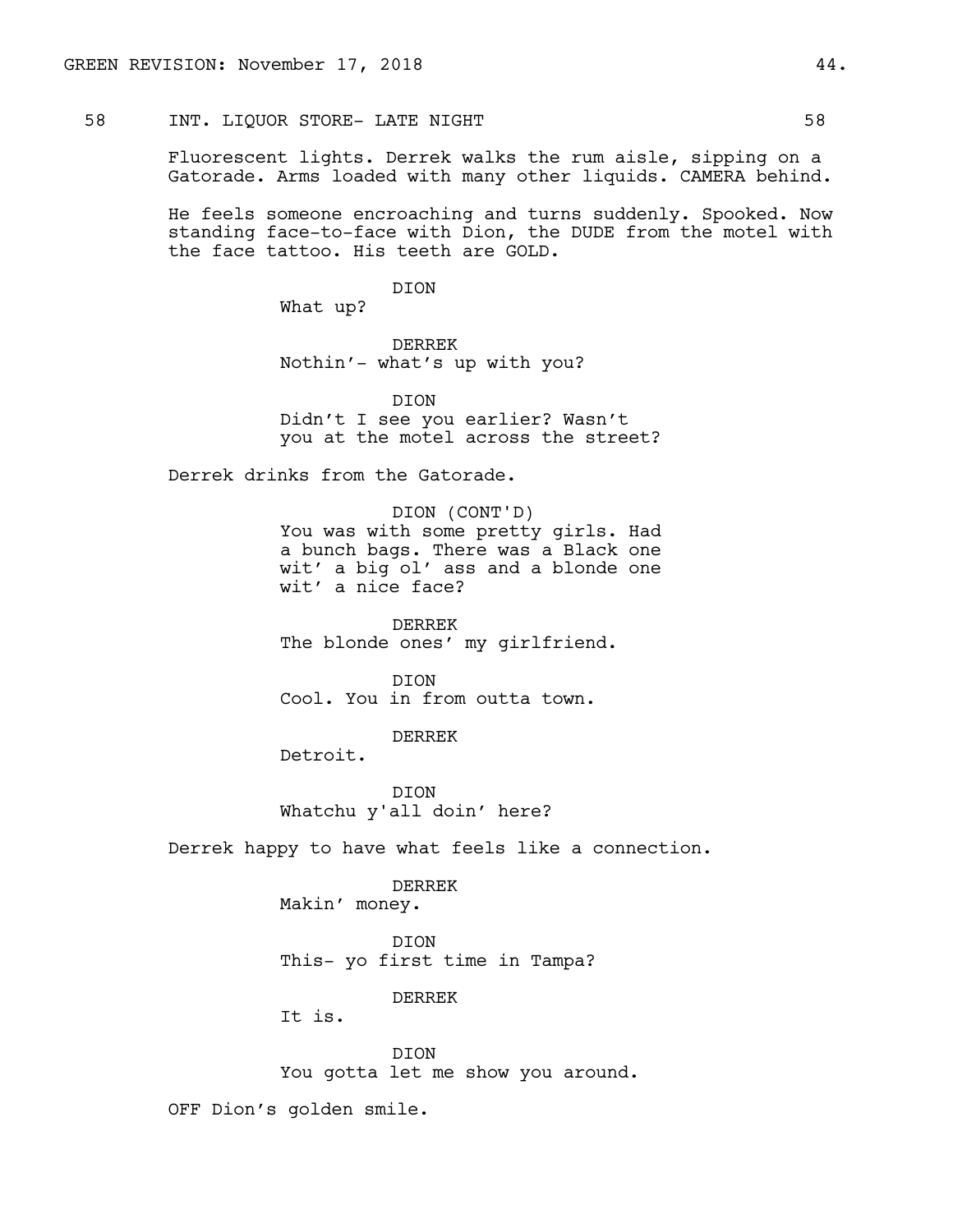# 59 INT. HOTEL ROOM - LATE NIGHT 59

A MAN WITH BLACK EYES hands Zola 500 in cash. He walks over to Stephanie who is waiting on the other opposite end, like before.

The room is pointedly silent. Now on the bed. On Stephanie. The Man With Black Eyes sucks on her neck. She zeroes in on a spot on the ceiling.

A pair of HANDS help Stephanie out of her top (bra on), her back to us. A pair of HANDS pull down her skirt (panties on). A pair of HANDS undoes one of her Mary Jane's. A pair of HANDS flip her onto her stomach. A pair of HANDS pull her by the ankles. A set of LIPS kiss her bottom. A MOUTH sucks on her fingers.

This takes us into a SERIES ON MEN, a pageant if you will of faces and penises. An array of shades, shapes and sizes.

Zola seated at the farthest possible seat in the room. Her face lit by her phone.

CAMERA passes a man thrusting with all his might. As we near Zola, she scrawls out a long TEXT to SEAN.

### ZOLA

Sean, saw you texted. Been a long day and my phone didn't have good service. Everything's okay. It's good. That white girl set us up with a real nice spot. Five stars. IRL. The club was lit too, but I'm tired. I can barely keep my eyes open. Gotta cop some Z's. LOL. IDK. I love you. I miss you. XO. XO.

OFF the hotel door slamming shut.

# 60 INT. HOTEL ROOM - NEAR DAWN 60

Stephanie and Zola stand over the bed, it's covered in \$\$\$; organized bills in stacks of 1s, 2s, 5s, 10s, 20s, 50s.

> STEPHANIE How many was that?

Stephanie eating the chocolate Joe brought.

ZOLA 18. Your boy sent 3.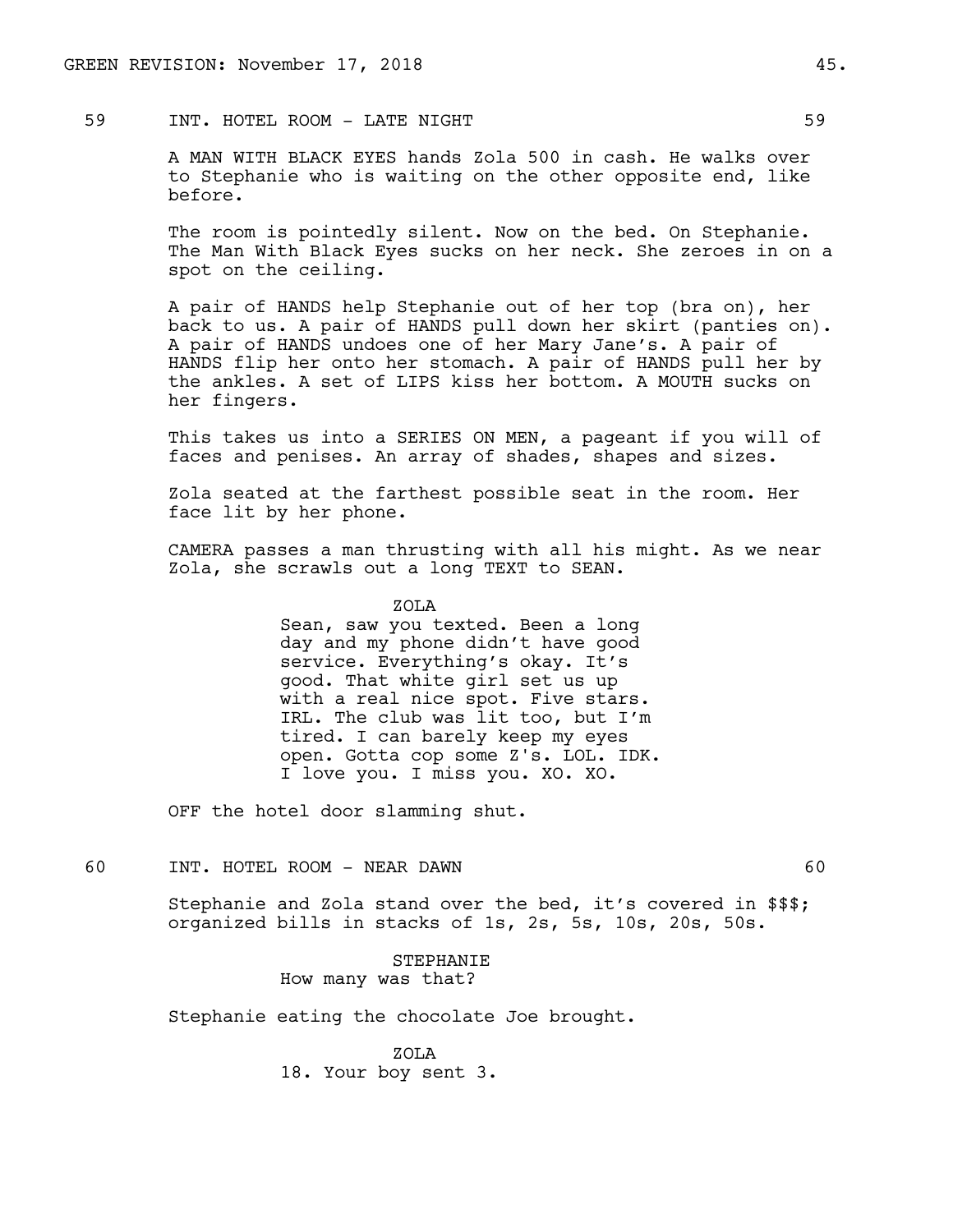Stephanie's phone RINGS. CAMERA pushes to her phone, still on the night stand.

> STEPHANIE (panicking) It's Derrek-

> > ZOLA

And?

STEPHANIE (whispering) *He doesn't know...* (to Derrek) Babe.

Zola rolls her eyes. Stephanie has Derrek on SPEAKER PHONE.

61 EXT. RAGGEDY MOTEL - CONTINUOUS 61

On the Derrek side of the call we are also on SPEAKER. Derrek walks away from the motel. Dion behind him out of focus.

> DERREK Where the fuck are you? I've been callin' you all night.

STEPHANIE I don't think my phones workin'. To be honest with you service down here is trash.

DERREK The club closed 3 hours ago.

STEPHANIE We went to another club.

DERREK

What club?

Dion egging Derrek on.

STEPHANIE

A 24-hour spot.

DERREK

What spot?

STEPHANIE I didn't tell you about it?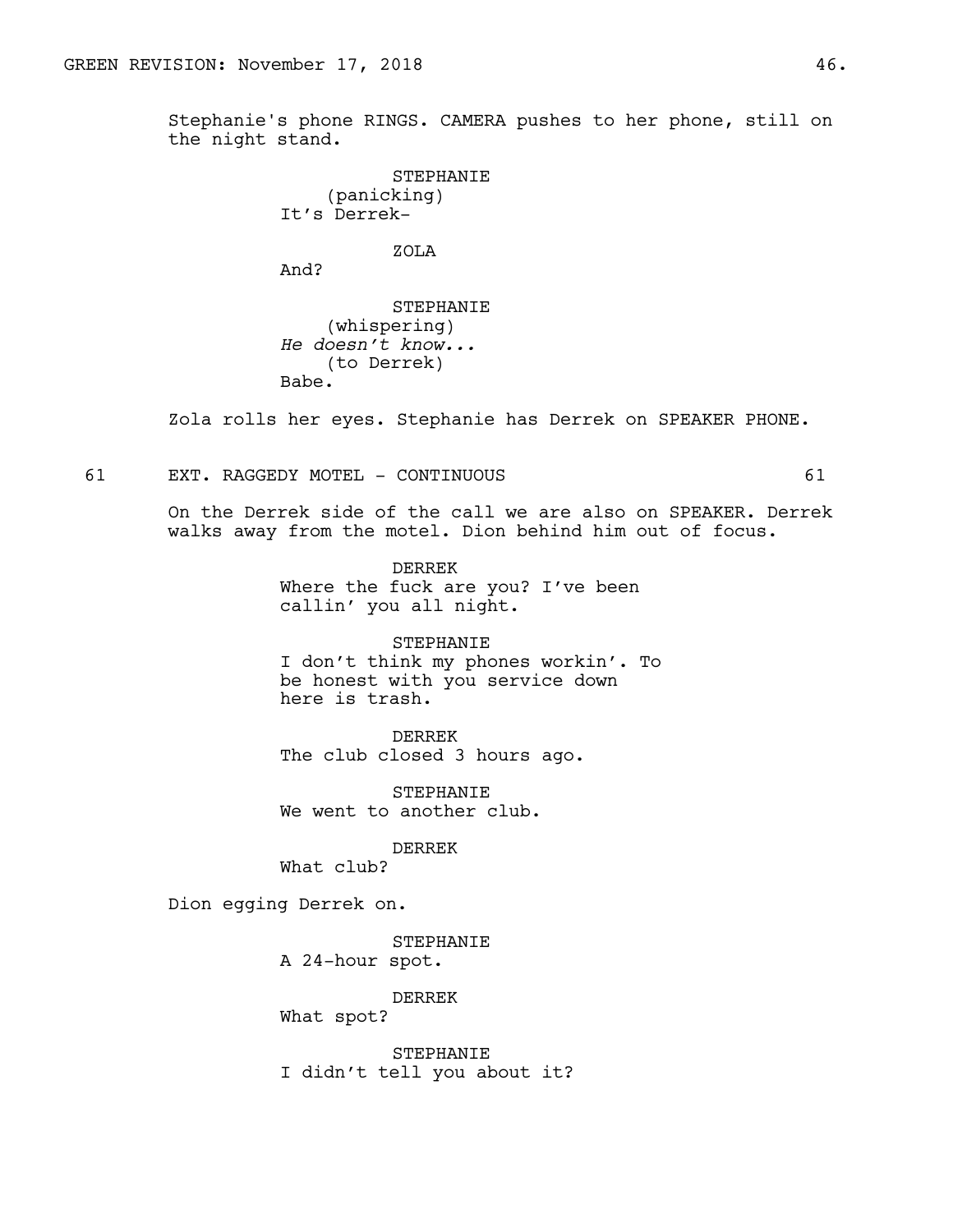Stephanie is frantically PANTOMIMING to Zola for help. Zola looks back at her annoyed but pulls out her phone.

DERREK

You didn't.

STEPHANIE Well- I did. It's the one that's right by- ummm- that nice McDonald's I showed you- it's called- ummm

Zola GOOGLES "24-hour strip club Tampa" and comes up with a hit. Holding it out to Stephanie to read.

STEPHANIE (CONT'D)

... Ding Dongs.

DERREK

Ding Dongs?

DION That's not a spot.

**STEPHANIE** 

Ding Dongs.

ALT NAMES for TAMPA STRIP CLUB: Dickie's, Dongers, Pluto's, Pricks, Dicks, Butchers, Knobbers, Toppers, Honkers.

> DERREK You're fuckin' lying to me Stephanie.

STEPHANIE (turning smug) I'm *not* fuckin' *lying to you*.

DION She lying to you.

STEPHANIE Look it up. It's by the McDonald's.

DERREK If you went home with a dude tonight, you're dead. You hear me?

STEPHANIE I told you where I am. Why are you trippin?

DERREK Put Zola on.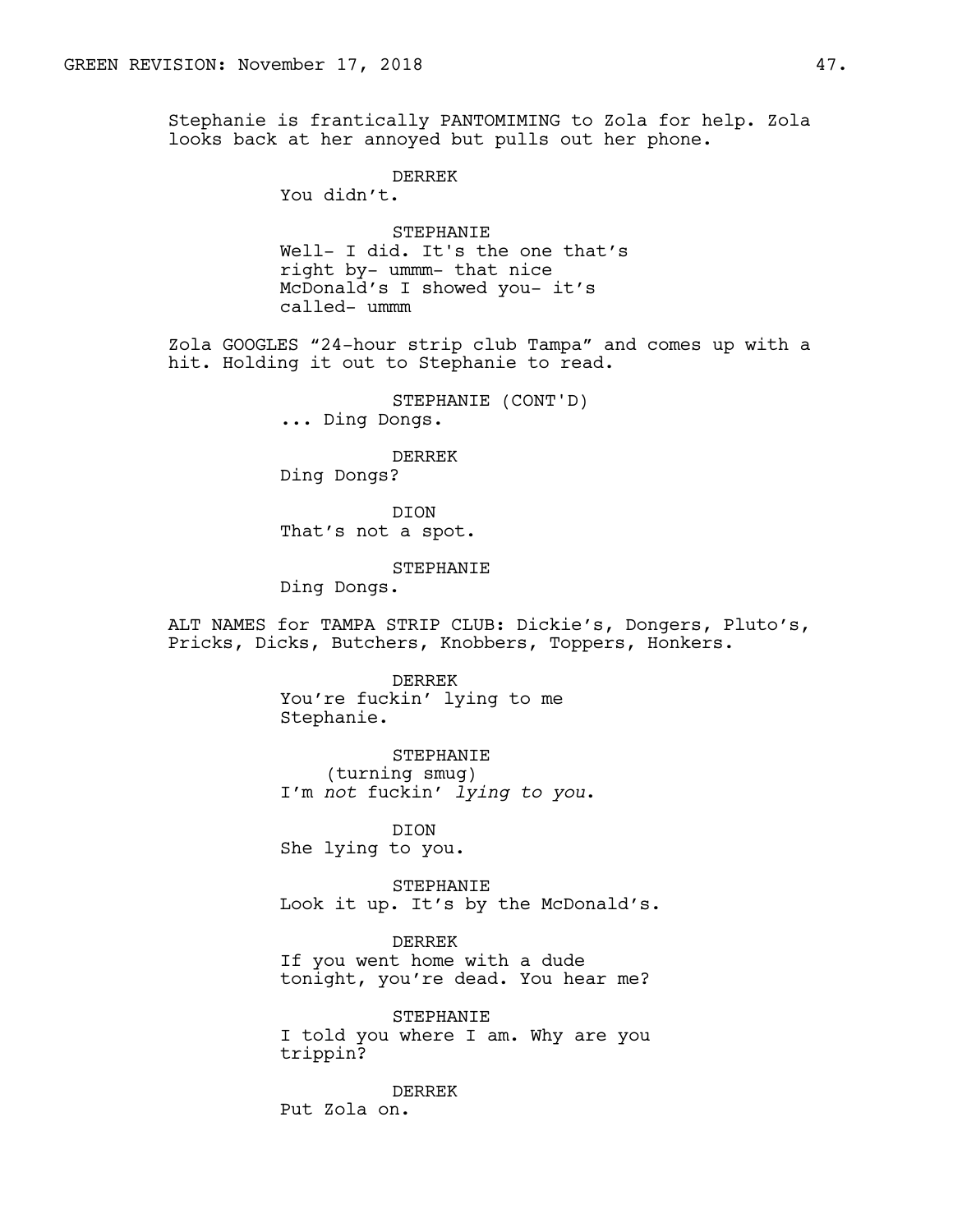ZOLA (whispers) What's this got to do with me?

Stephanie mouths *Sorry* as she puts the phone in Zola's hand.

ZOLA (CONT'D)

Derrek.

DERREK Where the fuck you at, Zola? Don't lie, Zola. Don't be a hoe like her, Zola.

ZOLA My dude I don't have any reason to lie to you. But if you do decide to talk to me sideways--

DION

Hang up.

CLICK! Derrek hangs up.

ZOLA Hello? Did this motherfucker just hang up on me? I swear to God... I'm a end up *killin'* somebody this weekend.

*Twitter whistle.*

62 INT. BATHROOM- CONTINUOUS 62

Stephanie washes her hands and forearms with a bar of soap. She pulls the stopper on the sink. The bowl fills with water. She lowers her face in.

This is her first time alone since getting to Florida.

63 INT. HOTEL ROOM - MORNING 63

Zola and Stephanie asleep; limbs entwined. Both in bra and underwear. A long beat before their covers are pulled off.

Stephanie comes too, groggy but alert.

STEPHANIE You been here long?

X

A hour.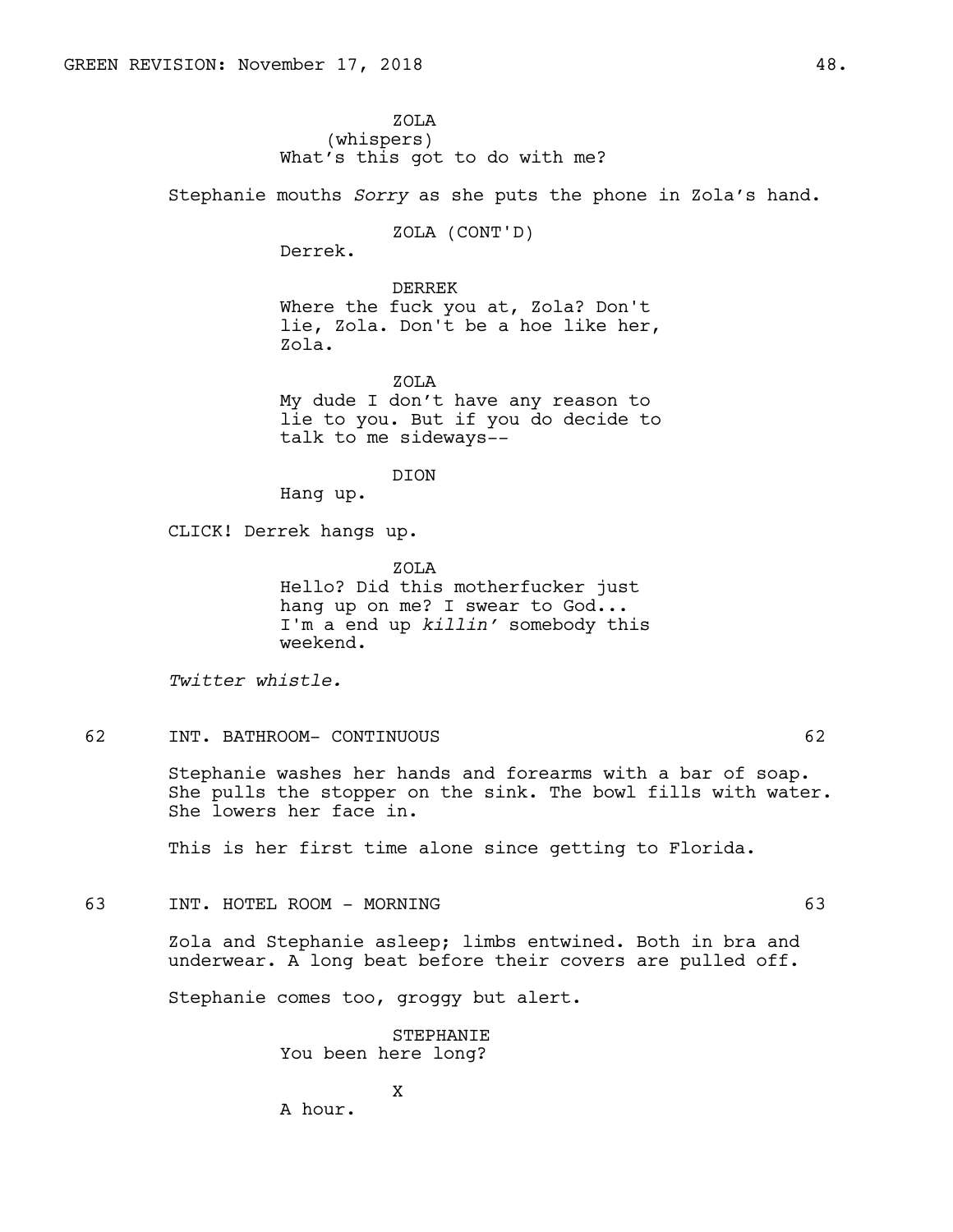Zola waking. X (CONT'D) How much you make last night? STEPH 8-thousand! ZOLA Nothing. Zola cranes her neck, jaw dropped. X (jaw clenched) What you said? Stephanie goes for the money, it's in the night stand nearest to her. STEPHANIE That's all from *me.* He's impressed and dumbfounded. X Is that right? STEPHANIE (little nervous) Zola made me a whole new page. Stephanie shows X the page. X eyes Zola. Zola eyes him; a mix of fury and fear. X So you think you can do my job better than me? ZOLA (V.O.) Yup. Zola's audacity tickles him. X You're tellin' me y'all made 8 grand just fuckin in 1 night? (to Zola) And you didn't fuck. X starts to put cash in his pockets. Zola shakes her head. He peels off a small wad and tosses it in front of her. X (CONT'D) You earned it.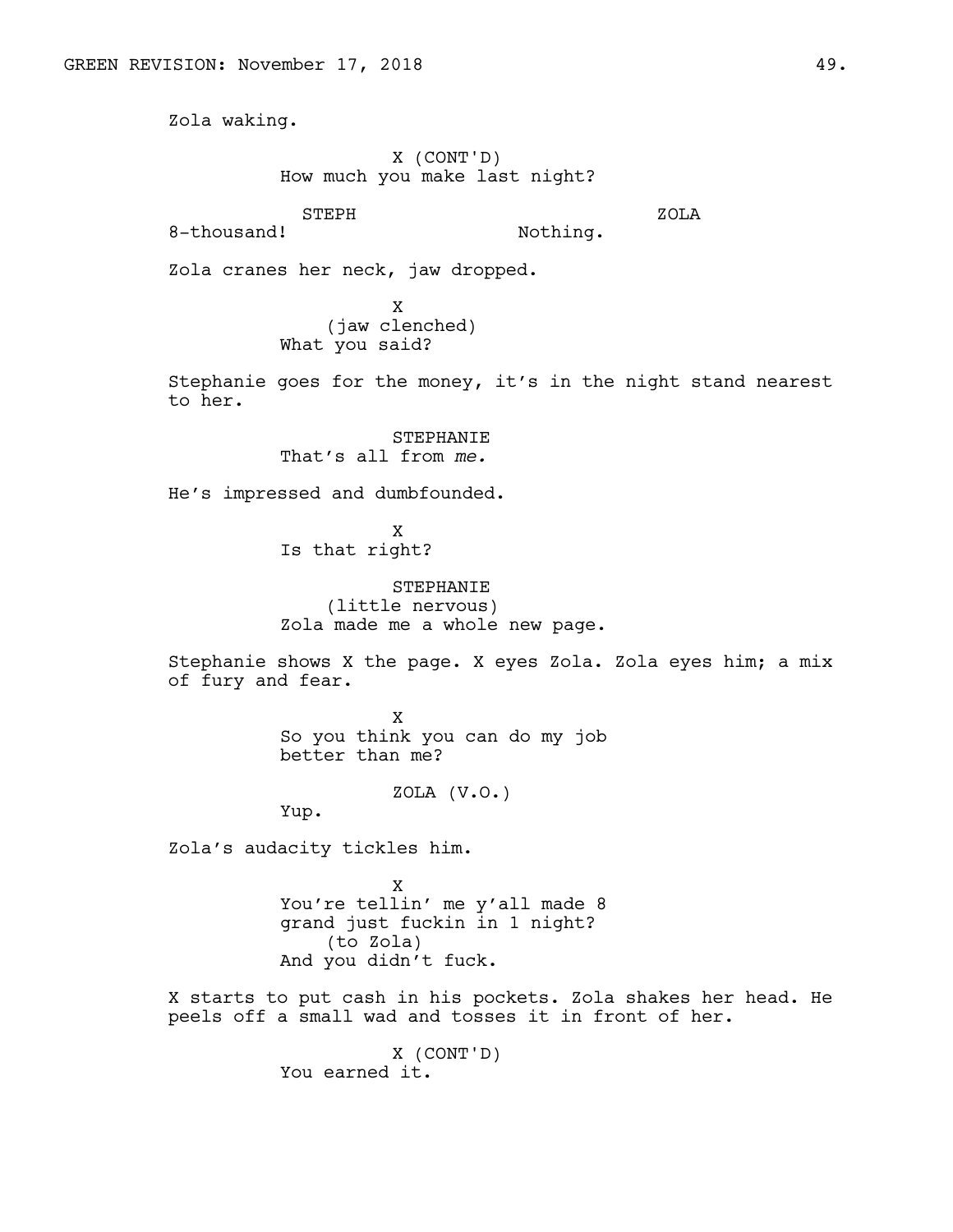STEPHANIE Can I get some too?

X You did good. I'm proud a you. Look at all this money you made.

X kisses Stephanie on the mouth. Stephanie in a whisper asks for some money.

> X (CONT'D) We got rent for the place. And gas for the car. It's not cheap.

Zola can't believe her ears or eyes.

X (CONT'D)

Time to go.

X pockets what's left of the cash. Stephanie bags her things in a plastic bag. Zola just watches.

We hear a POUNDING SOUND in pre-lap.

64 EXT. RAGGEDY MOTEL- LATE MORNING 64

X POUNDS on Derrek's motel door. Stephanie taps her nails on the window. Zola off to the side disassociating.

> X Yo, Derrek! Wake da fuck up, bro.

STEPHANIE (pointing) He's down there.

They all turn to find Derrek walking out of Dion's below them. Derrek laughing and gesticulating to himself.

> DION You gotta see this trick we do with a card.

DERREK I love magic.

X What the fuck is wrong with that nigga?

ZOLA I have been askin myself this from the get.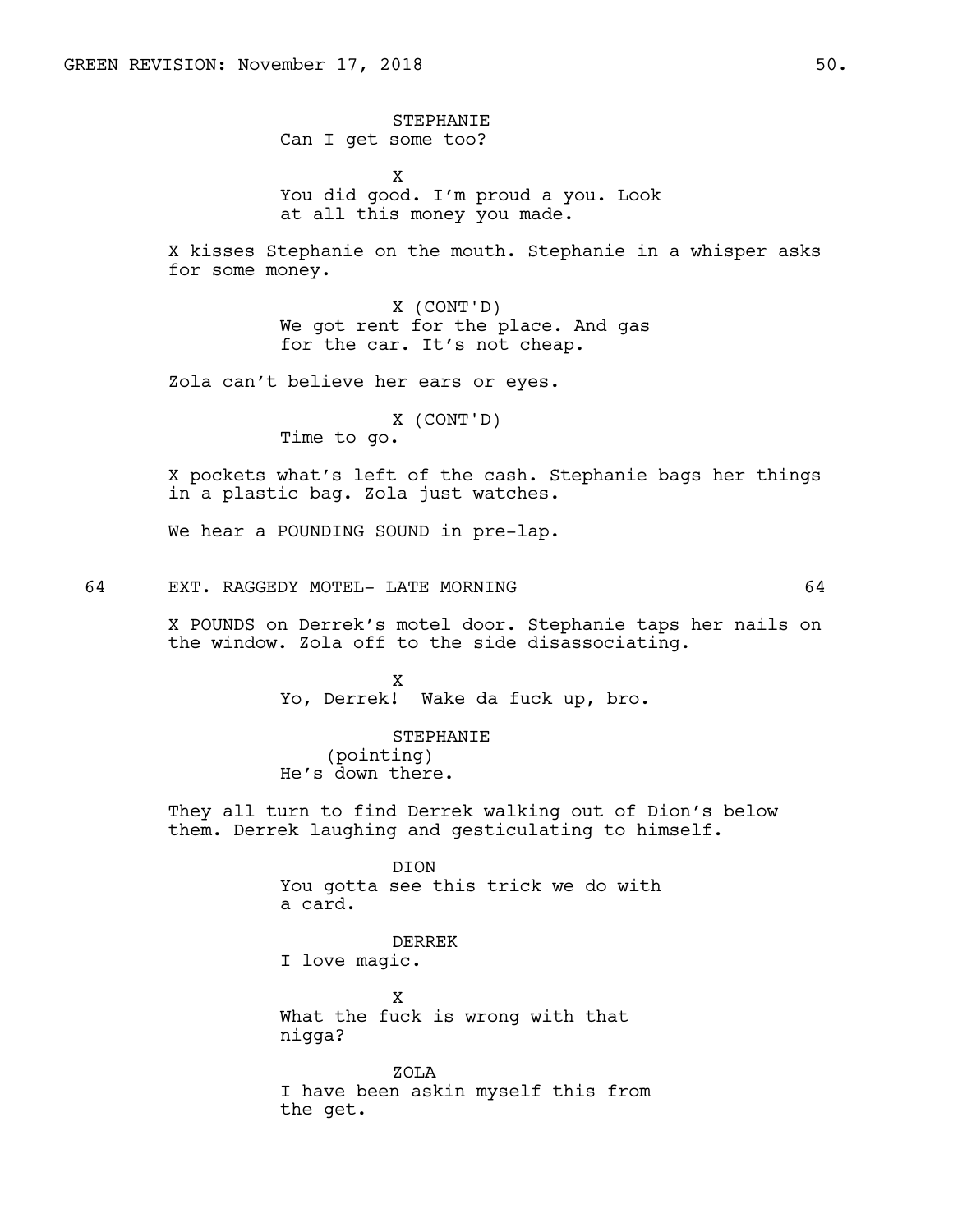DERREK They're here. You gotta meet'em.

X You gettin' cabin fever?

Suddenly, Dion appears next to him.

DION

Catch you later man.

Dion turns away from us. X stares at him. Dion slips into his apartment.

> X (surprised) Who the fuck is that?

Derrek can see on X's face that he's fucked up but he's not sure why.

65 INT. RAGGEDY MOTEL- CONTINUOUS 65

Inside the room, things are rearranged from when we saw them last. All furniture in one room. Derrek has made a fort.

X lays into Derrek. Stephanie and Zola stay out of the way.

X (surprised) Who the fuck is that?

DERREK That's my friend. It's chill.

X What's your friend name?

DERREK Ugh... I don't remember.

X You don't remember your friend name?

Stephanie standing in the middle of the room. Zola sits with her head in her hands. She never did get that aspirin.

> X (CONT'D) (in Nigerian accent) My dude- why the fuck would you tell that nigga we got bitches stayin' here!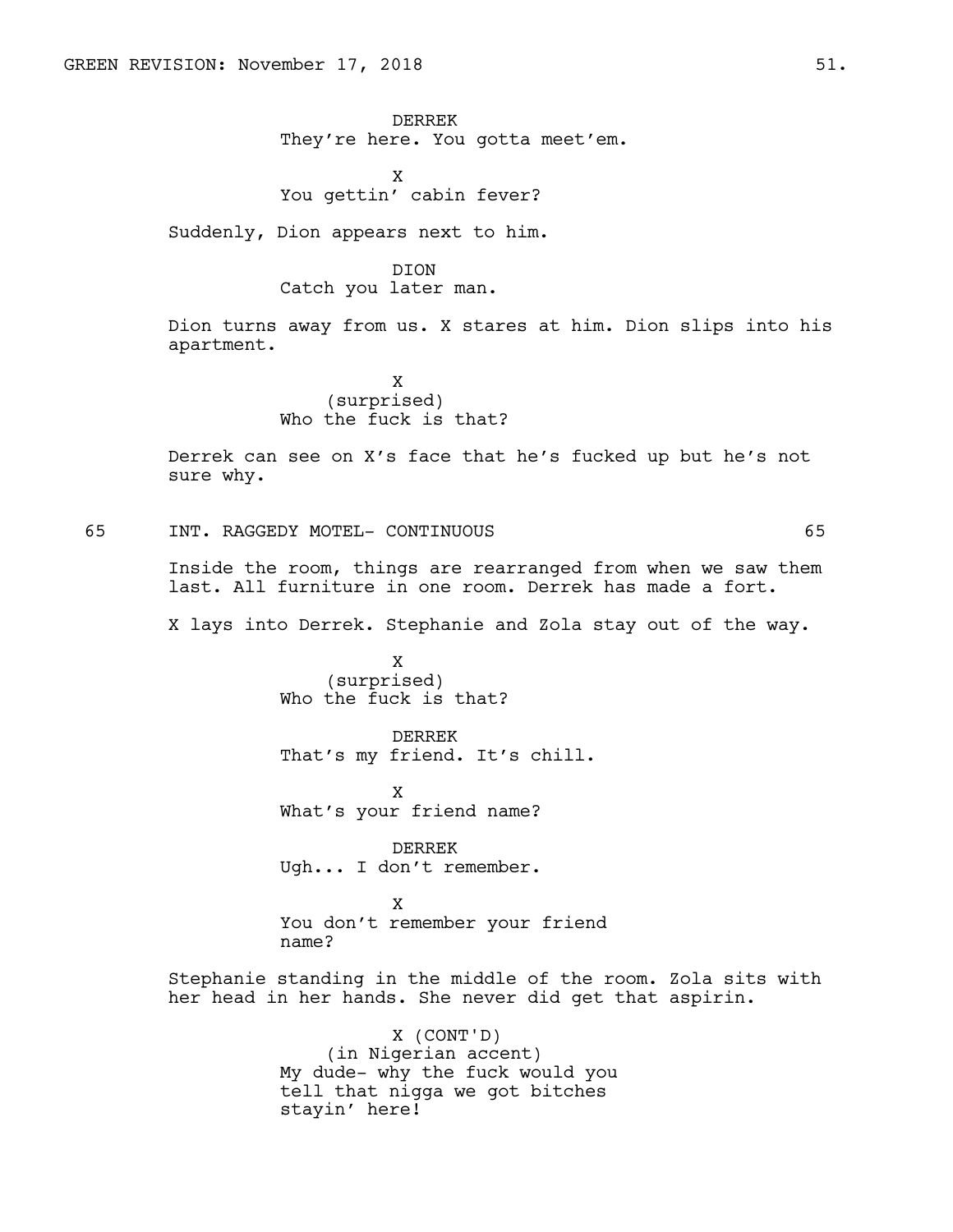DERREK I told him my girl went to work- He saw us when we got here. I didn't tell him nothing he didn't know.

X SLAPS DERREK in the face. Zola and Stephanie shrink.

X

Where you told him your girl work?

DERREK

... Ummm. I told him-

X So now this nigga know we got *money* in here!

DERREK

We don't got money in here. We not stayin' here. You said we was goin' to the nice place today. I didn't tell him we was goin'.

X acts as if he's going to slap him again. Derrek flinches.

X That nigga could come back here wit' a whole crew right now to slit our throats.

ZOLA

What!?!?

On Stephanie chewing gum. (Where and when did she get gum?)

DERREK He's not like that. I'm tellin' you. We was like fam.

X And you don't know fam name.

X turns to the girls. CLOSE on X.

X (CONT'D) Get your bags. Les go. We leaving.

66 INT. BENZ BOX- DAY 66

Silent and tense. Reflections of Tampa in the windows. Zola in the back seat with Derrek. Stephanie in the front with X. Just like when we first met.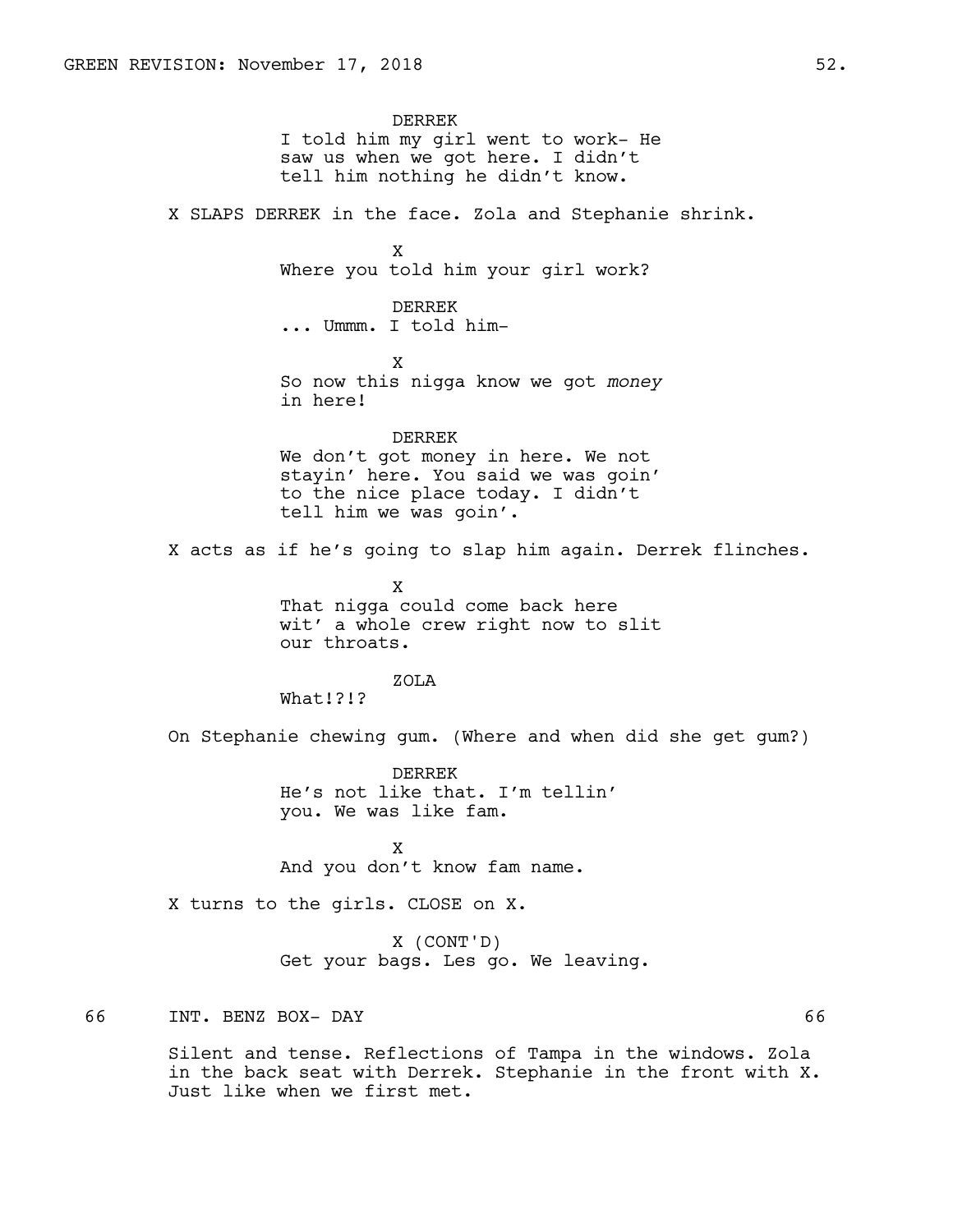Outside the car we're in the middle of an 813 RIDE OUT. Outside Zola and Stephanie's window we see street bikes and dirt bikes; stuntin' and flexin' and ridin'. #BANSHEELIFE.

### **\*\* Reference: Nationwide BikeLife and 12 O'clock Boys.**

Zola opens her window. X closes her window.

67 EXT. HOTEL 2 - AFTERNOON 67

The Benz pulls into the driveway of a 4 STAR HOTEL.

Zola and Derrek perk up.

X I told Derrek I was takin' him on a trip to Florida that he'd never forget. We got to do it right.

A VALET opens Stephanie's door. A VALET opens Zola's door. X hands a valet and heads for the hotel lobby.

Zola lingers outside with her bags.

Stephanie and Derrek have an explosive but quiet argument. Derrek pulls at his hairs.

X enters and places a hand on Zola's shoulder. She turns to him.

68 INT. HOTEL SUITE - DAY 68

OFF SCREEN a long thick stream of urine hitting a toilet bowl. X in the bathroom, door open, sunglasses still on.

Zola and Stephanie in the suite. Derrek on the balcony. OFF SCREEN a flush.

X enters and gives a long look around, finally landing on Zola. He points from Zola to Derrek and Stephanie.

> X You in charge. Keep an eye on Derrek.

ZOLA Oh is this my "look-out" promotion?

X Yeah this your promotion.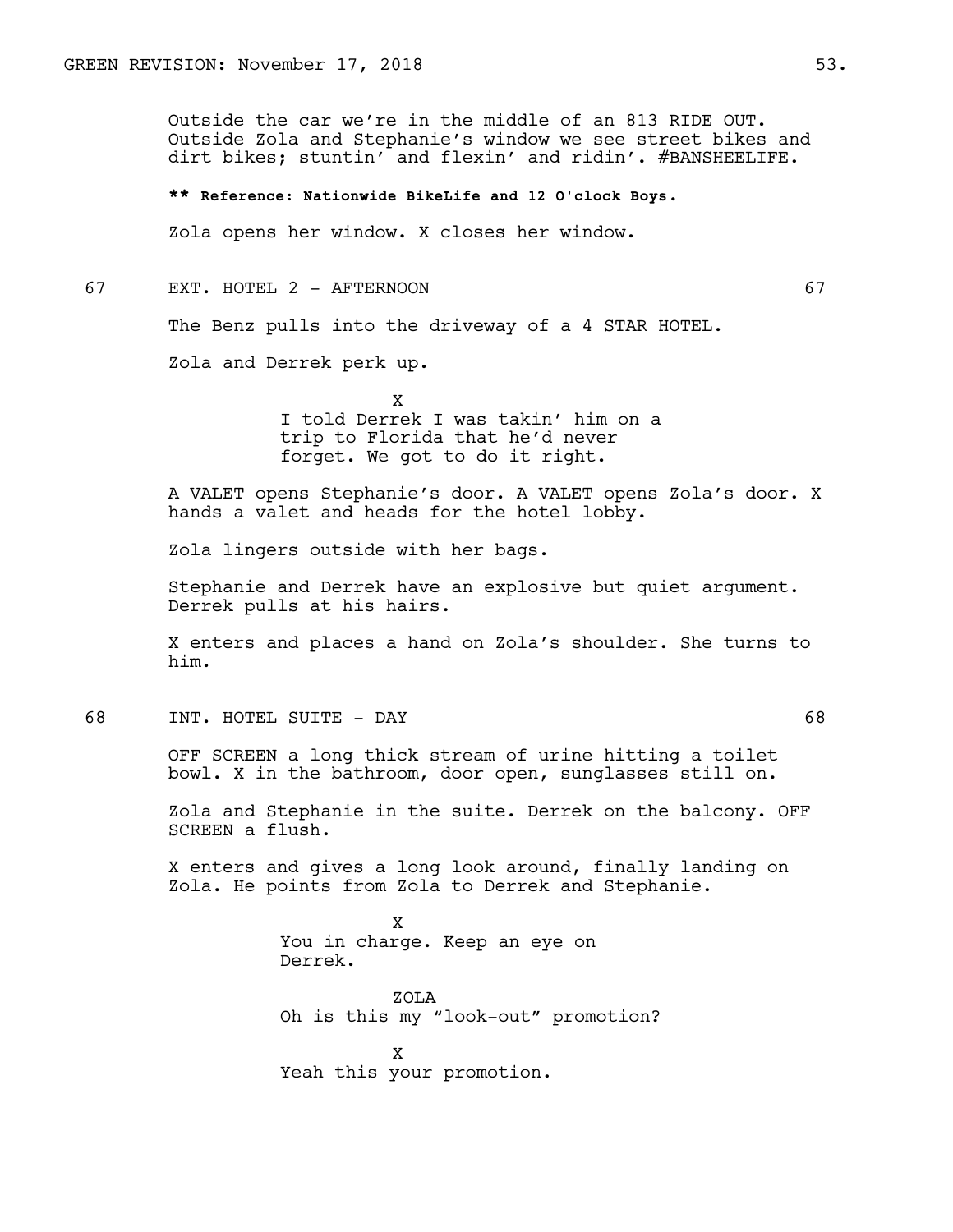X's phone rings. "I gotta take this". He leaves. As soon as the door closes, Derrek looks to Stephanie. Zola unpacks.

# STEPHANIE Why you looking at me like that?

Zola finds a bathing suit in her bag and heads for the bathroom.

#### DERREK

You told me you were gonna stop.

Stephanie brings him in. He pulls away.

### STEPHANIE

Babe.

# DERREK No. I smell other dudes on you.

Stephanie gives him a NUZZLING KISS. He drops his head. She picks it back up. He kisses back. It's long.

Stephanie lays her hand on Derrek's heart.

STEPHANIE

Whose is that?

DERREK

Yours.

Stephanie puts the same hand on her own heart.

STEPHANIE Whose is this?

DERREK

Mine.

She takes his hand and puts it in her mouth.

DERREK (CONT'D) I missed you so much.

Zola at the door.

ZOLA (V.O.) They start fucking, it was gross.

69 EXT. HOTEL POOL - DAY 69

CLOSE on Zola, floating on a floatie. Sunglasses on. (Reference: The Graduate)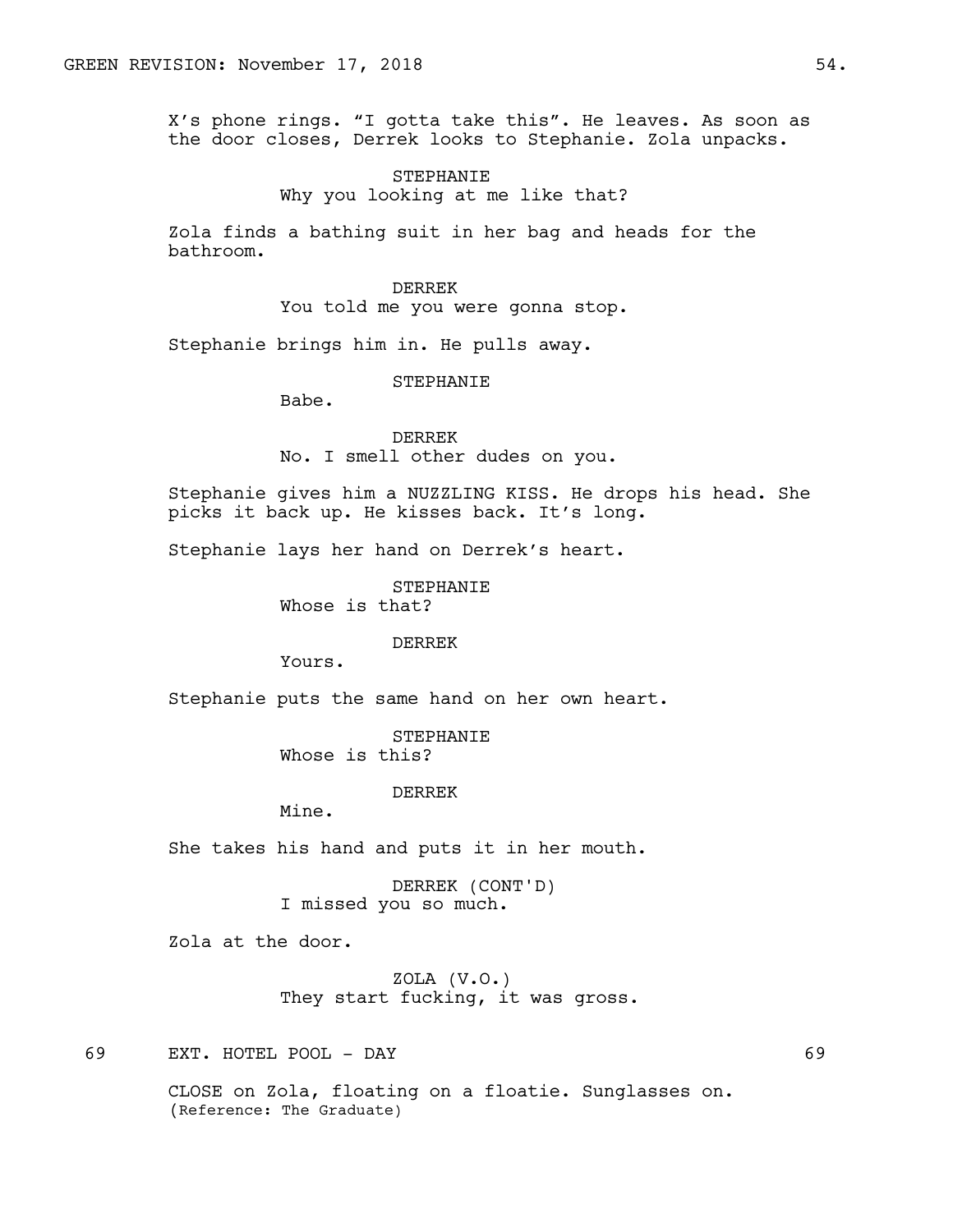70 EXT. POOLSIDE - DAY 70 Zola lounging in a deck chair by the pool. Moment interrupted by an INCOMING FACETIME CALL from Sean. Zola hesitates over the "Accept Call" button. ZOLA (putting on her best) Hey. SEAN Hey. That's all I get? You said you was gon' call. ZOLA I know. I'm sorry. We got a late start-SEAN Where you at? Zola flips her camera and shows him the pool, in it speedoclad boys and bikini-clad girls. A palatial hotel looming. SEAN (CONT'D) (a bit disappointed) DAMN. ZOLA Why you say it like that? SEAN I wish I was Next to you right now. ZOLA ... SEAN (CONT'D) Oh it's like that. Moment interrupted by X, whose shadow blocks out the sun. In his hand a tiny Victoria Secret bag. SEAN (CONT'D) When you back? X (mouthing) Who is that? Zola turns inching her way into some sun. SEAN Am I gonna have to come get you? X (CONT'D) (mouthing) I said who is that?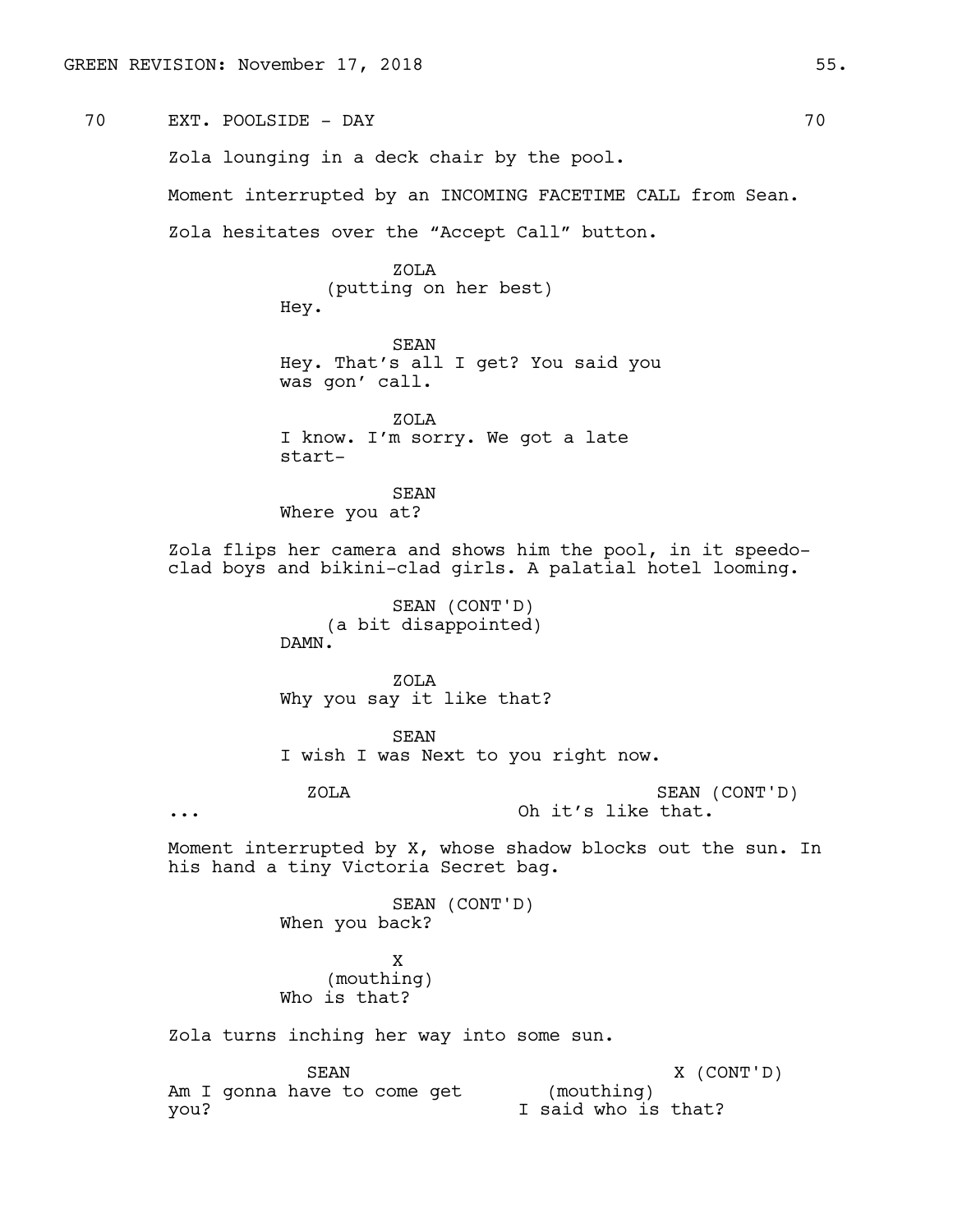ZOLA Hey- let me call you back- my ride just got here. SEAN I can stay on the line. ZOLA I gotta call you back. Zola ENDS SEAN'S CALL. X That your man? ZOLA Why? You jealous? X Very. (beat) I got you something. X hands Zola the Victoria Secret bag. ZOLA Thank you. X Look inside. Inside a wad of CASH. Zola sits up. ZOLA What's this for? X Respect. ZOLA Do I get to go home now? Zola scoops the cash into her bag. X sits on the end of her deck chair. X I'ma need you to do what you did last night. ZOLA (slowly like he don't speak English) I appreciate your confidence in me BUT I came down here to dance.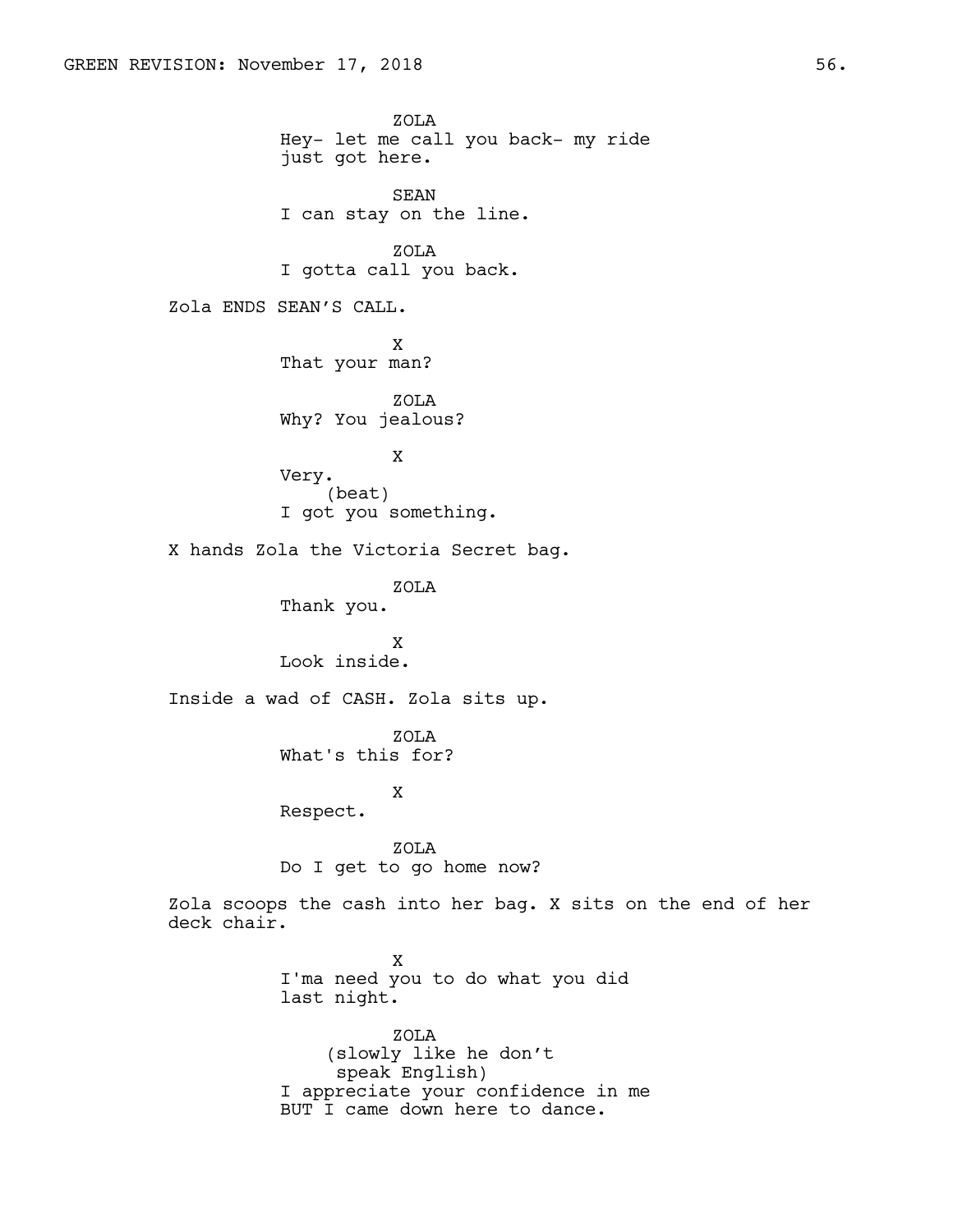X We not doing that no more. That's done. ZOLA Well- then- looks like I'm sittin' my ass right here. (dismissive) Now, if you don't mind, you are in my sunlight nigga. Zola adjusts to lie down, X GRABS HER BY THE FOREARM. She winces. A waiter stops in his tracks. X You watch your mouth when you speak to me. Waiter enters. X releases her. WAITER Miss- may I help you? X She don't need help. WAITER Miss? Waiter looks to Zola. ZOLA I'm good. We good. Thank you Waiter thinks twice, then goes. X Now- when I stand up- you stand up. X stands, Zola stands. X pushes up his sunglasses. X (CONT'D) And when I walk- you walk. He walks, then she walks. ZOLA (V.O.) I don't want to be here.  $X (V.O.)$ Seems to me like you coulda left this morning if that is how you really feel, guess- it is not- cos you're still here *and* on my dime.

(MORE)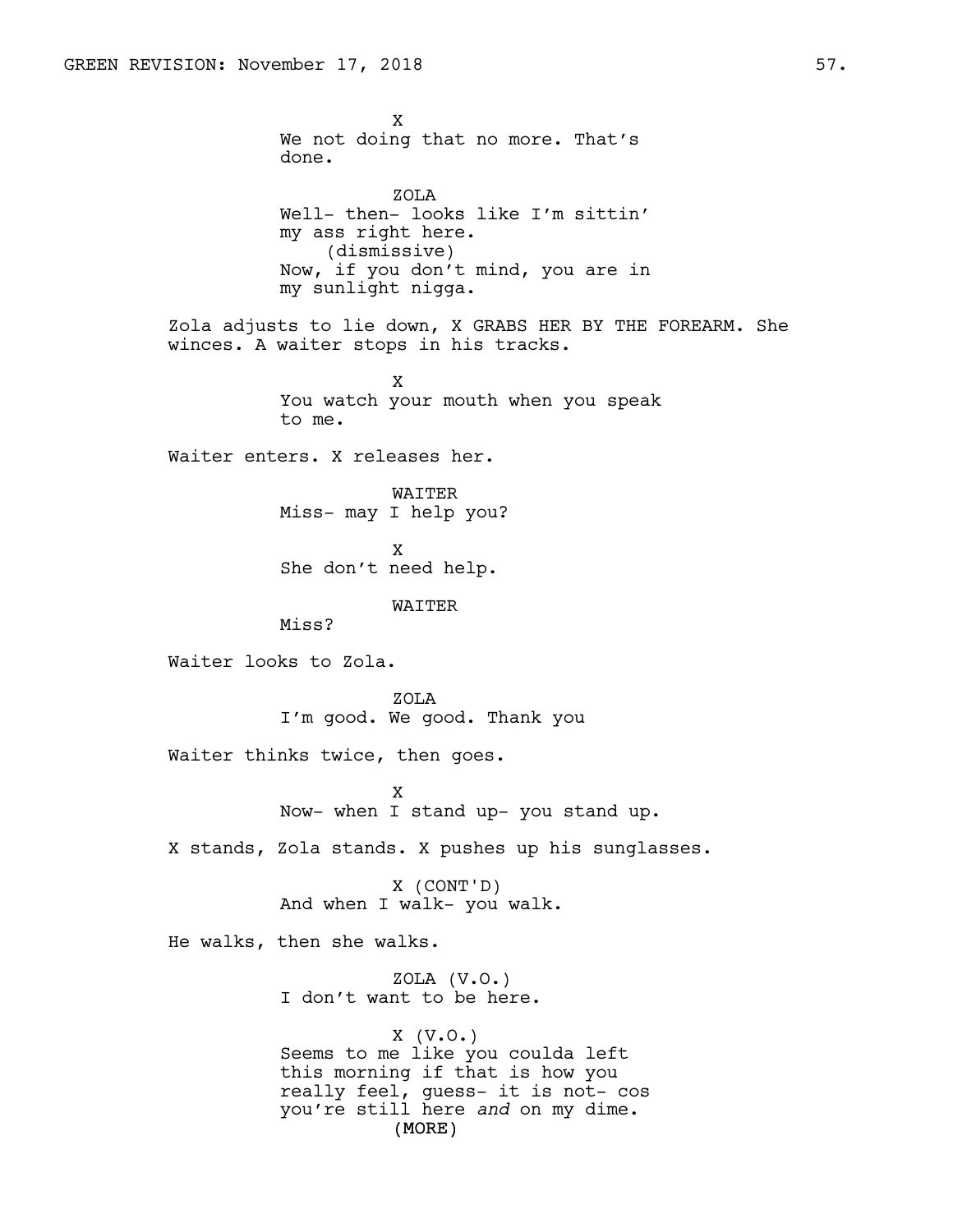Get your ass upstairs- get our girl ready. We doin' outcalls tonight.

71 INT. HOTEL 2 SUITE - DAY 71

Balcony. Stephanie in a waist trainer sitting on Derrek's lap. Post-coital. His lips pressed against her back.

ENTER Zola.

ZOLA (to Stephanie) Yo I gotta talk to you. Can you come in the bathroom with me?

STEPHANIE Can we do it in 5?

ZOLA No. I gotta get you ready.

DERREK Ready for what?

STEPHANIE Babe you should take a walk.

DERREK I don't want to walk.

Stephanie doesn't have an answer. The vibe kicks up to TEN.

DERREK (CONT'D) I thought you were done with this. I didn't come to Florida for this.

*Twitter whistle.*

DERREK (CONT'D) This what you came here for Zola?

ZOLA No, I did not come to Tampa for this. She said we was comin' here to dance.

DERREK OH! You set a friend up- again.

Zola taken aback, did she hear him right?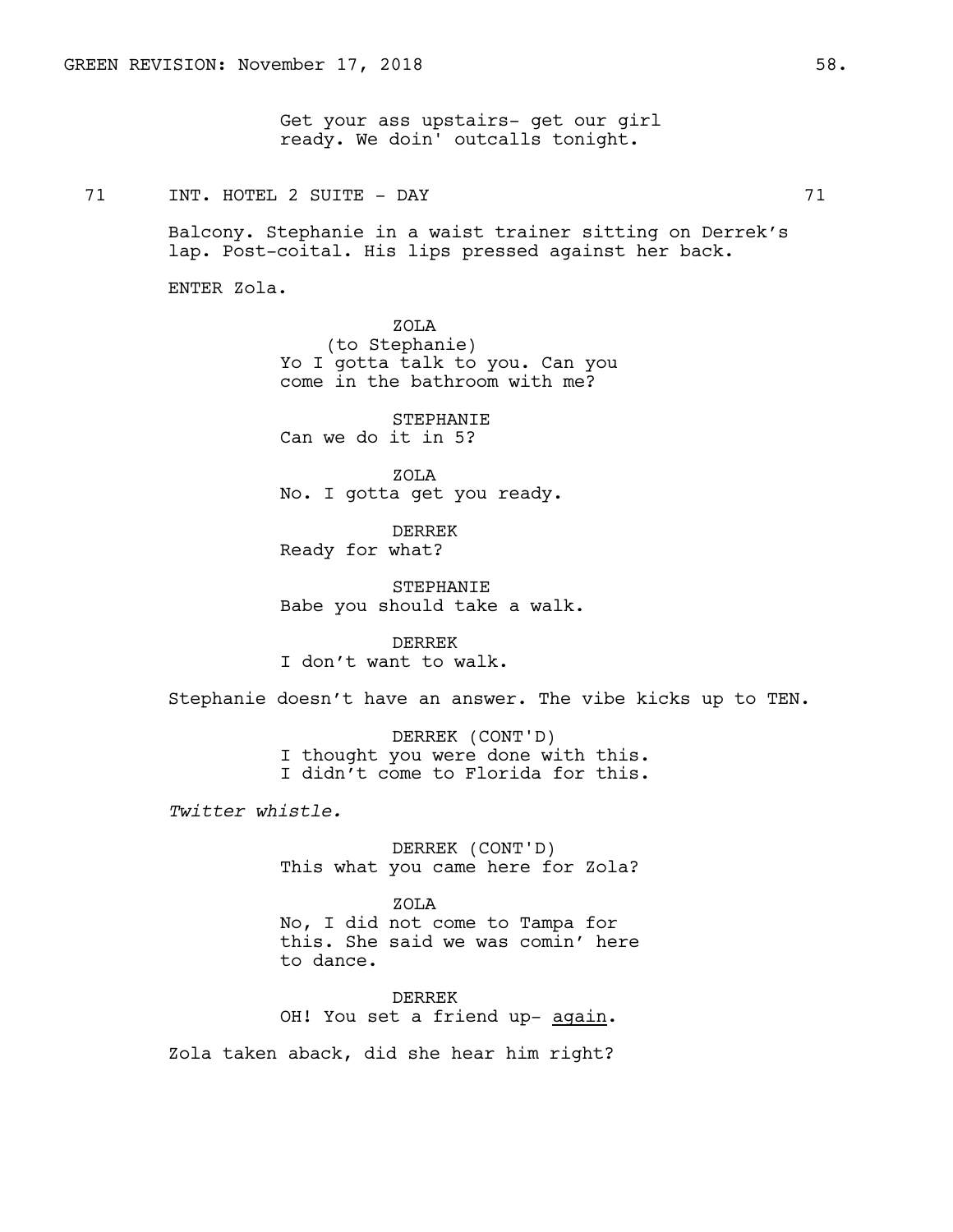**STEPHANIE** Don't listen to anything he says Zola. I told you he crazy.

DERREK (at the top of his voice) I am not crazy!

ZOLA

Again?

72 EXT. BACKDROP- DAY 72

HOW YOU TRAP A GIRL IN 5 SENTENCES OR LESS. This will move like TUMBLR. WE WILL SCROLL FROM ONE SCENE TO THE NEXT.

Medium on Stephanie; pony tail high baby hairs laid. For each of the below her lip color and top change. As well as the hue of the backdrop she is seated in front of.

#### STEPHANIE

Damn bitch, you got perfect titties. They're like lil cherries. I just want to take a bite.

73 EXT. BACKDROP- DAY 73

Medium on Stephanie.

**STEPHANIE** Damn bitch, you got perfect titties. They're like lil oranges. I just want to take a bite.

74 EXT. BACKDROP- DAY 74

Medium on Stephanie.

STEPHANIE Damn bitch, you got perfect titties. They're like lil kiwis. I just want to take a bite.

OFF Stephanie's sparkling smile.

# 75 INT. SUITE BATHROOM - DAY 75

Stephanie in the mirror attaching her weave in. Cigarette in her mouth. Zola on the edge of the bath tub bathing suit on.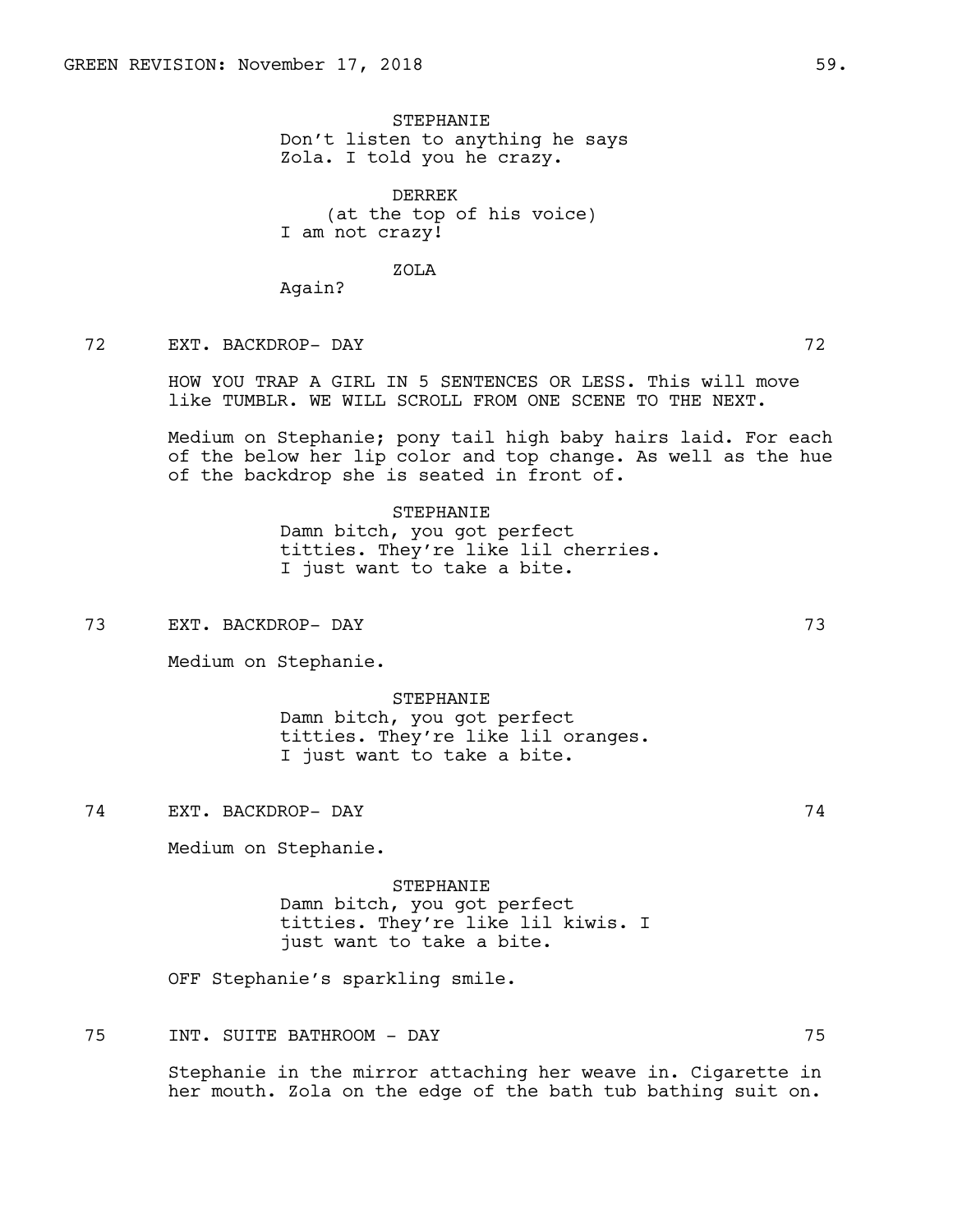STEPHANIE I didn't do nothing wrong.

Zola watches her in the mirror.

ZOLA How many other girls were there?

STEPHANIE He's bipolar. It runs in his family. He basically has no dick.

CAMERA pulls away from them and pans to suite.

Derrek is sitting on the floor on his phone, face contorting.

**\*\*Reference: Francis Bacon's Study for a** *Self-Portrait-Triptych***.**

ZOLA This nigga lost in the sauce.

*Twitter whistle.*

CAMERA comes to a stop. Derrek appears motionless like a photograph; ought to feel like a MEME.

CAMERA pulls away from the suite and into the bathroom. Stephanie still putting in her weave.

> ZOLA (CONT'D) And his bitch lost in the game!

*Twitter whistle.*

Stephanie appears motionless also like a photograph; another MEME. Zola falls back into the empty tub. Stephanie wets a washcloth and wipes under her arms.

> DERREK (O.S.) Everybody knows you're a ho now.

*Twitter whistle.*

# 76 INT. BEDROOM OFF BATHROOM- CONTINUOUS 76

Derrek enters; a mischievous look on his face.

DERREK Everybody knows you're a ho now.

*Twitter whistle.*

Derrek holding the phone close.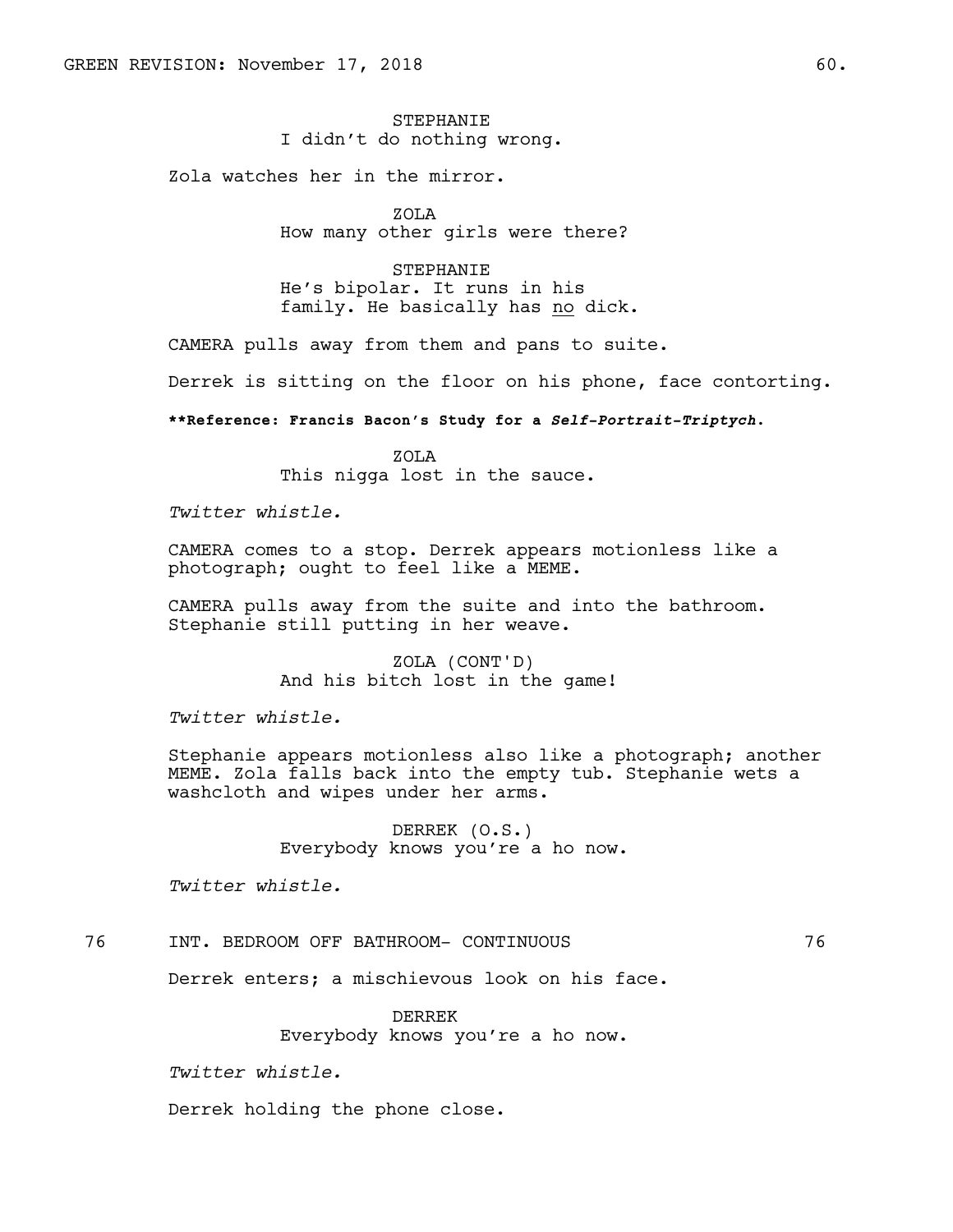DERREK (CONT'D) I should've known you was shit when you was rubbin' up on me talkin' about limp dick dudes and how you love givin' head while your mans' at home.

Derrek holds the phone up high; out of Stephanie's reach. On it: her Facebook and a status of her BACKPAGE AD!

> STEPHANIE I should've known you was PETTY, WHEN I LET YOU FUCK ME- AND YOU CRIED.

Stephanie tries to grab the phone away from him.

#### DERREK

(impression of Stephanie) I don't like gettin' my ass eatin out but I do enjoy bragging about it.

**STEPHANIE** You know my baby is with my mom this week! My whole family is on here.

Derrek throws her phone into the suite. Stephanie goes after it. Derrek follows her.

> DERREK I'm trying to help you.

STEPHANIE Don't say shit to me.

Zola watches from the suite. Stephanie sits.

DERREK I'm trying to save you.

STEPHANIE I'm not asking to be saved.

ZOLA (to Stephanie) That's the most real I would ever give you, you get a whole ass 100 on that. Perfect score.

Derrek and Stephanie not clocking Zola at all.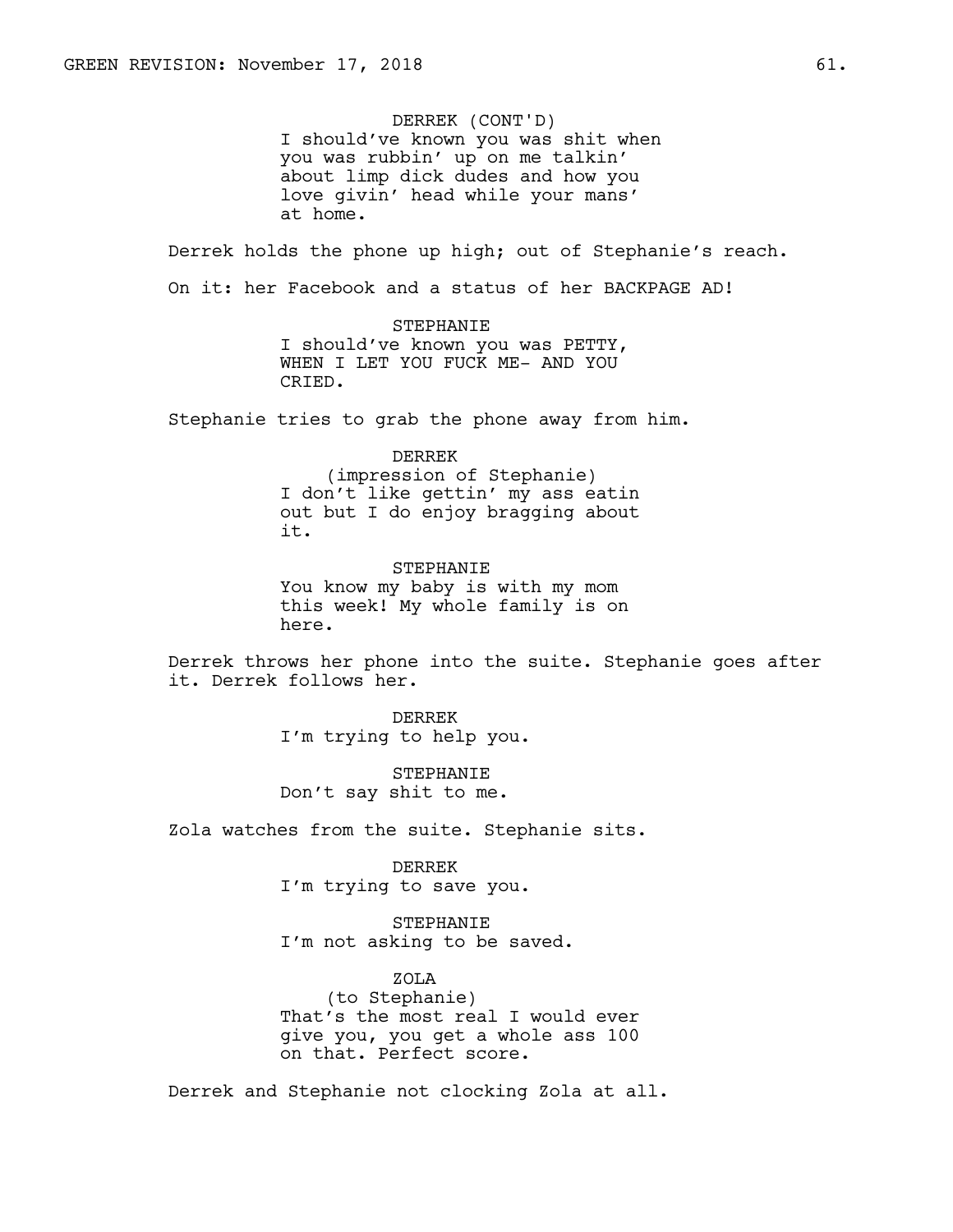DERREK I fucking love you. Door bursts open. Zola jumps. Enter X and his fiancée, BABY, (White, Hot, a Bad Bitch); in head to toe latex. On her forefinger a canary diamond. ZOLA (V.O.) It'll be 24 hours before I hear this bitch voice. X charges at Derrek and grips him by the neck of his shirt. Stephanie somewhat relieved. Zola riveted. X You put that shit up on the Internet? ZOLA That was fast. DERREK I did. X Why you put it up? DERREK Somethin' to do. X After everything I have done for you. X lets go of him. X (CONT'D) I should really kill yo ass. *Twitter whistle.* Baby pulls out a little handgun. DERREK Hey- hey- hey-X takes a seat.

STEPHANIE He's sorry. Tell them you sorry.

DERREK Hey man- come on man.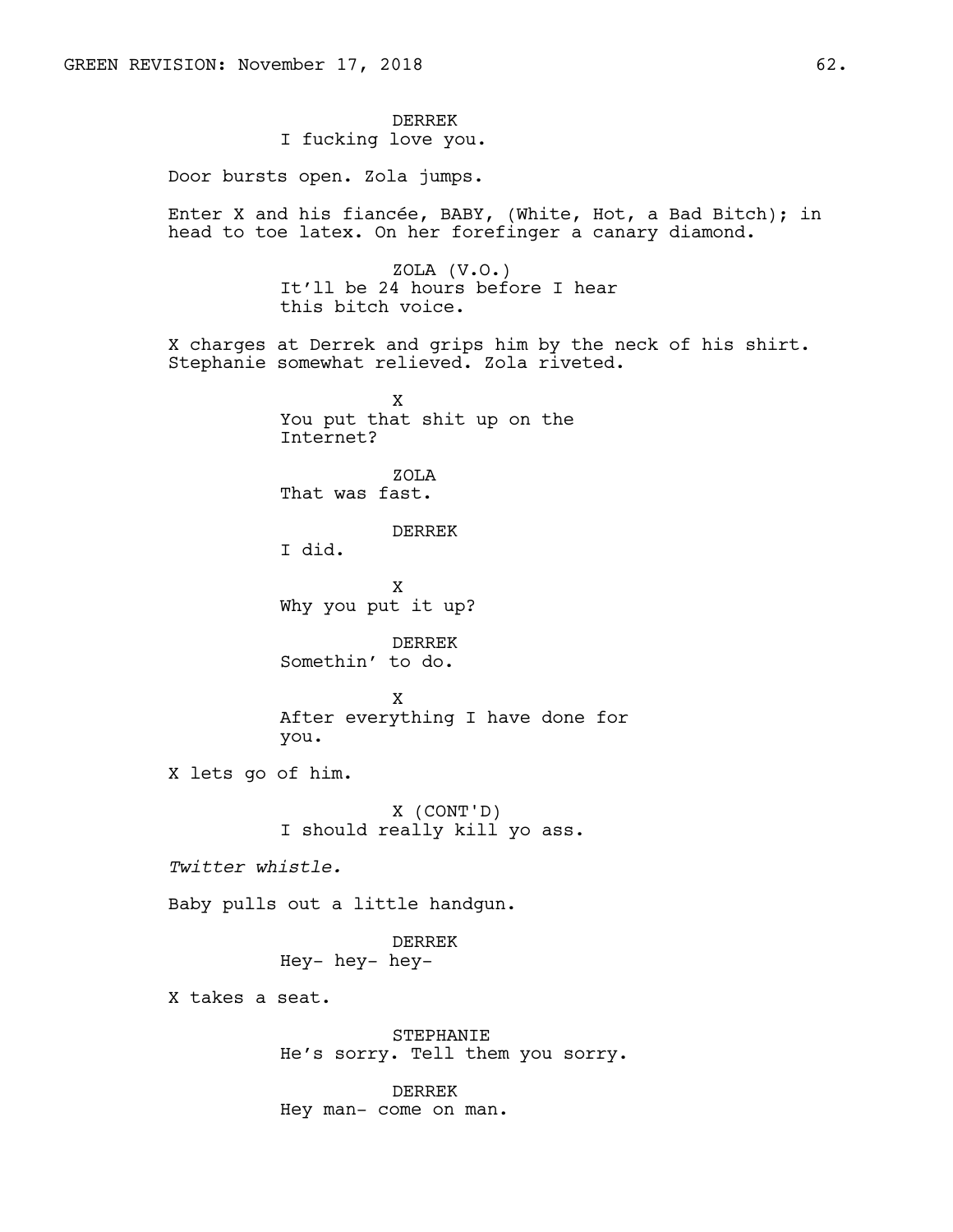X That's not my name. What's my name? Derrek murmurs something inaudible. X (CONT'D) WHAT? Derrek murmurs some more inaudible shit. STEPHANIE Just say it Derrek. DERREK I don't know how. X Abe-gun-de. DERREK Abe-gun-de. X Abegunde Ola-wa-le. DERREK Abegunde Ola-wa-le. X gestures to the room as if conducting an orchestra. EVERYBODY Abe-gunde Ola-wale. CAMERA rushes to Zola who is having a moment of: ZOLA (to no one in particular) Oh so that is what you are called.

CAMERA whips to X. X takes the gun from Baby and points it at Derrek who squeezes his eyes shut.

> X Delete the post and gimme your phone.

Derrek takes the phone from his pocket. POST DELETED. He hands it to X, who hands it to Baby. She drops it and steps on it with her heel.

> X (CONT'D) (to Derrek) Sit the fuck down.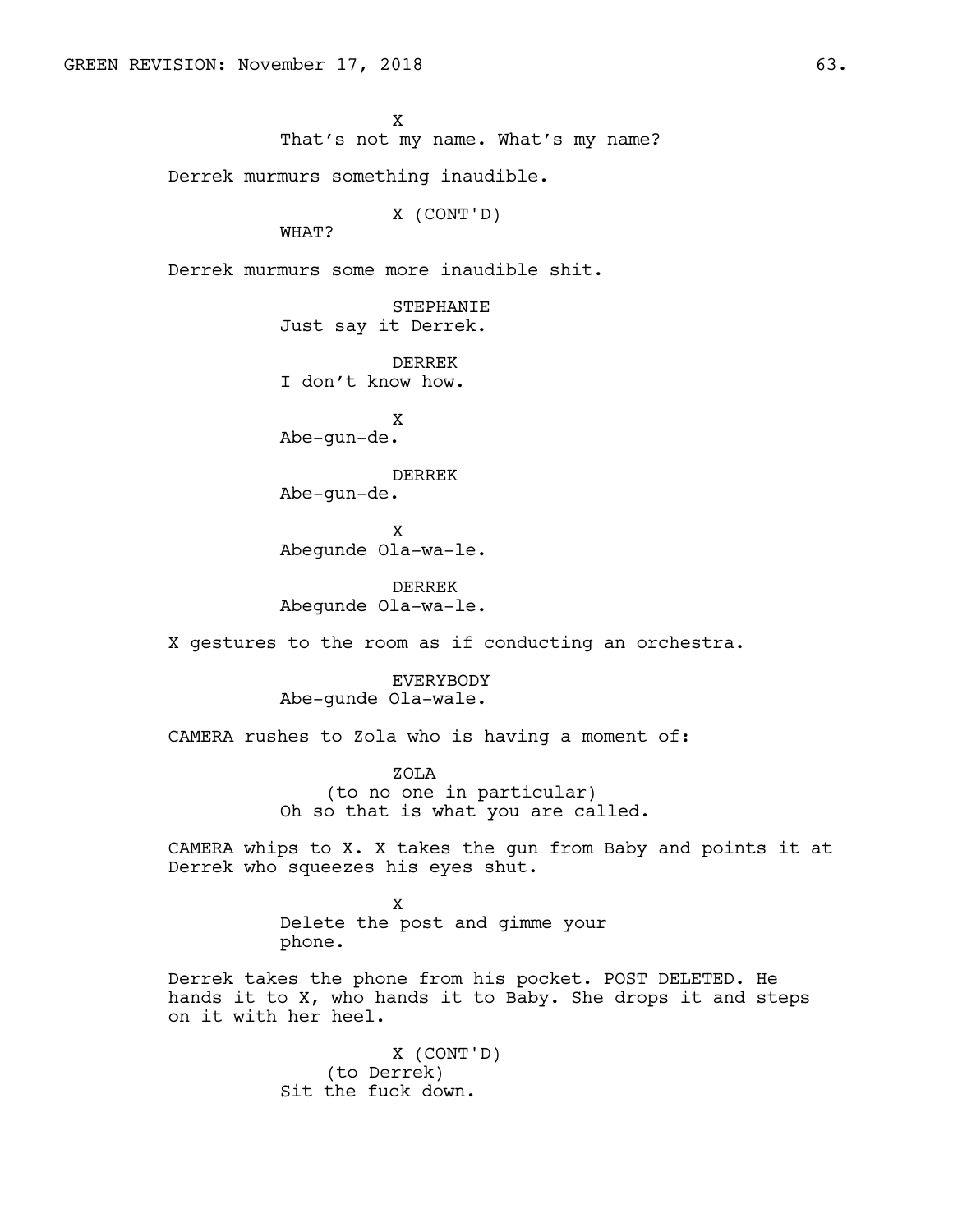Derrek sits on the floor. X goes to Stephanie.

Zola locked in place; at the doorway. Derrek locked in place; on the floor. Baby locked in place; near the entryway.

X's palm on Stephanie's chest.

X (CONT'D) Whose is that?

STEPHANIE

Yours.

X Whose is that?

STEPHANIE

Yours.

X Whose is that?

STEPHANIE

Yours.

Derrek wretches.

X I'ma spend the night in. We been busy. We been stressed. We need that alone time. That 1 on 1. Y'all gotta work.

Derrek wretches again.

X (CONT'D) Any questions?

*Twitter whistle.*

CAMERA holds on Derrek who VOMITS. They all gag. We have now entered the 3rd panel of *The Garden of Earthly Delights.*

77 INT. HOTEL SUITE- LATER 77

Derrek cleans up his vomit with a bar of soap, a glass of a water and a couple of hand towels.

Stephanie enters in a robe and crosses to the dresser, on it her plastic bag of goodies.

Baby parked in front of the TV.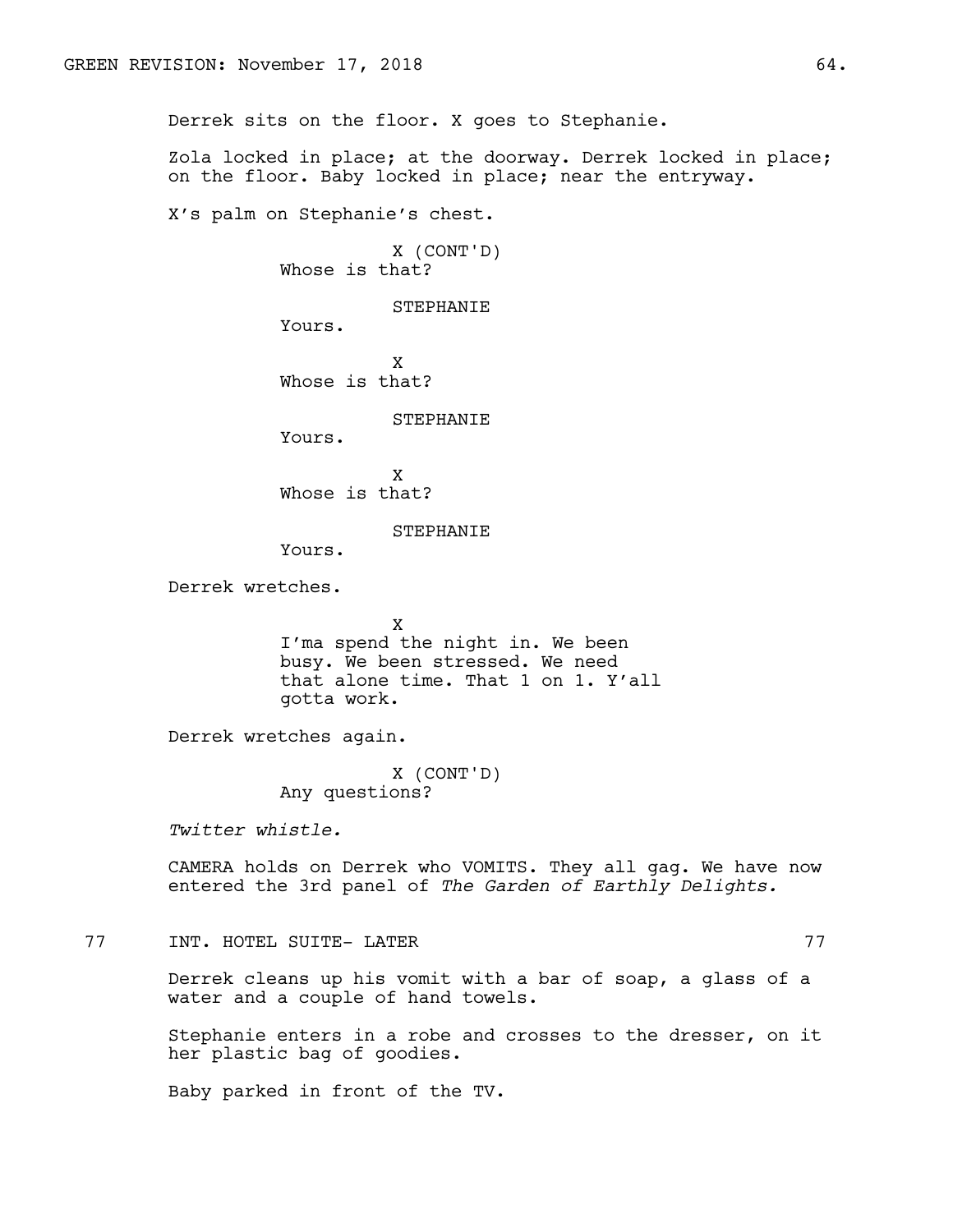X hands Zola the trap phone, on it the clients and their addresses.

> DERREK Can I go home?

X Nah nigga YOU gotta work. You already cost me a lot of money, not to mention pain and suffering.

Zola raises an eyebrow at X: *"pain and suffering?"*

X (CONT'D) (to Zola) Can I have a word with you.

X and Zola have a moment away from the group. X hands Zola her purse. Zola looks at him and her purse like- *where was I when you got in my purse.* There's a weight to it. She looks in it.

> ZOLA Oh no- I don't need this.

Inside the bag a handgun. Zola tries to hand X the gun back, not even really wanting to touch it. He doesn't take it.

> ZOLA (CONT'D) I don't know how to use this.

X I'm trusting you wit my bitch Zola.

ZOLA I've never held a gun in my life.

X If anything goes left. You know what to do.

ZOLA I actually don't.

X completely ignoring her.

X (to his Baby) Ey, it's time.

BABY

Bet.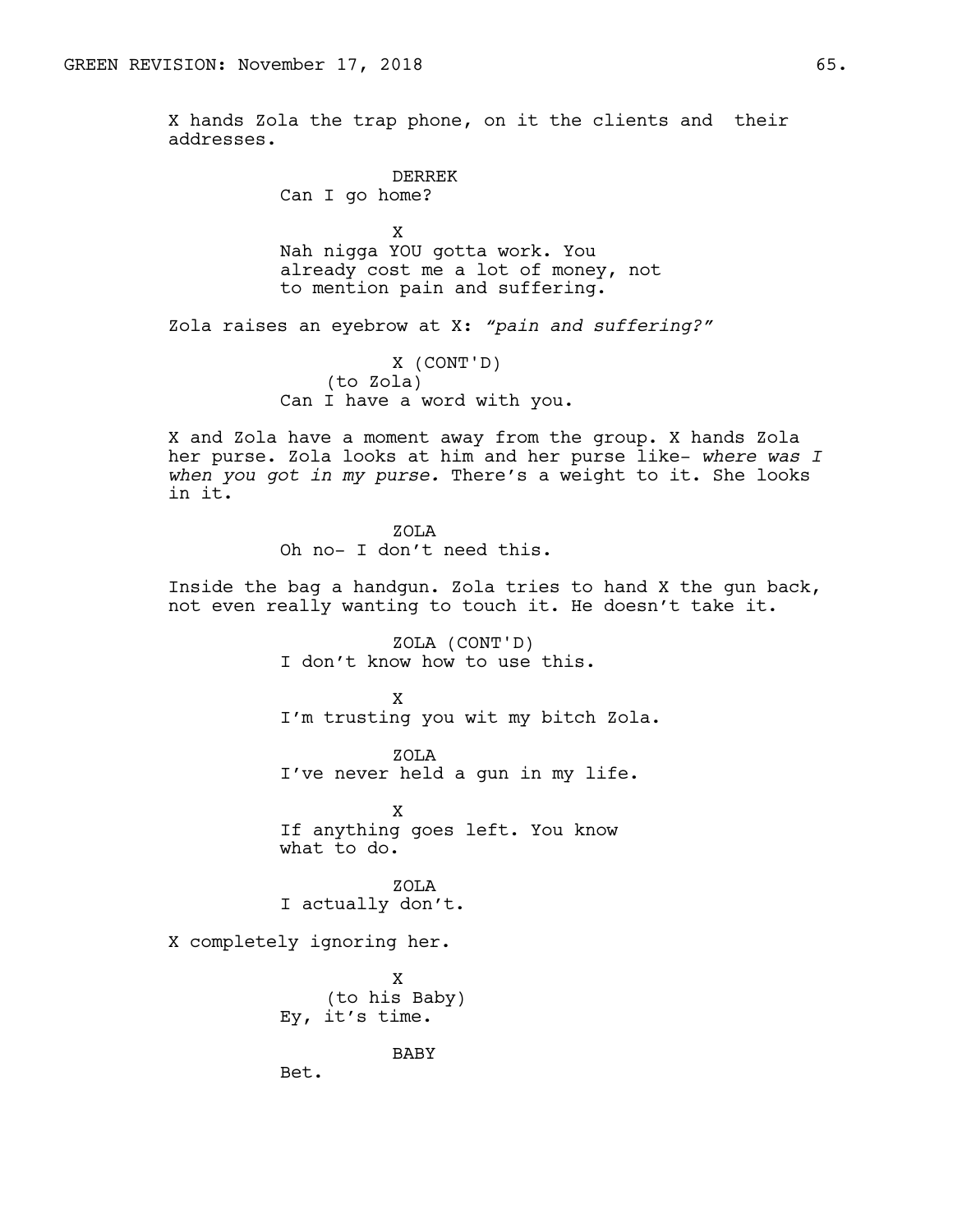Baby slinks on over; the rubbery sound of her latex thighs rubbing together echo.

> X Call me when you done.

They're out the door.

On the TV: An ad for an adult chat line. "*Want to heat up the night? Want a woman that wants you? Call a dream girl in your area now. 5\$ for the initial call. 3\$ for every minute after. No rejections. No turn downs."*

CUT TO:

#### 78 INT. NONDESCRIPT LOCATION- TIME OF DAY UNKNOWN 78

Back in the mirrored room that started us off. The lighting harsher this go around. Zola and Stephanie are out of step. There is a gulf between them. Zola touches up her manicure. Stephanie braids her hair. The trap phone rings.

> ZOLA (V.O.) First client calls and says he's ready.

79 INT. BENZ BOX- NIGHT 79

The first outcall. Absolute quiet in the car.

Stephanie in the back. Zola in passenger seat. Derrek behind the wheel, on edge.

Zola, uneasy, shifts in her seat as she tests the weight of the gun in her purse.

We make our way down a busy street. All the lights are green.

80 EXT. BENZ BOX-NIGHT NO SOLO BOOK AND RESERVE BOOKS AND RESERVE BOOKS AND RESERVE BOOKS AND RESERVE BOOKS AND RESERVE BOOKS AND RESERVE BOOKS AND RESERVE BOOKS AND RESERVE BOOKS AND RESERVE BOOKS AND RELATIONS AND RELATI

Benz from the REAR makes it's way down a dark black road.

81 EXT. MANSION-NIGHT **81** 

House at the end of a cul-de-sac.

Car pulls close to a curb. Derrek turns off the headlights. Zola and Stephanie step out. Street tranquil. Derrek sits, idling.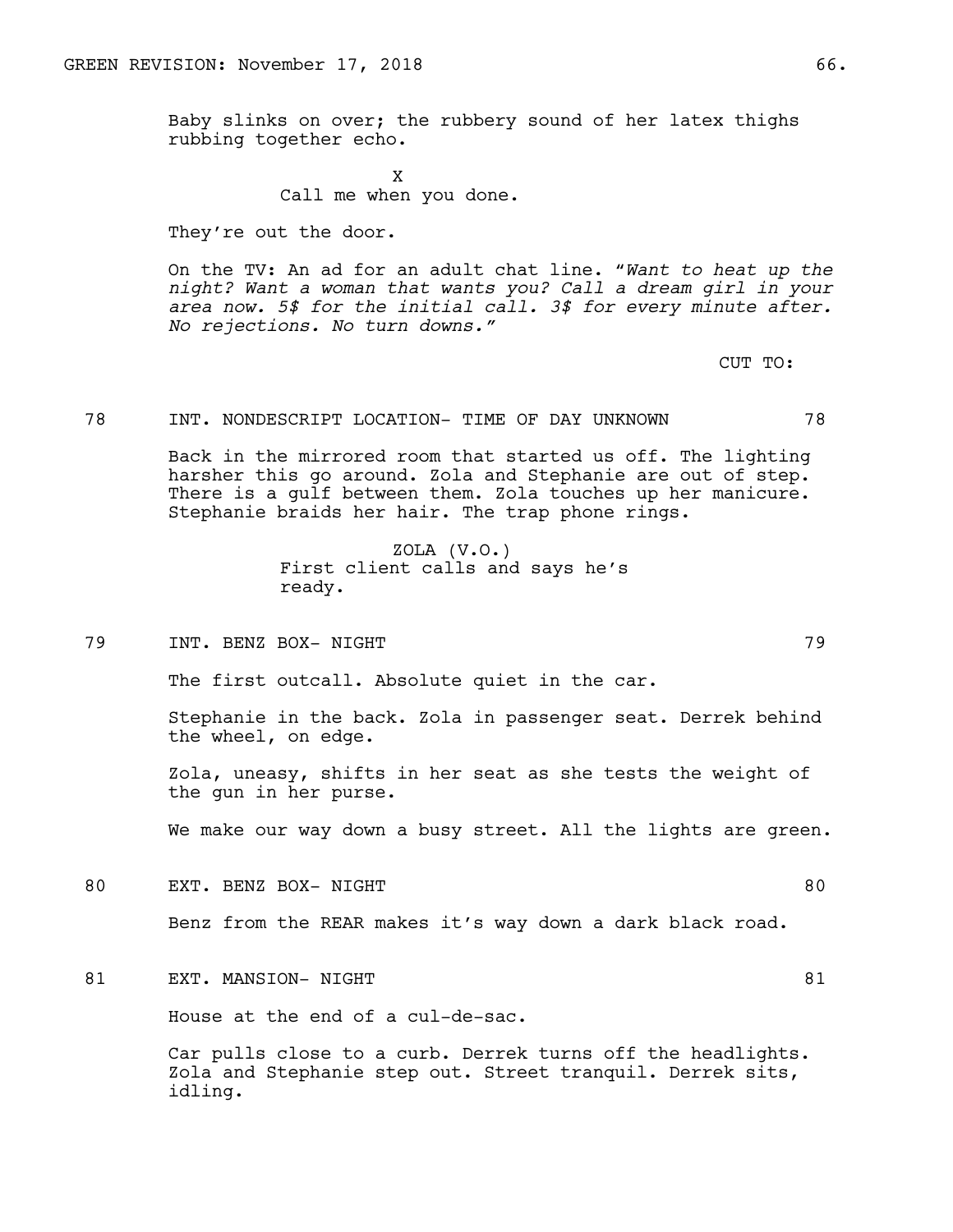Zola and Stephanie walking in step. Stephanie looks over to Zola, begging Zola to notice her with her eyes. Stephanie tries to take her by the hand.

ZOLA

I'm done.

They arrive at the door and ring the bell. A buff SAMOAN in a suit waves them in. They enter. He peers out before shutting the door.

CAMERA outside the shut door.

STEPHANIE (O.S.)

Alright.

ZOLA (O.S.) What does that mean?

STEPHANIE (O.S.) It means okay I'm done. You can go.

Zola opens the front door. The door shuts behind her. We hear Stephanie's heels as she walks away from the door. We hang on Zola and the house for a moment.

Zola's phone vibrates. She answers.

ZOLA Mom. Hi. I'm okay. I'm kind of in the middle of something- though. Let me call you back.

82 INT. BENZ BOX - MOMENTS LATER 62

Zola opens the door to the car.

Derrek watches a VINE on his phone. In it a guy screams, "NO" in a loop as his chest goes up in flames. Derrek holds it out for Zola. Zola looking away.

> ZOLA I seen this one.

DERREK This dude is hilarious.

ZOLA

Yeah.

DERREK I'ma make shit like this.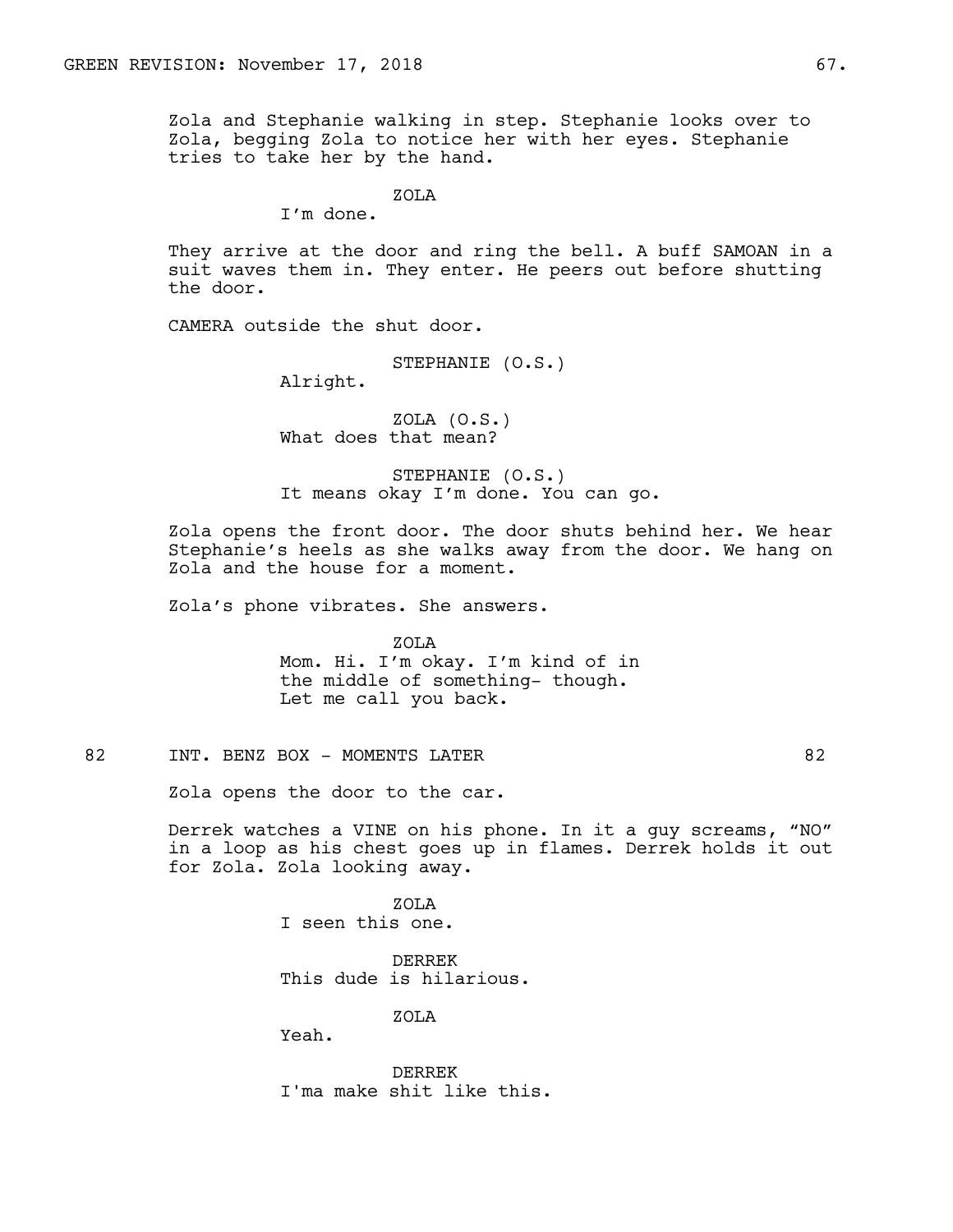ZOLA

...

DERREK You know I skate- right.

ZOLA

I didn't.

He doubles over and starts to choke up.

DERREK I'm sorry. I'm sorry. I'm sorry. I'm sorry. I'm sorry. I just- I'm trying to distract myself.

He takes a big breath.

ZOLA Were you home schooled?

DERREK You think I'm stupid? I look fuckin' stupid. Don't I?

Derrek trying to believe that.

ZOLA What do I look like?

An understanding of sorts shared between them.

DERREK You think I was born in the wrong era?

OFF Zola- "That's a question only white people think about."

83 EXT. MANSION-NIGHT **83** external state of  $\overline{a}$  and  $\overline{b}$  and  $\overline{b}$  and  $\overline{b}$  and  $\overline{b}$  and  $\overline{b}$  and  $\overline{b}$  and  $\overline{b}$  and  $\overline{b}$  and  $\overline{b}$  and  $\overline{b}$  and  $\overline{b}$  and  $\overline{b}$  and  $\overline{b}$ 

Stephanie's face, drained, as the door to the large house shuts behind her. She takes a second with herself and cleans dirt out from under her nail beds.

The cars headlights are switched on.

84 INT. BENZ BOX- LATER 84

The GPS pipes up. CAMERA hangs on the navigation.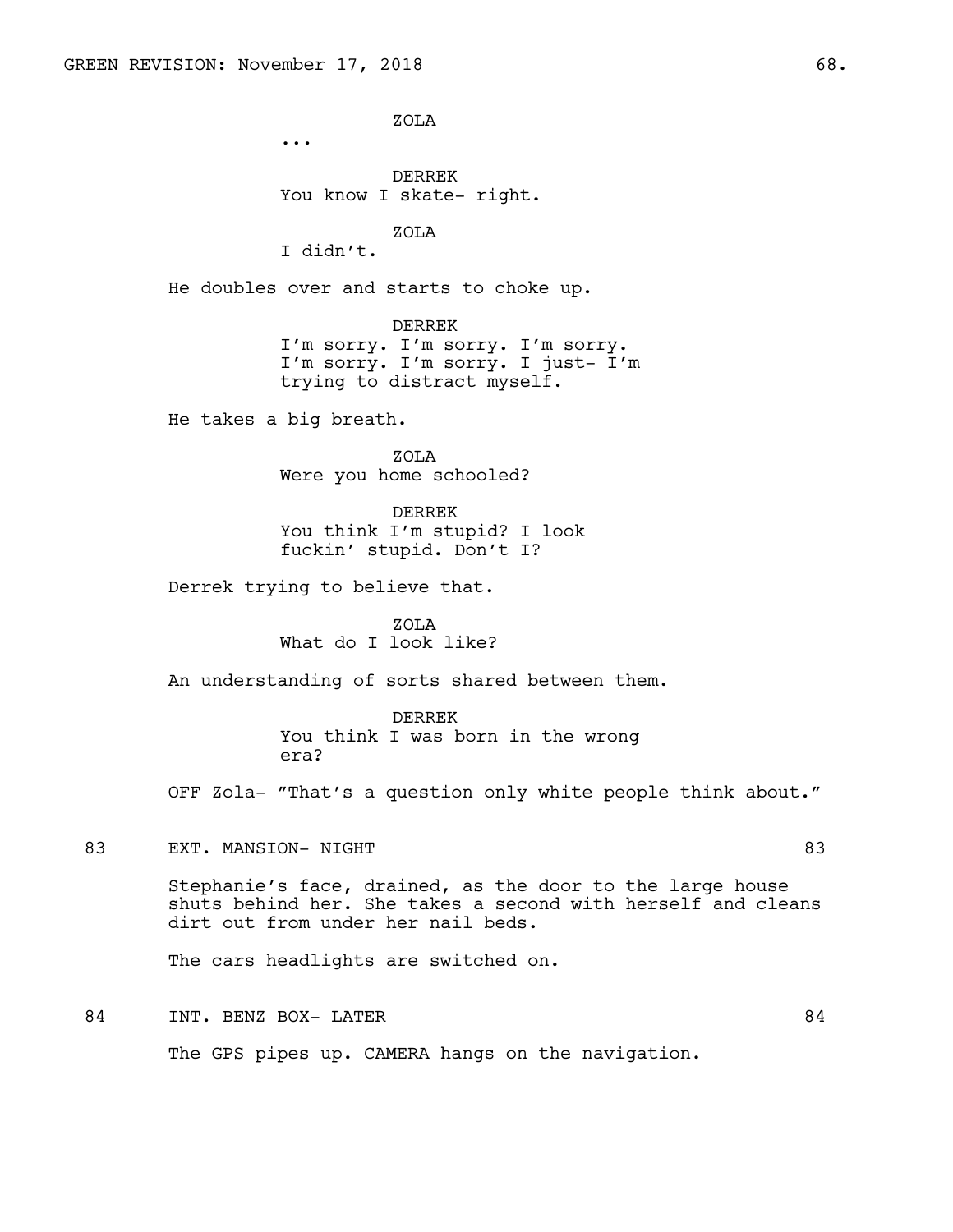GPS Turn right on Oakwood Ave in 800 feet. Turn left on Main Street in 200 feet. Turn right on North Grand in 500 ft. Destination is on your left.

Derrek's hands on the wheel like a choreographed ballet.

### 85 INT. APARTMENT- NIGHT 85

Wall to wall carpet. Warm tones throughout. Framed paintings of flowers and pastoral scenes. Dim lighting.

Three men play cards at a dining room table. A man in a wheelchair; immobile from the neck down. A man in sunglasses and a man in scrubs who holds court, ROSEN. All in their 40s.

# ROSEN She wasn't from here. She was from out of town. Brooklyn? Chicago? Atlanta? I don't know. She has an attitude right away. No manners. Talkin' fast. Rollin' her eyes. I tell her to slow down. Cause I could barely keep up. She comes in because she's having trouble breathing and got pain all over.

OFF-SCREEN a moan followed by sound of a bed post hitting a wall.

> ROSEN (CONT'D) So I ask her on a scale 1-10- how bad's the pain? 20. I ask where it hurts most. She doesn't know- but she's gotta see a doctor bad. So I ask her when's the last time you took a shit?

OFF-SCREEN a grunt. The man in sunglasses plays a hand.

ROSEN (CONT'D) Bitch hasn't shit in 12 days. What? Eat a banana- take a shit. Sit yourself down on whatever hole it is you call a toilet. And shit. I don't got time for this. I got a room full of real people with real problems.

OFF-SCREEN, Stephanie in ecstasy "Oh my God".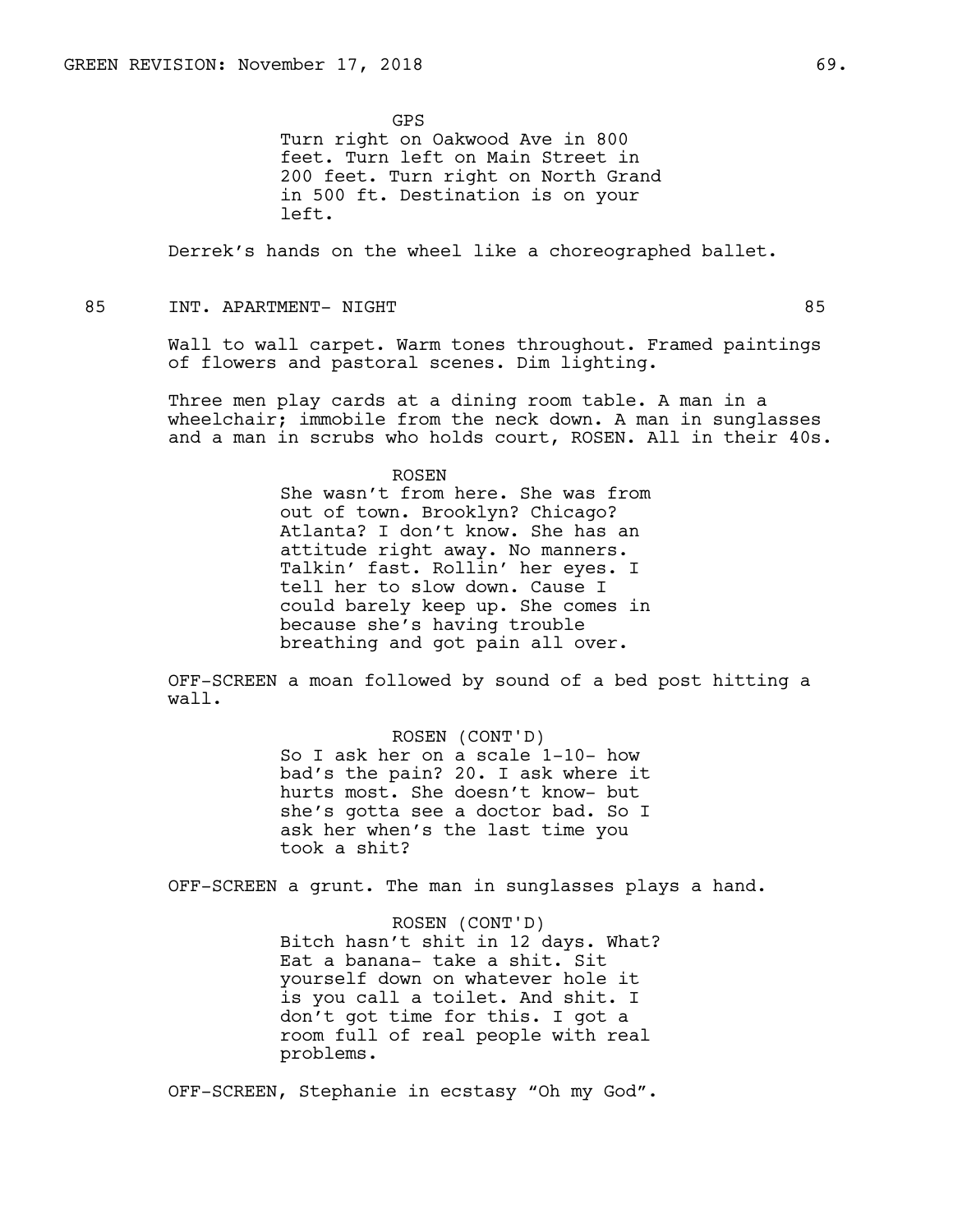ROSEN (CONT'D) We don't admit her. And she wont go. She parks herself in the waiting room. She wants x-rays and scans and blood work. For what? Next morning- they find her right out in front the hospital. She was sitting with her hands clasped in front of her.

OFF-SCREEN, Stephanie in pleasure "Yes, baby, cum for me".

ROSEN (CONT'D) Couple weeks later- this other woman comes in. Kelly? Karen? Elizabeth? Same story. She's having trouble breathing. She's got pain all over.

OFF-SCREEN a door shuts.

#### ROSEN (CONT'D)

So I ask her on a scale 1-10- how bad's the pain? 20. I ask where it hurts most. She doesn't know- but she's gotta see a doctor bad. We admit her.

ENTER Stephanie. The men look in her direction. CAMERA pans with Stephanie as we take her to the door. On a sofa next to the door is Zola. Face lit by her phone.

(If you are asking yourself was Zola in the room while the conversation unfolded- you are right she was).

# 86 INT. BENZ BOX - LATE NIGHT NATIONAL SERVICE SERVICE SERVICE SERVICE SERVICE SERVICE SERVICE SERVICE SERVICE

Side on the road. Stephanie in the backseat applying foundation to a bruise on her thigh. Derrek at the wheel, biting his cuticles. Zola- phone to her ear, head aching.

> X (on phone) You got the address I sent? ZOLA It's gettin' late. X We got a hit for 2 more. ZOLA We tired-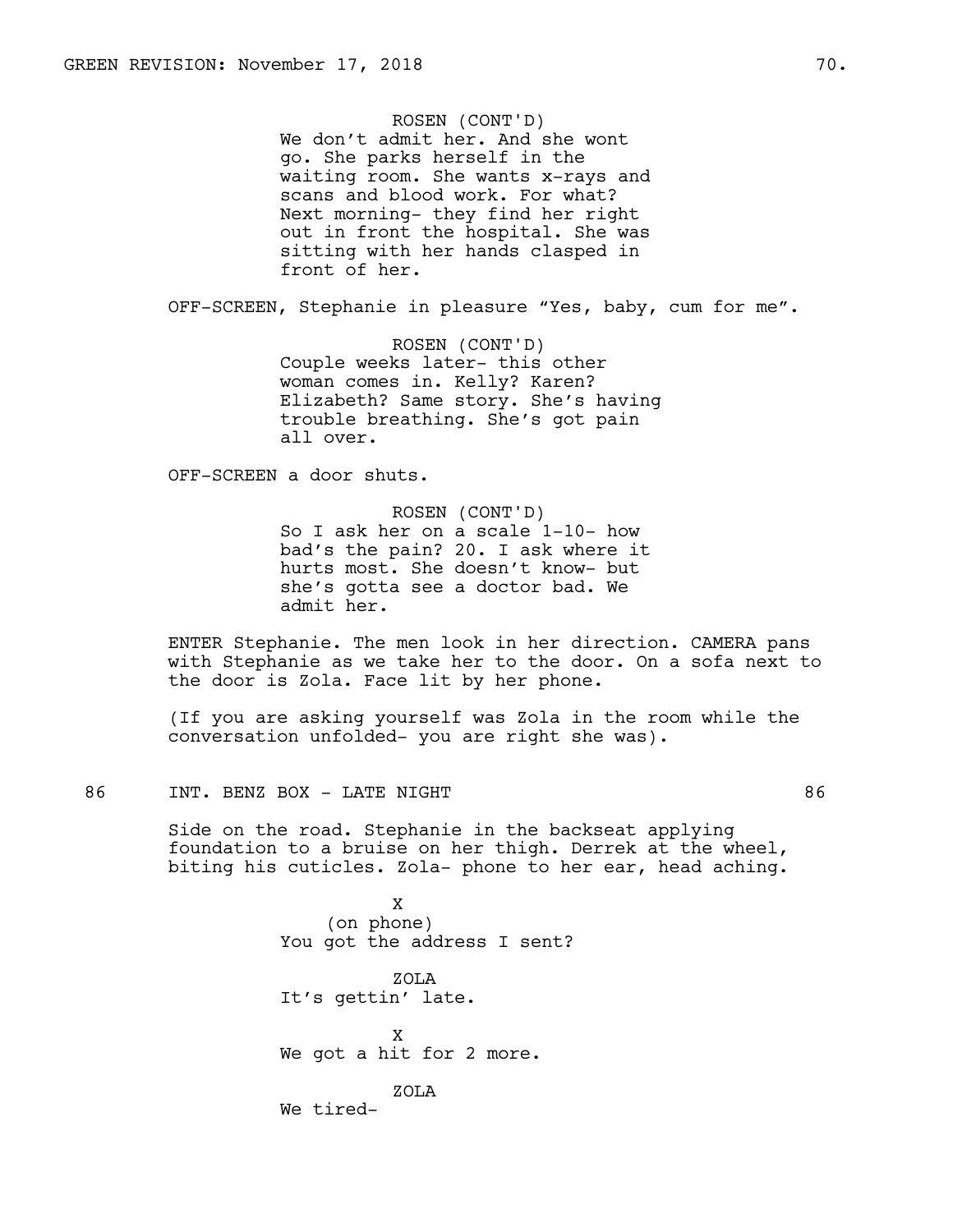### STEPHANIE I'M NOT TIRED!

X She not tired.

Zola looks back at Stephanie. Derrek's focus out the window.

87 INT. BENZ BOX- CONTINOUS 87

Car approaches a light.

A cop car pulled over across the street. It's blue lights circling. 2 white cops surrounding a car. The driver- a lone black man. His arms are up in the air yet he is violently yanked from his vehicle and slammed onto the pavement. One officer kicks him in the back. The other joins in.

Light turns green. Car drives past the scene.

88 INT./EXT. SHACK- LATE NIGHT NET RESERVE THAT A SAMPLE ASSESSED.

A beat down house. Flavor profile: Nightmare on Elm St. The light on the front porch covered in moths. Lawn overgrown.

Stephanie, determined, walks up to the front door. Zola behind her. Her face grim. Stephanie turns to Zola swiftly.

> STEPHANIE (whispering) Zola... Listen. I-- I-- uh-- I never meant for--

The door opens. At it a Latino man in boxers, we'll call him JUAN. Further in and somewhat obscured another Latino man, we'll call him ALSO JUAN.

> JUAN. ¡Mierda cabrón! Mandaron 2. (translation) Shit motherfucker. They sent 2.

Stephanie first. Then Zola.

**STEPHANIE** Is that Italian?

Zola hugging the front door. Stephanie led by the hand. Zola watches her as she disappears into a room. Zola lags.

Is this a horror?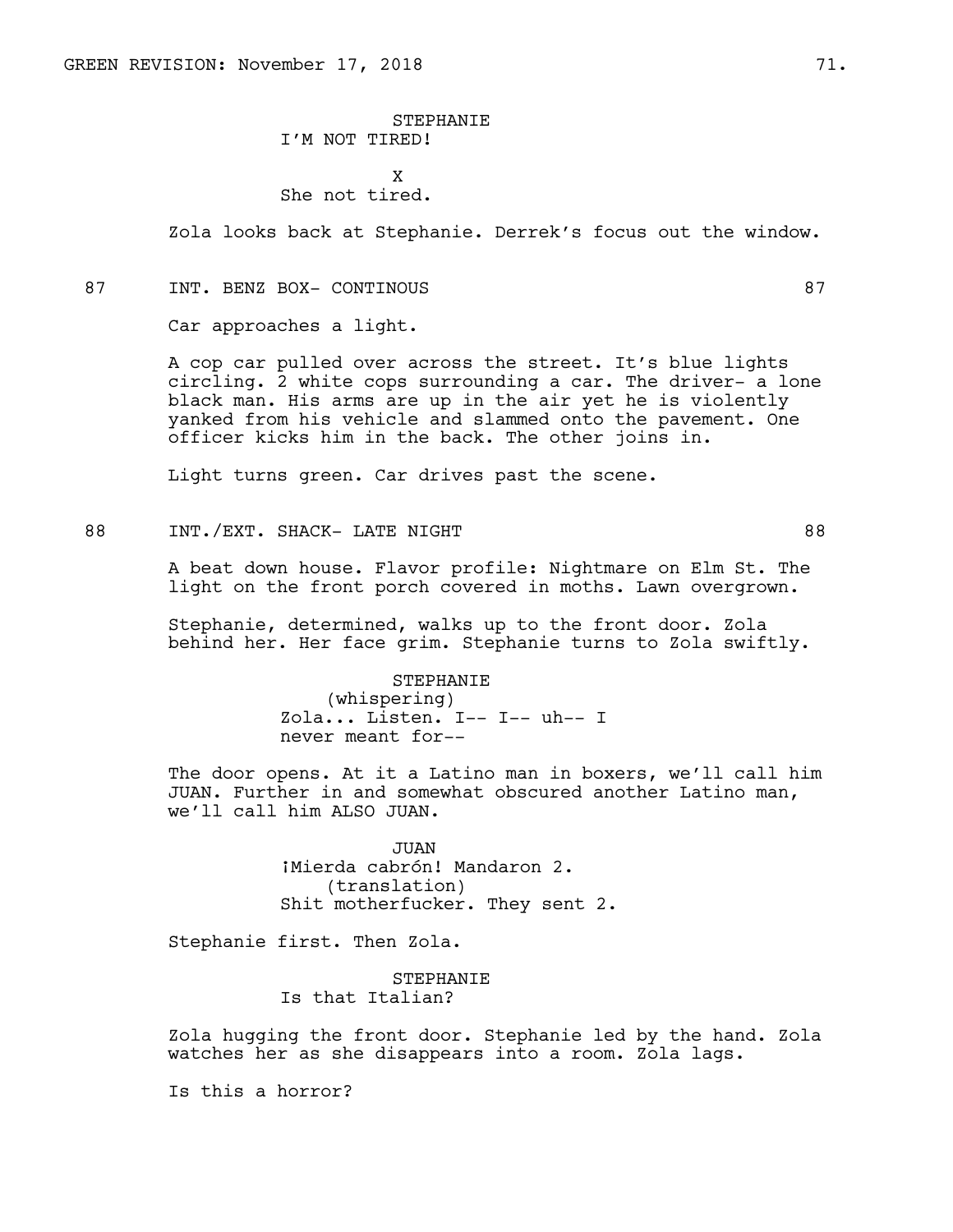89 INT. PARLOR ROOM - CONTINUOUS 89

Old black and white photos of mostly women and farm life. Presumably their Abuela in the old country. A 3 piece Victorian style couch set covered in plastic.

Catholic iconography throughout: Crucifix, saints on candles, the Virgin Mary, a black Christ.

> JUAN So- your man said that it was 200 hundred each for head and 400 hundred each for a gang bang.

ZOLA He didn't say that.

JUAN He said that.

ZOLA When you talk to him?

Zola reaches for her phone to call X.

JUAN

Before.

He looks to Stephanie.

JUAN (CONT'D) Right- mami?

STEPHANIE I don't set the price.

JUAN I don't need a gang bang-- I'm easy-I'm fine with head.

No answer. Zola dials again.

STEPHANIE (to Zola) Maybe it was a group rate.

CAMERA BEGINS A SLOW 180° turn.

ALSO JUAN Yo- I was hopin' I could get butt.

Zola still on the phone.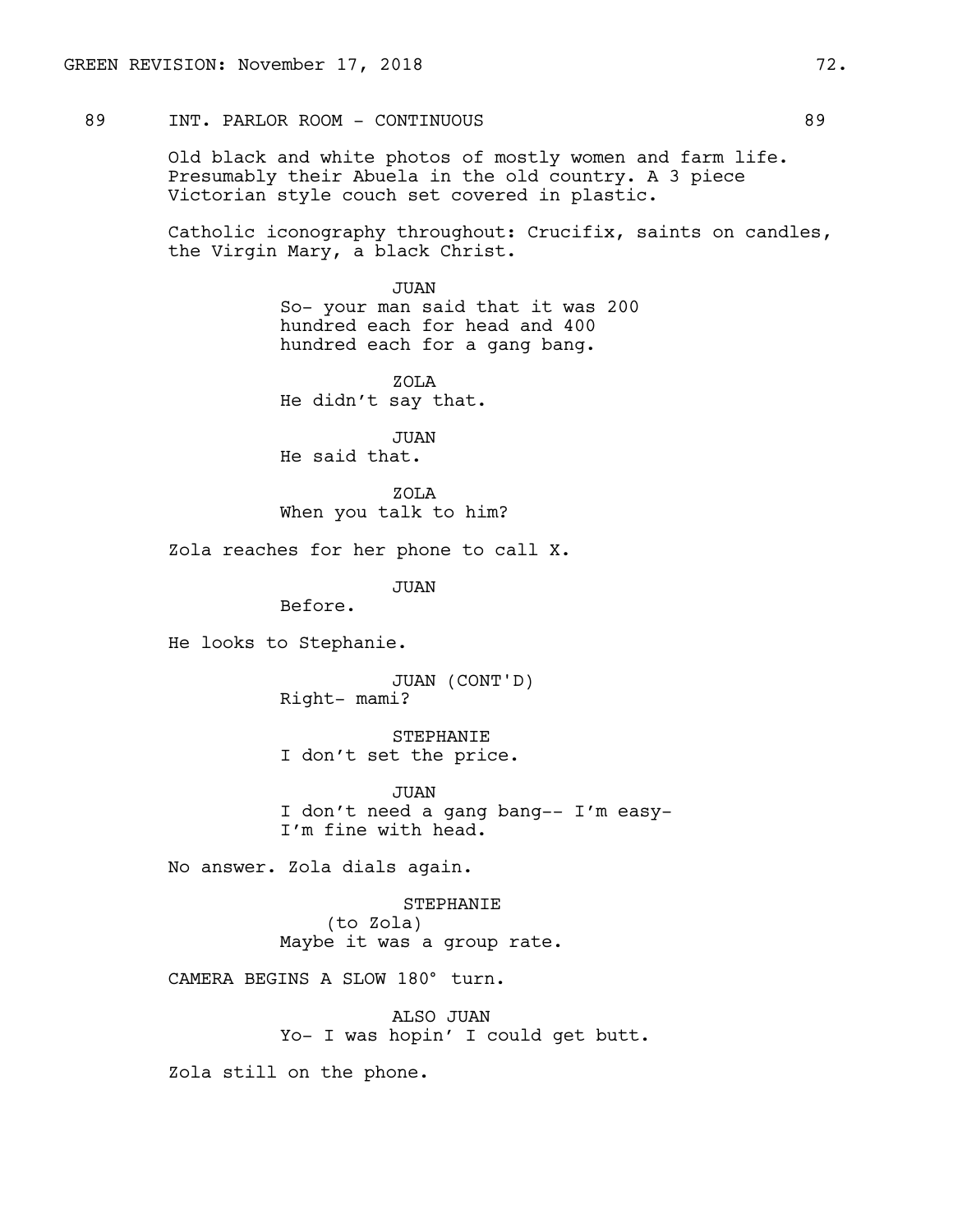ZOLA She don't do that.

ALSO JUAN We savages, Miss.

JUAN We ain't proper.

ALSO JUAN (CONT'D) We ain't proper.

Juan and Also Juan pull a bunch of crinkled money out from their boxers, mostly small bills.

> STEPHANIE I don't take the cash. She takes the cash.

They shove the money in Stephanie's hands, she drops it.

STEPHANIE (CONT'D) Can you count it?

ZOLA That don't look like enough.

Stephanie sways back and forth to the music in her head.

ENTER 5 OTHER LATIN MEN. Also in boxers. Stephanie gets down on all fours. She crawls to the center of the room. She comes up on her knees. Her hands move up to her breast. The men GRUNT and take step in closer to her.

On the low type in GANGBANG AMATEUR on XVIDEOS it might make you sad (that's a good thing), this is the ENERGY we're going for here BUT with our clothes on.

CAMERA HIGH ANGLE on Stephanie.

STEPHANIE Wanna hear a story 'bout why me and this bitch here fell out? It's long but I'ma speed it up.

CAMERA follows her as she leads us through a door and into a pool of light.

**STEPHANIE'S STORY**. THIS TAKES PLACE IN HYPERDRIVE. IT SHOULD MOVE WITH THE NAUSEATING REGURGITATION OF A Facebook RANT.

**\*\*Reference: Victor's European trip, "Rules of Attraction".**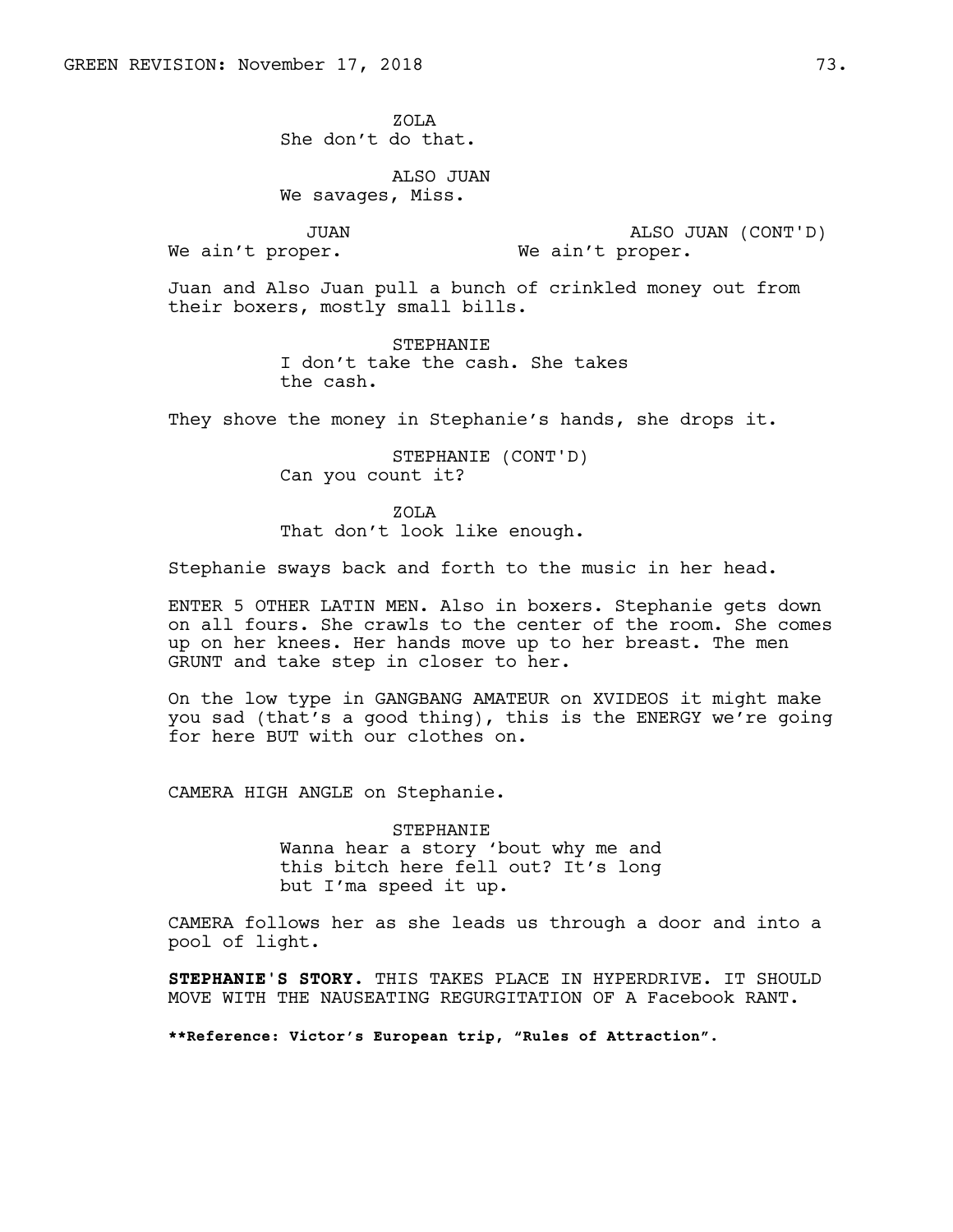# 90 INT. RESTAURANT- NIGHT 90

A demure version of Stephanie and Jonathan. Stephanie is in what looks like "good girl" drag.

#### STEPHANIE

We meet at the restaurant she work at. I was with my community leader-Jonathan. He has been helping me with the custody of my baby. Anyways this very RATCHET and very black woman comes to take our order.

Zola, looking TRAP AF, as she slides into their booth.

STEPHANIE (CONT'D) And, listen, I know these girls are supposed to be flirtatious but not like she was.

Zola flirts with them. They are uncomfortable.

STEPHANIE (CONT'D) I'm a Christian. I fear God.

Zola's pushing forward so her cleavage shows. It's messy.

STEPHANIE (CONT'D) I tell her that I go to church so we exchange numbers. THE NEXT DAY she calls me and is like "I'ma ex dancer. I'm broke. I need welfare". And I tell her I don't fuck with that life no more and she was likewho do you fuck with- and I was like I fuck with JESUS my lord and savior. But I did tell her about my Florida trip and she just sort of forced her way into it.

91 EXT. ZOLA'S HOUSE- DAY 91

The Next morning they pull up outside of ZOLA'S CRIB. ZOLA COMES OUT LOOKING ROUGH AF, in some basic leggings and a short nappy wig on. Her luggage is black trash bags.

Stephanie outside the car.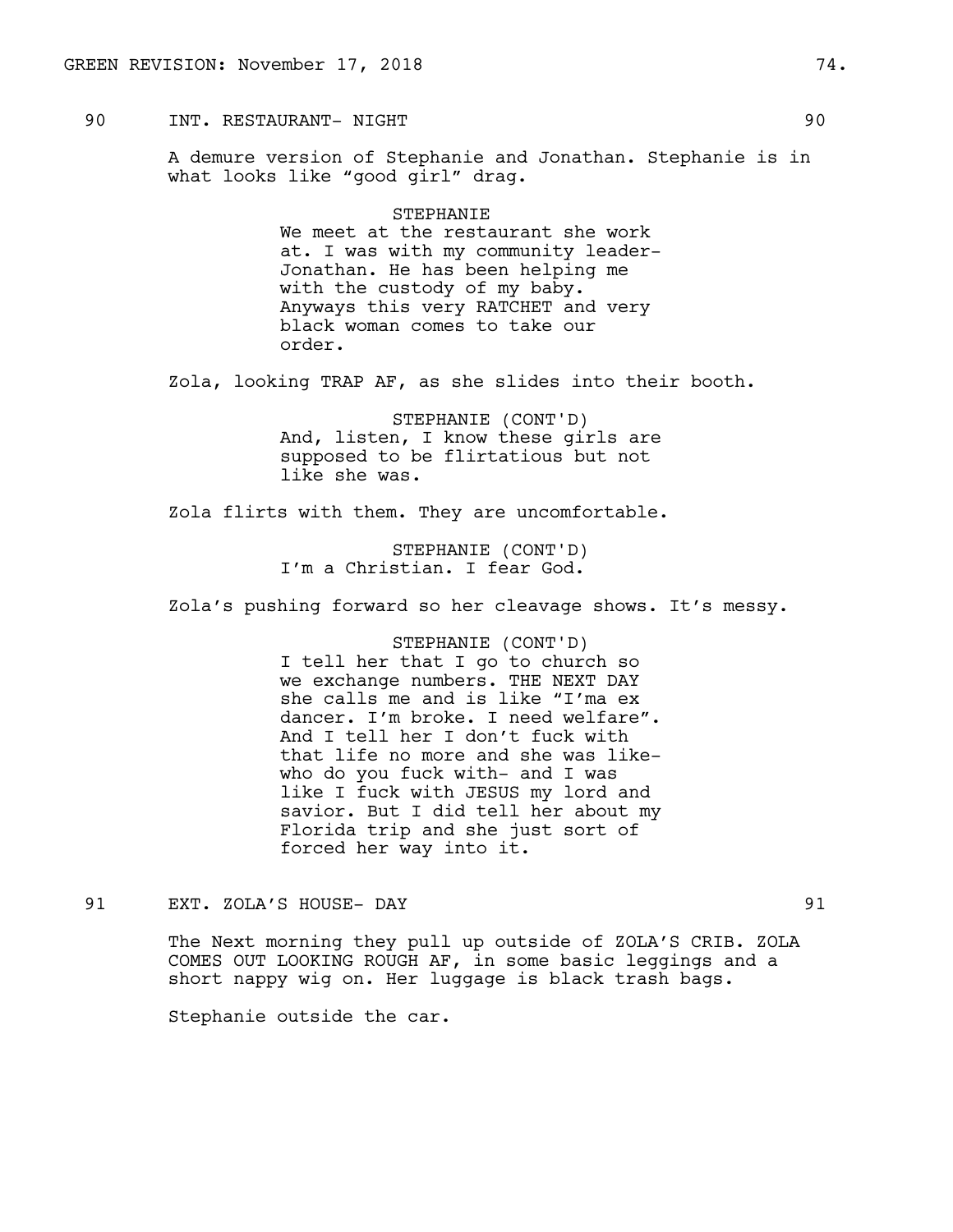### STEPHANIE

I told her that my good friend Abegunde Olawale who is a promoter in Tampa had invited me and my boyfriend down to Tampa to be his guests for the weekend. And she was like let me dance at that club that he promote at. And I was like is that how that works? Cause I don't know how that works.

# 92 INT. STRIPCLUB TAMPA- NIGHT 92

Stephanie at the bar. Stage behind her.

#### STEPHANIE

In Tampa the club doesn't let her dance because she's dirty but everybody loved me. Reason to be a jealous bitch number 1. So she takes all of these pictures and pops off a Backpage Ad. And I was like- Backpage Ad? Huh? What is that?

93 INT. HOTEL ROOM- NIGHT 93

Stephanie looks frightened and cold. Zola is barely in clothes.

#### STEPHANIE

At the hotel I stay with her cause I'm worried about her safety. She wasn't gettin very many calls so she put my picture up with her picture. She didn't even ask. I was very put off. Nobody liked her, she had made 1 dollar. Everybody loved me. Reason to be a jealous bitch number 2!

The film reel rolls out to white.

94 EXT. HIGHWAY- NIGHT 94

Benzo's headlights light the way. Mostly an empty road. Faint radio off screen.

X on speaker phone.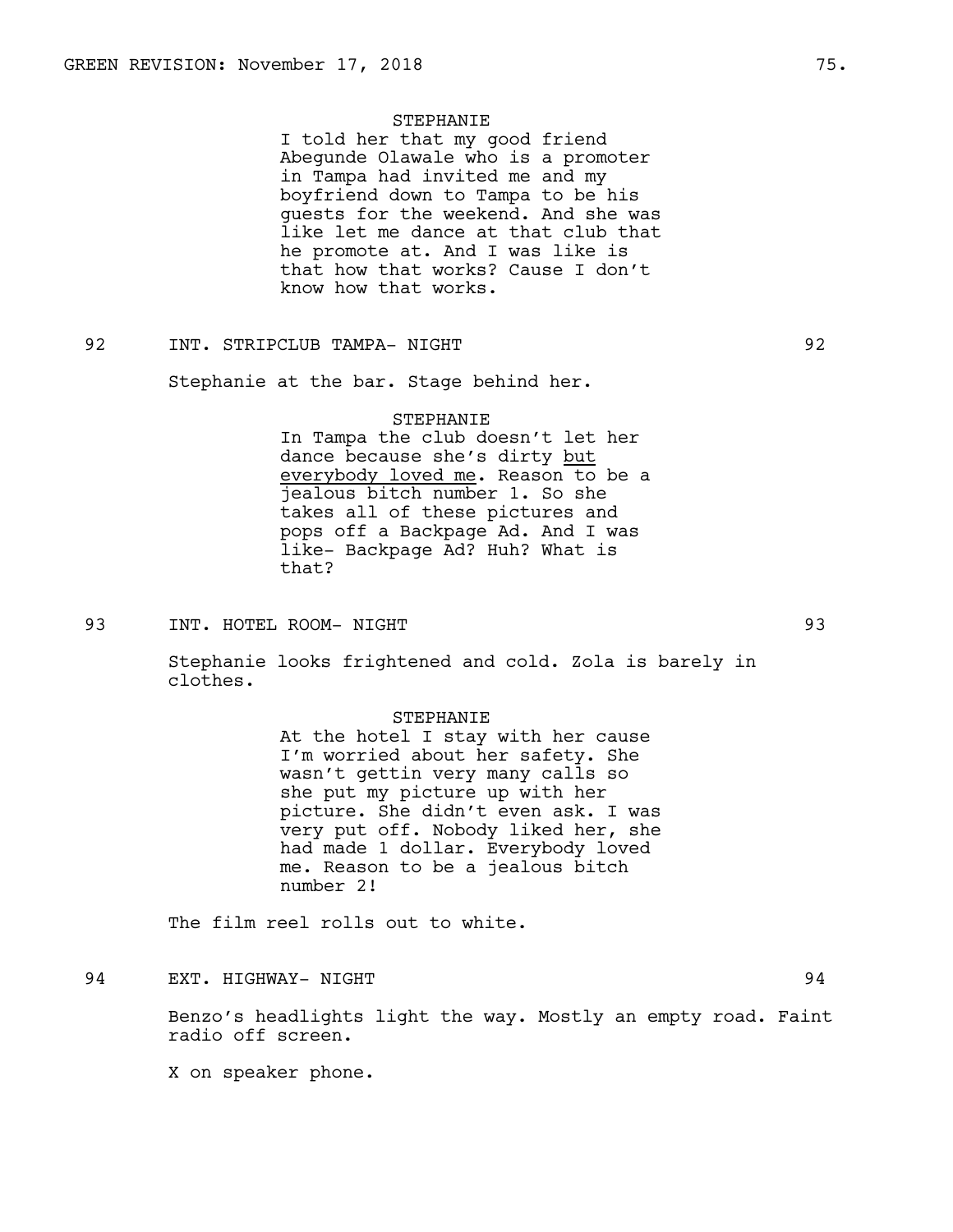$X (V.O.)$ 5,000 for 2 bitches. 2,000 for 1. ZOLA (V.O.) We don't have 2.  $X (V.O.)$ It's 4 dudes. STEPHANIE (V.O.) (small) Last one? X (V.O.) Last one. Zola hangs up. DERREK (V.O.) I could drive home-

> STEPHANIE (V.O.) Home- where?

95 EXT. HOTEL 3- DRIVEWAY 95

Derrek pulls into a spot off the driveway. Stephanie and Zola step out. The cars lights go off. All are drained. No words are exchanged.

## 96 INT. HOTEL 3 LOBBY- NIGHT 96

Zola and Stephanie push through a set of glass doors.

In the lobby we are met with a concierge. Zola goes to the front desk. Concierge points her in the right direction.

Lobby connected to a restaurant. A man on steel drums plays *Sleepwalk* by Santo and Johnny.

Zola and Stephanie make their way through the lobby.

97 EXT. OUTDOOR POOL- CONTINUOUS 97

Zola and Stephanie enter. A suited and DISTINGUISHED MAN stands on the edge of the pool admiring a swimming woman. She reads like a mermaid.

The only thing that cuts through the silence is the low hum of the music inside coming through speakers.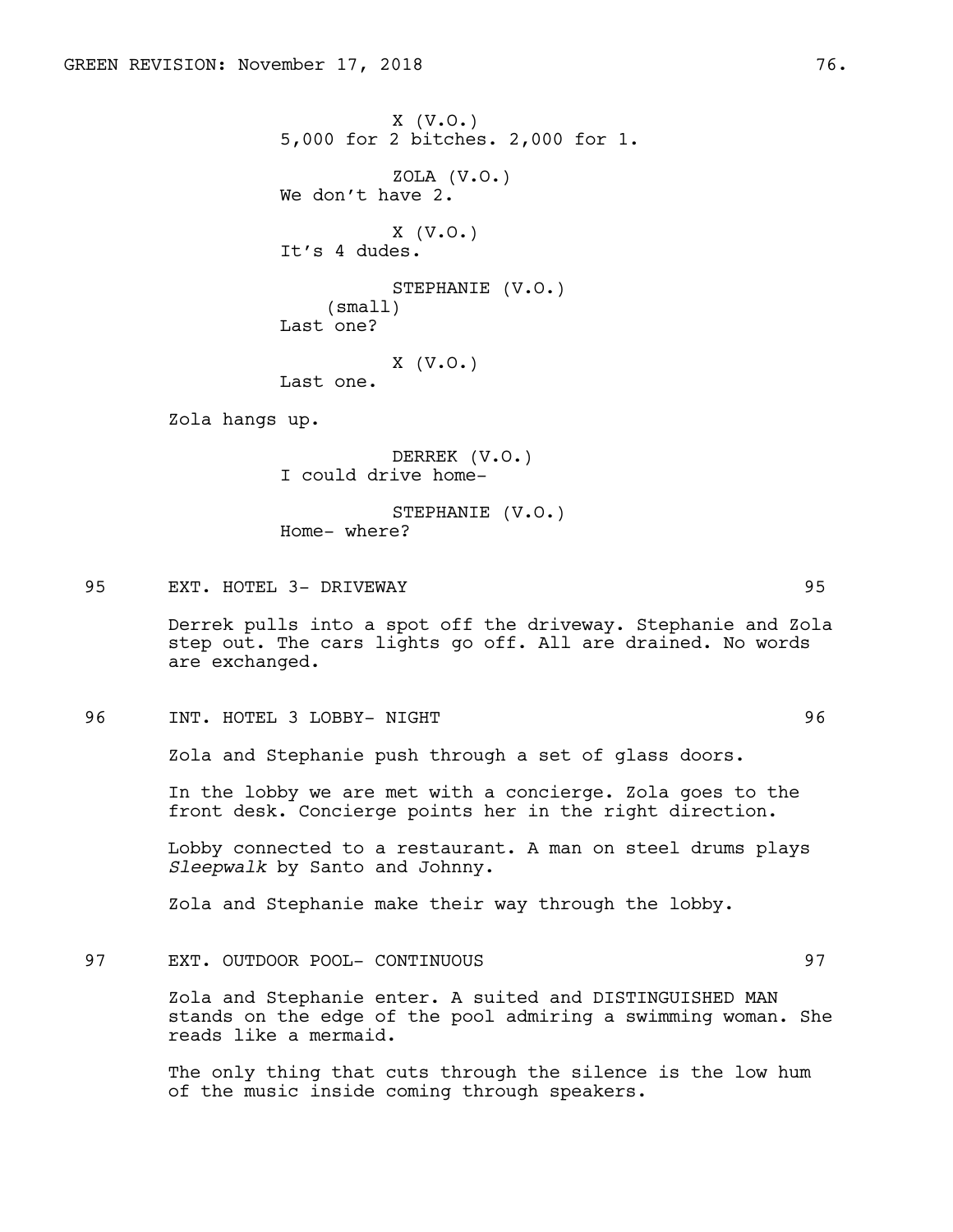DISTINGUISHED MAN (to Zola) Anybody ever tell you- you look just like Janet Jackson?

OFF his playful smirk.

98 INT. HOTEL HALLWAY - NIGHT 198

Under soft amber light.

Zola and Stephanie out of step as they walk the hall. Zola in the lead.

Door after door after door. 217, 218, 219, 220, 221... They land at: 222.

Zola about to knock notices that Stephanie is trembling. Is it nerves?

ZOLA

You cold?

## **STEPHANIE**

A little.

Something passes between them that's reminiscent of what it was connected them in the first place.

> ZOLA Let's just go. You don't gotta do this. You got some money on you right now-stretch that out-

Stephanie not so sure.

ZOLA (CONT'D) Call your mom. Clear all the shit up. See your baby.

Stephanie looks like this is exactly what she needs to hear. There's a beat. THEN she turns to knock. Zola crestfallen.

> MANS VOICE Who is it?

> > STEPHANIE

In-call.

The door FLIES OPEN. A pair of BLACK HANDS REACHES OUT. Zola gets out of the way, landing her on her side.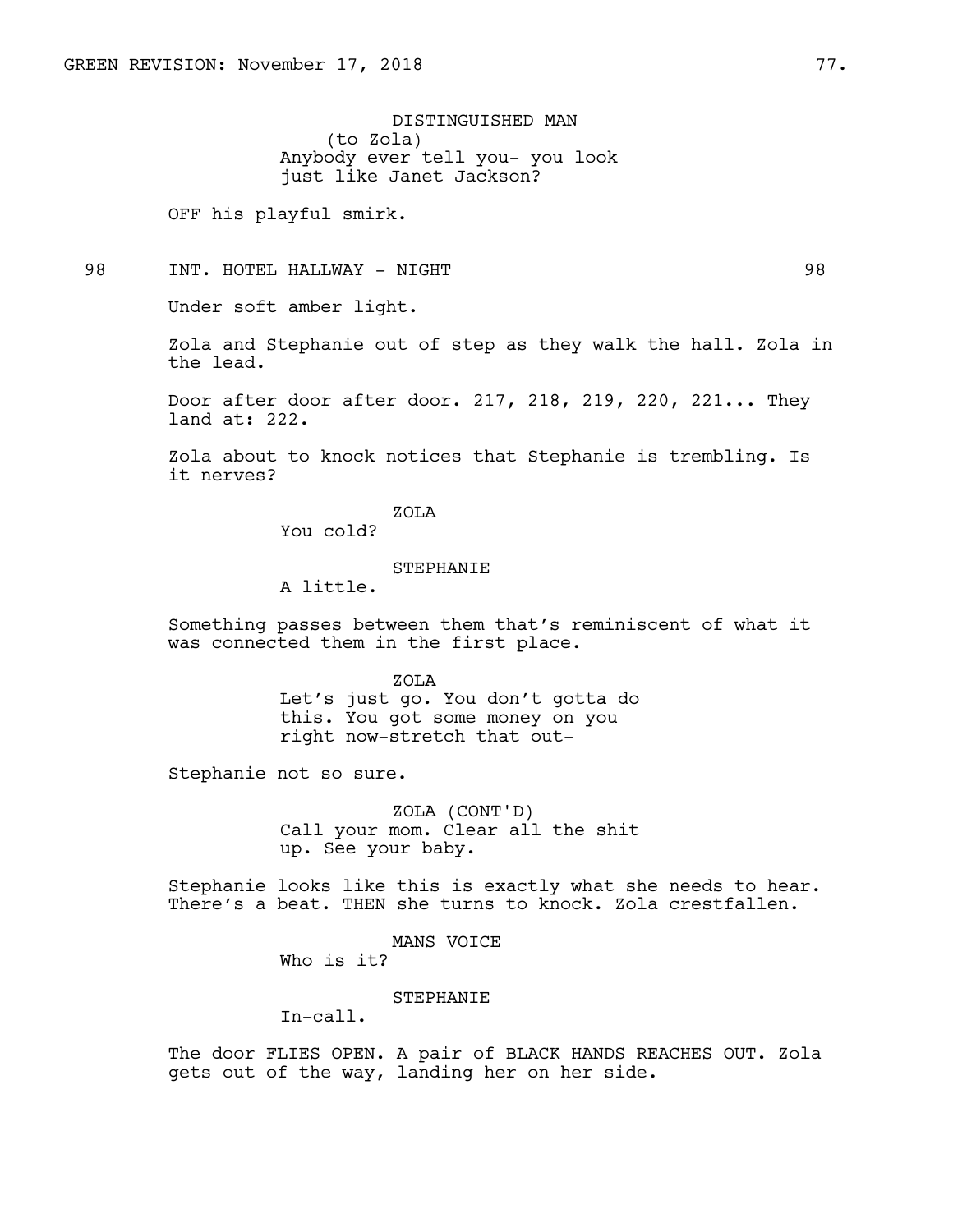ZOLA Whoa, whoa, whoa...

Stephanie is snatched. She screams.

HOTEL ROOM MAN (DION) Shut up bitch!

A BIG BLACK DUDE pushes out into the hallway, CEE CEE. Zola starts backing up and falls. The dude grabs her by the ankle. With the heel of her shoe she stomps into his knee, his thigh, his shin. She gets him good, he let's go of her. She runs away as fast as she can.

He opens the door to the room. A SCREAM!

CEE CEE I didn't get the black one.

HOTEL ROOM MAN (DION) WE GOT WHAT WE NEED.

The voices growing fainter the farther we get from the door.

HOTEL ROOM MAN (DION) (CONT'D) THE NEW MOTHERFUCKING TRAP QUEEN A TAMPA!

Another scream. Zola panicked at the end of the hall.

HOTEL ROOM MAN (DION) (CONT'D) SHUT THE FUCK UP BITCH! YOU SEE WHAT TIME IT IS. People sleep.

Zola doesn't look back. She runs towards the stairwell and bursts through the door.

99 INT. HOTEL STAIRWELL - CONTINUOUS 99

Zola in heels runs as fast as she can. On her phone.

ZOLA Can you hear me? X You- cuttin- out-ZOLA We got a problem. X You got--- a--- wha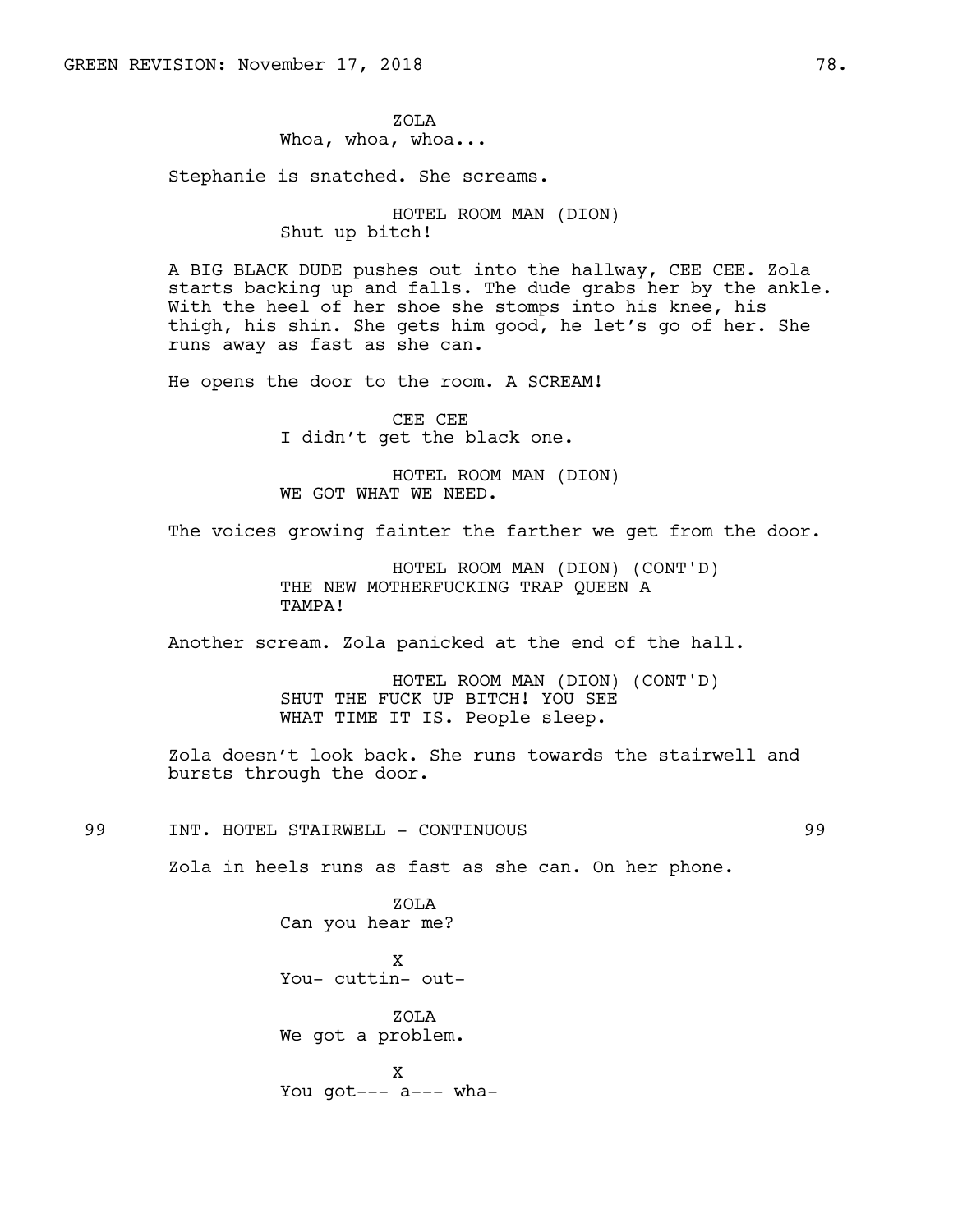Zola looks down. No service. One of her heels snaps off. She abandons the shoe.

#### 100 INT. 2 STAR HOTEL LOBBY-- CONTINUOUS 100

Zola enters from the outdoor pool area. She's looking broke down as fuck. Trying to play it off so as to not call too much attention to herself. She goes unnoticed.

Phone alarms. AMBER ALERT. Every phone in the hotel lobby goes off. It is blaring and deeply unsettling.

ON SCREEN: TAMPA, FL AMBER Alert: LIC/6LOW079 (CA), 2006 BLACK TOYOTA SCION, 4 door (Personal License Plate of one Janicza Bravo, is that allowed?)

Zola pushes through the glass doors.

She calls Derrek. He answers.

ZOLA I'm lookin for you. They snatched her dude! I'm outside the hotel. I'm right by the car.

Zola looks down and remembers she lost her shoe. How did she get here? Her phone rings.

> ZOLA (CONT'D) Hello? HELLO? I can't understand you. Your connection. I'm outside the hotel? I don't know what you're sayin'. No- I can't hear you! I CAN'T HEAR YOU! JUST GET HERE.

101 INT/EXT. PARKING LOT - NIGHT 101 101

Derrek across the street from the motel. In his hand a monster energy drink.

# 102 EXT. FAR PARKING LOT AT HOTEL - LATE NIGHT 102

Zola slips her phone into her purse. Her fingers graze THE GUN. She forgot she had that. She opens her purse wide and looks at it, but only for a moment.

The Benz BOX pulls in and haphazardly parks.

DERREK Where is she? What the fuck happened?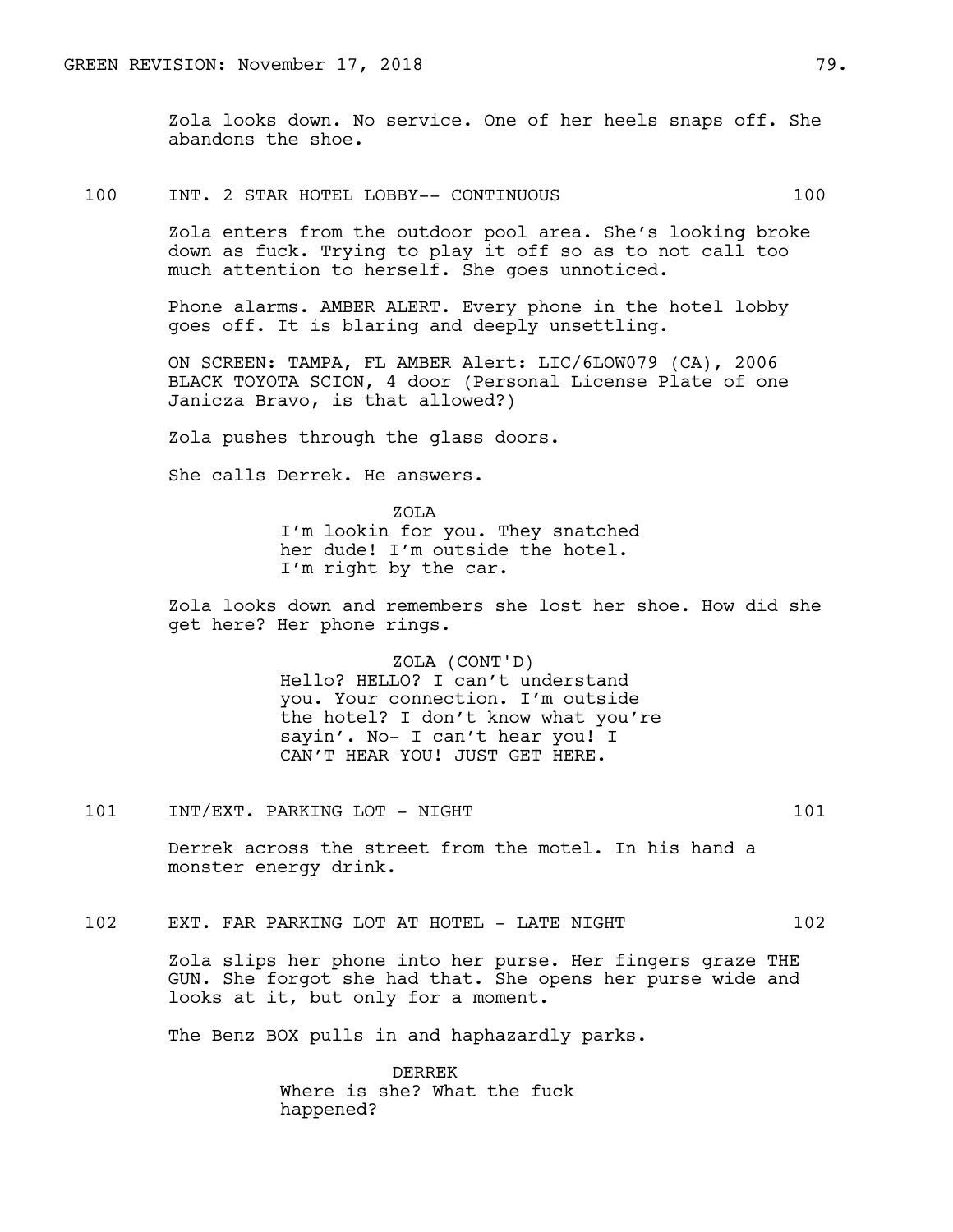ZOLA They just grabbed her up and they were trying to grab me and--

DERREK What did they do-

ZOLA They took her and- and- then I heard her scream.

DERREK FUCK dude! FUCK!

Derrek's taken on a new quality. He's still scared but the boy who said he'd do anything for her is right there.

A mint condition vintage Lincoln Town Car speeds into the parking lot. Baby behind the wheel, X next to her. Her vanity plate reads *BABY*.

> BABY You know I'd kill for you.

X I know you would.

X steps out of the car.

X (CONT'D) What the fuck?

ZOLA We gotta call the cops.

X We go up- we get her.

DERREK

Yes.

ZOLA *We*? WE didn't have nothing to do with this shit. These niggas was giant.

X I don't give a fuck about these niggas. Come on!

DERREK

Let's go.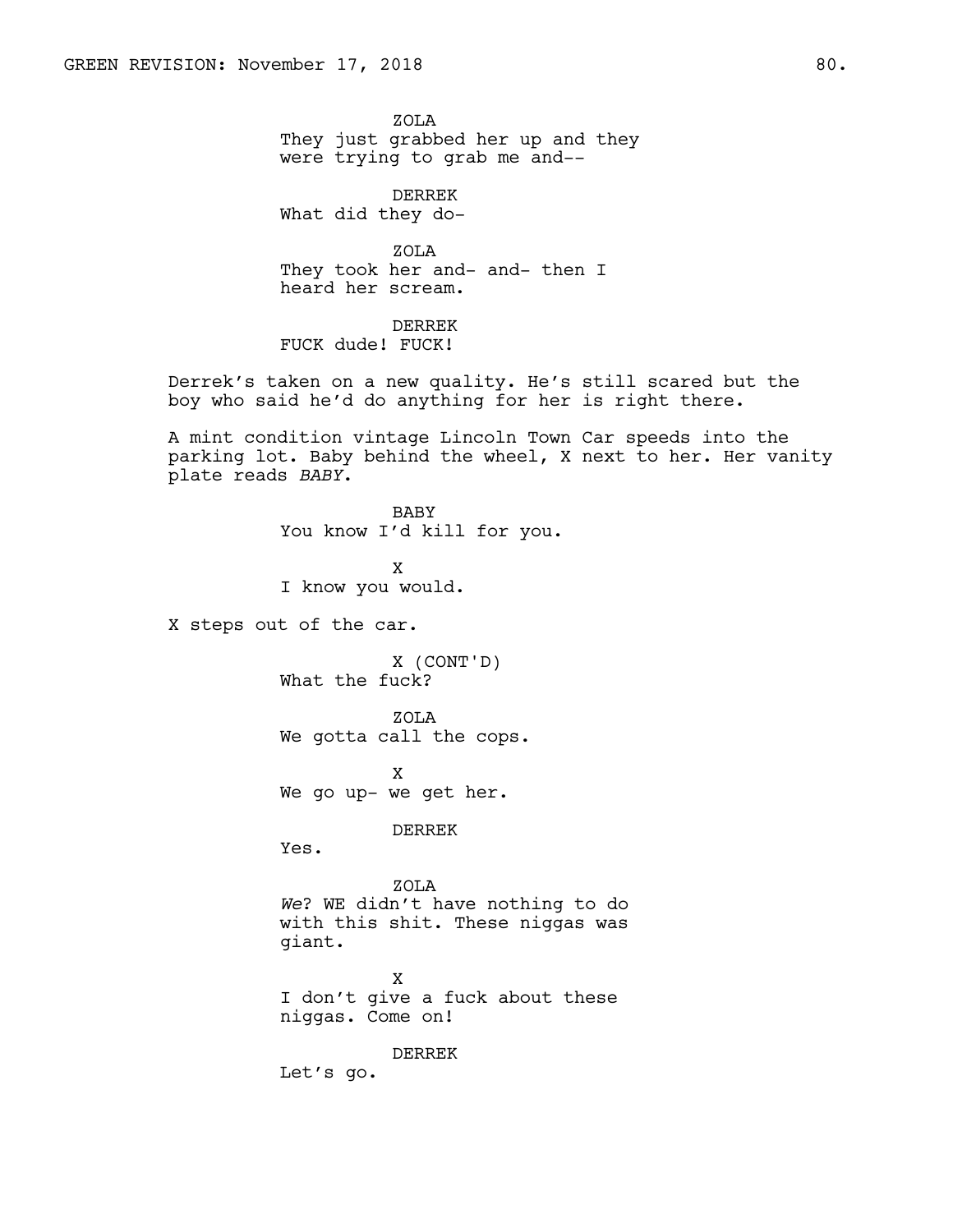Zola doesn't move. X grabs her up by the arm and moves her. Derrek not sure what he should do or say. X How the fuck I know you ain't in on this? ZOLA I'm not! X Then how the fuck you got out while she got hemmed up? You were supposed to watch out for her Zola. ZOLA And whose lookin' out for me? X drags her towards the hotel. Derrek in tow. X You still got that piece? ZOLA I don't want it. DERREK What about me? I should have a piece. 103 INT. HALLWAY- LATE NIGHT 103 X, Derrek and Zola walking in step. X These niggas lay one finger on her head. They dead. You hear me? (he looks at Zola) And if I find out you had one thing to do with this. You dead too. Door after door after door: 217, 218, 219, 220, 221... X has his GUN out at his side. He creeps up to 222. He gestures to Zola and Derrek so that they hug the wall. CAMERA hugs the wall too, Zola's POV. X POUNDS on the door. Nothing. X POUNDS again. HOTEL ROOM MAN (O.C.) Who is it?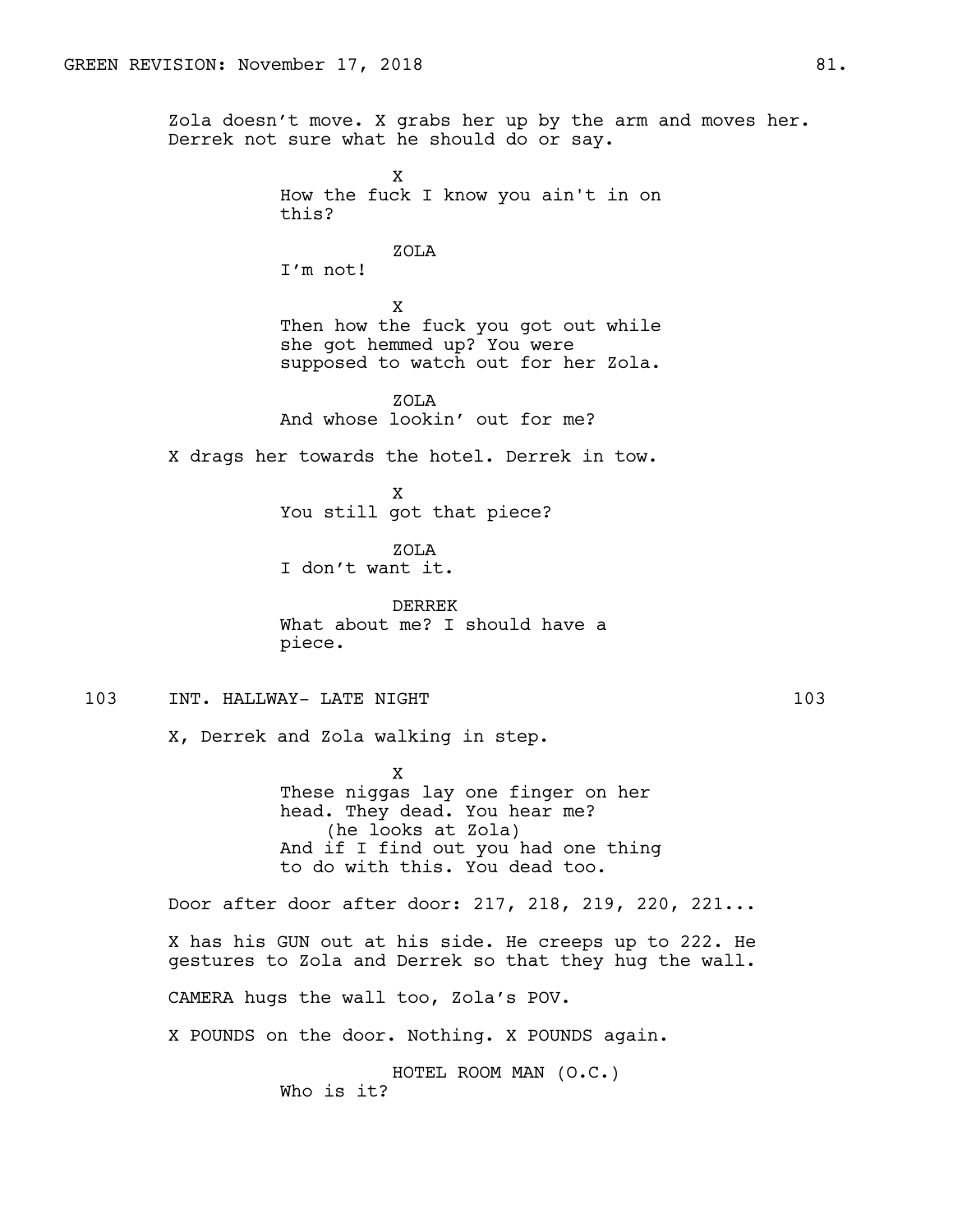X Motherfucker, you know who this is! I want my bitch!

HOTEL ROOM MAN Which bitch?

X My BITCH.

HOTEL ROOM MAN (O.C.) I ain't met a bitch named My yet.

Zola exhales, quietly coming undone.

HOTEL ROOM MAN (O.C.) (CONT'D) You expect me to let you inside while you waving that piece around?

X holds his gun up to the peephole. He takes the clip out and holds it up again, now in 2 pieces in front of the PEEPHOLE.

The DOOR OPENS. Slowly. A SAWED-OFF SHOTGUN slowly dances out through the threshold, now pointed at X's belly.

> X I knew it was you. Motherfucker.

Derrek pulls from the wall to see who it is.

#### DERREK

## (softly)

Oh no.

Zola pulls off the wall, "Oh Shit." It's DION... THE NIGGA FROM THE MOTEL. THE NIGGA FROM BEFORE! Derrek's *friend*.

> DION Who else got a gun?

X holds up his hands. Keeping them visible. He gestures for Zola to walk over to Dion. She does. Dion asks her to do a spin. She does.

> X She don't got shit.

Zola's eyes flick towards her bag.

DERREK I thought we were homies.

DION We not. You got a gun?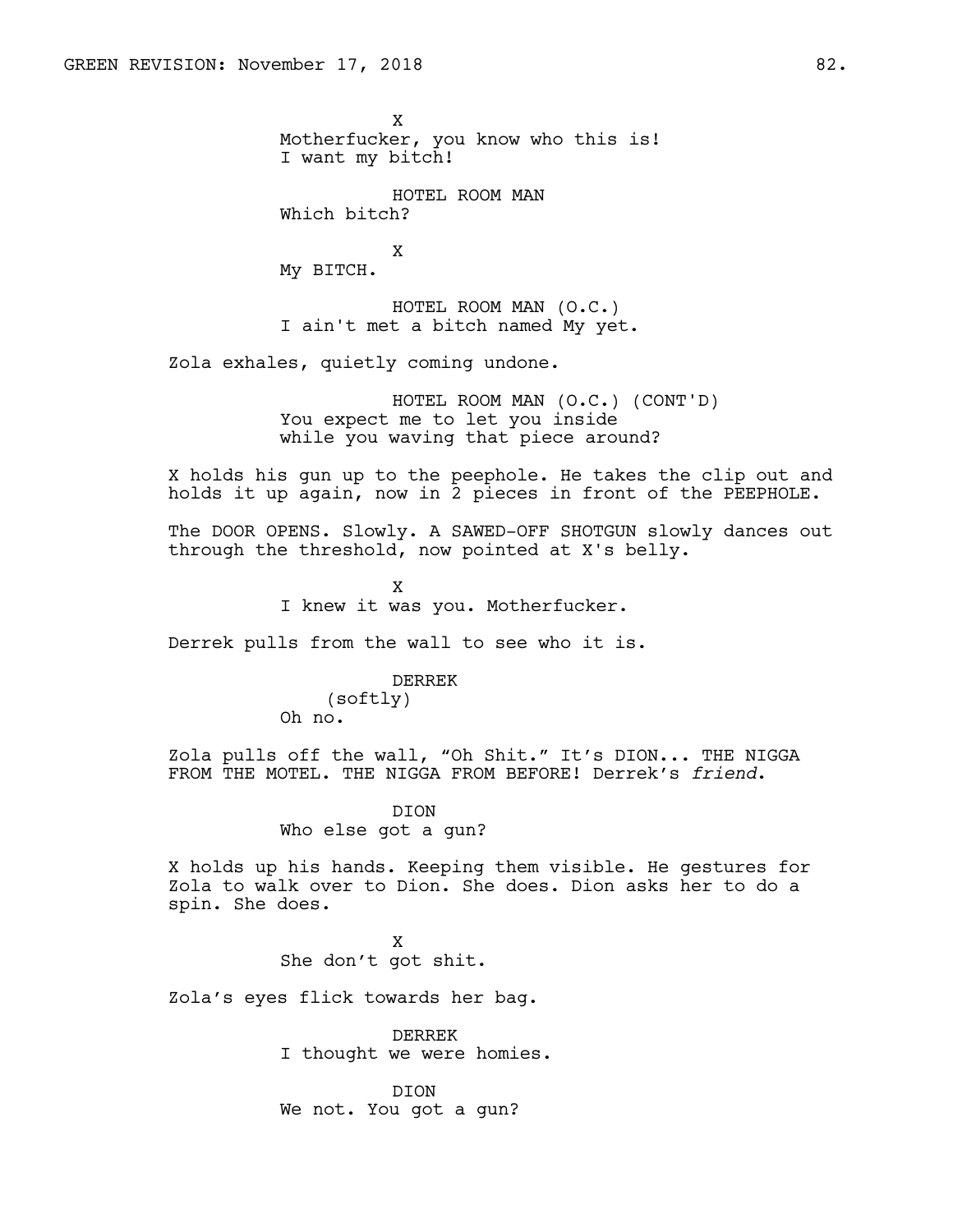No.

X He ain't carryin'.

DION Bullshit. Take off your clothes.

DERREK I don't have nothin'?

X Do what he says.

Derrek strips down to his briefs. Proving he's unarmed.

DION

Spin around.

DERREK

Derrek does a spin.

DION (CONT'D)

Again.

Derrek does a spin again. Dion ushers them in. As Zola passes Dion, X WINKS AT HER.

104 INT. HOTEL ROOM- CONTINUOUS 104

Inside the room CC cradles a big gun.

Room is odd: colors run from the rug up the walls.

ON the coffee table Dairy Queen takeout.

DION (to Zola and Derrek) You two go over there. By the bed.

Derrek and Zola do what they're told. Derrek dresses. Zola sits on one of the beds. CC has a shotgun pointed at Zola and Derrek. X clocks where everything is, he notices a leg peeking out of the closet.

> X You said you was 4.

DION Relax big man. Don't you worry 'bout that.

Dion's gun still pointed at X.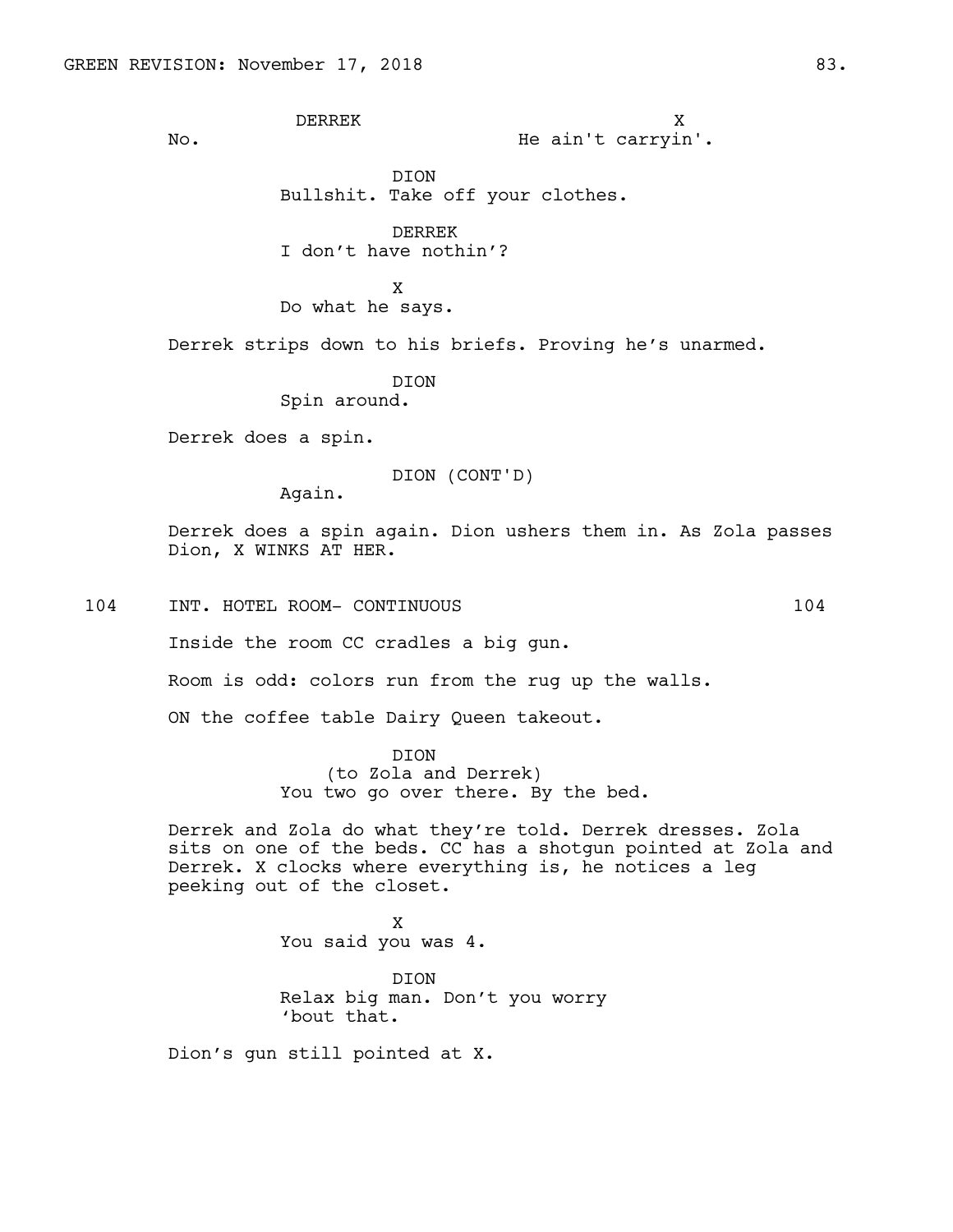DION (CONT'D) (to Zola) What's your name sweetheart?

Dion gets close to her. Zola turns away from him.

ZOLA No thank you.

DION Why you so bitter?

DERREK What the fuck man?!

DION It's Dion okay. That's my name. I don't know you. You don't know me. Do not get delusions of motherfucking gander when niggas holding guns... Sit.

Derrek sits on the bed next to Zola. Zola takes note of the closet in the room, the door not all the way closed.

> X Ey yo! Let's do this.

DION I am trying to be a hospitable host. (beat) Which is incredibly kind of me, you could say.

Zola gets a good look at the closet; a leg peaking out.

DION (CONT'D) I don't know how they do where you're from. But where I from you not suppose to go into another niggas backyard and pull your pants down and start pissin'.

With that, Dion reaches for a leather bag filled with BILLS.

DION (CONT'D) I got you 20 thousand for the girl. All is forgiven. You are dismissed.

He tosses the bag at X's feet.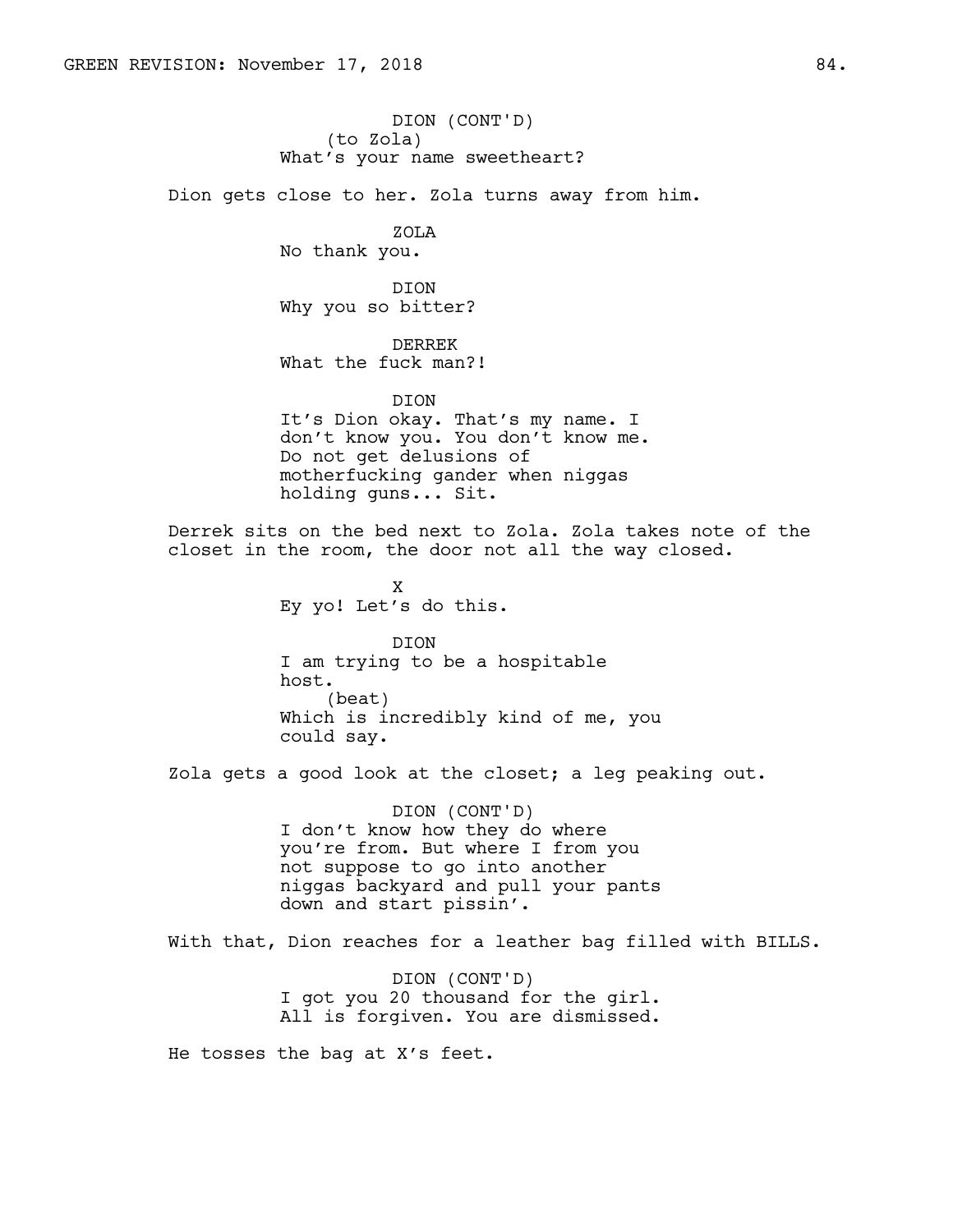X Motherfucker. The bitch can bring in twenty grand on a weekend by herself.

DION She don't belong to you no more. You are dismissed.

X unmoved.

X Stand up, Zola.

Zola doesn't. Derrek holds her hand.

X (CONT'D) I'm talking to you Zola. Stand up.

X grabs Zola by the back of neck and lifts her up onto her feet, her purse still on her shoulder. One gun on Derrek and one gun following Zola. Zola wriggling around in X's grasp.

Derrek gets a good look at the closet; a leg peaking out.

X (CONT'D) 50 thousand! And you can have this one too.

X walks Zola right up to Dion. Dion looks her up and down. He takes his free hand and reaches into her shorts. His other hand has a gun in it. Zola closes her eyes.

X slips his hand into Zola's purse. Dion pulls his fingers out and puts them in his mouth.

> DION Bitter. Just like I had thought.

CLICK! Dion stops short. Zola between them. CC points his gun at X.

> X Drop your gun and tell your boys to drop they guns.

DION There has been a grave misunderstanding--

X There has. Drop your gun and tell your homeboys to drop they guns.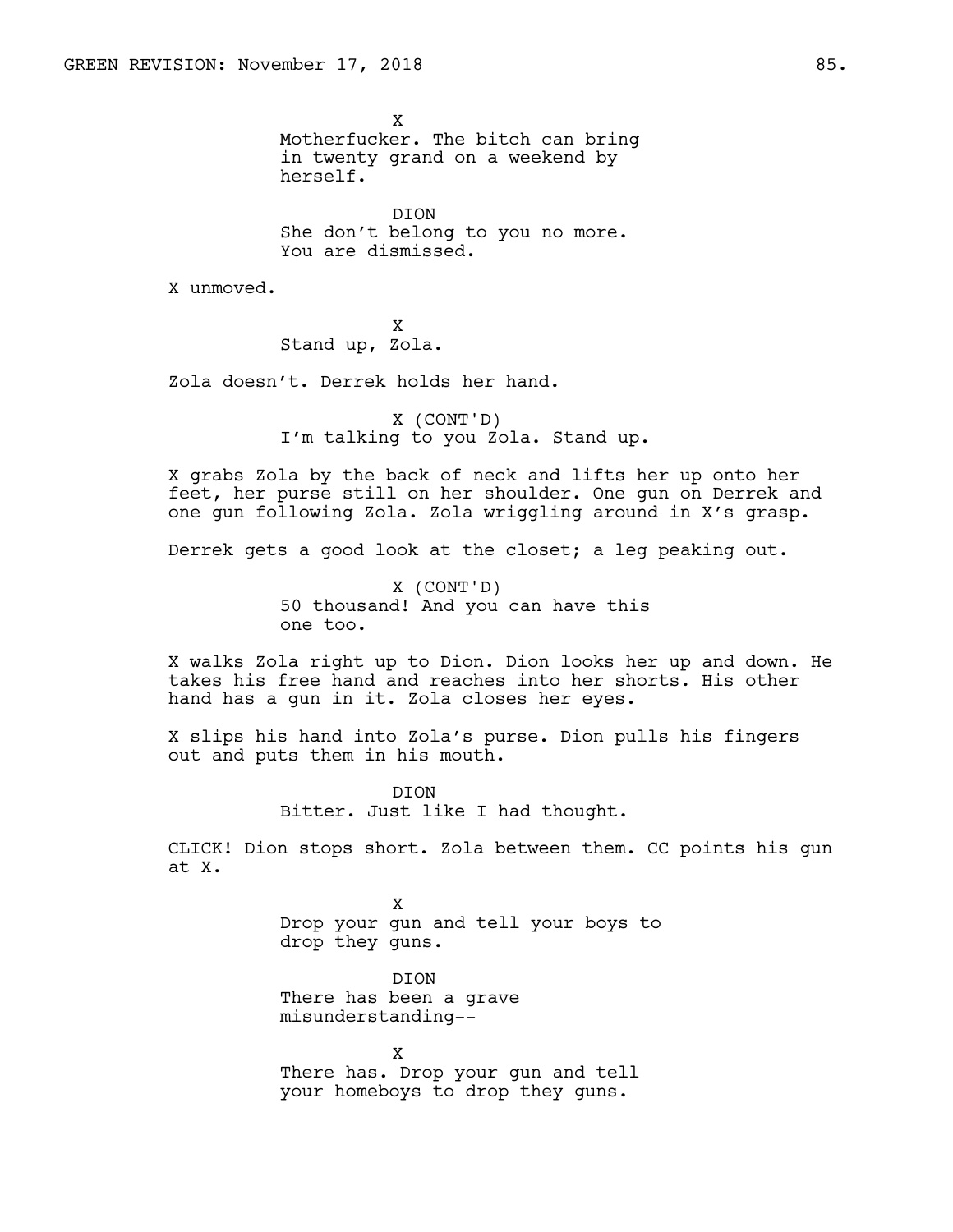Dion drops his gun. Now both dudes got their guns on X. X presses his gun into Dion's crotch. Zola still between them.

DION DROP YOUR GUNS. CC drops their guns. Derrek goes for the closet. X Gimme that. Derrek goes back for the gun. CC It's right there. DERREK Thank you man. Derrek hands it to X. X now holding 2 guns. Derrek goes for the closet. X (to CC) On your knees. CC on his knees. DION You ain't gon' shoot me. Plenty a niggas and bitches have tried before you. I dare you. CC Hey man. I live with my grandma, she expectin' me-Stephanie in the closet, legs out in front of her. Derrek with her. She starts to wake. DERREK I got you. Stephanie puts an arm around his neck. He has her. DION You think you just gon' walk outta here? X I do. X shoots Dion in the neck! HE'S DOWN.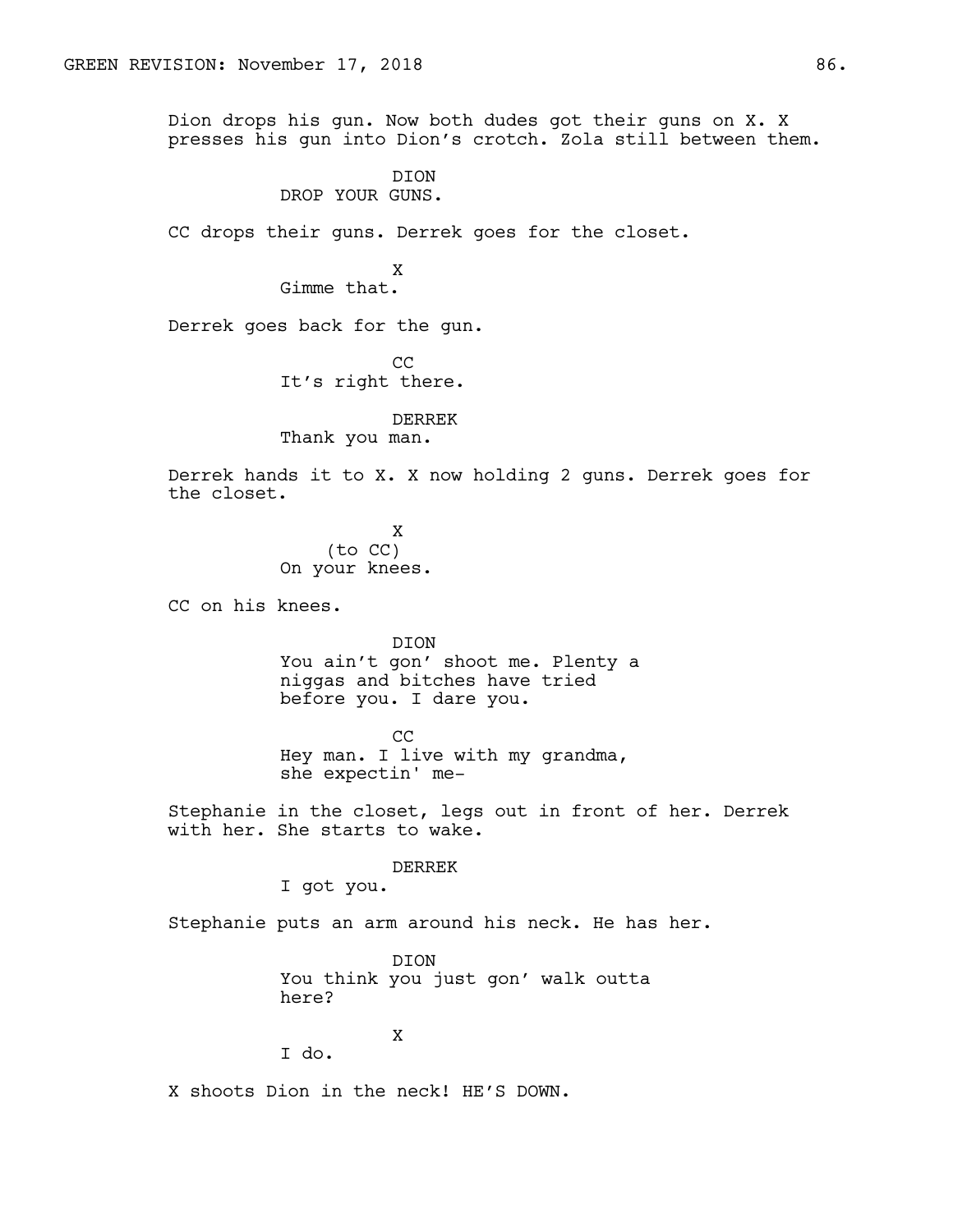CC SCREAMS. ZOLA SCREAMS. STEPHANIE SCREAMS. DERREK SCREAMS. Zola runs. Derrek and Stephanie run. X follows.

> CC (to Dion) You alright bro?

Dion bleeding out from the neck.

## 105 EXT. OUTDOOR POOL- DAWN 105

Zola, Derrek, Stephanie and X running as if their lives are on the line. X with cash in hand. Derrek's arm around Stephanie. X makes it out in front of all of them.

106 INT. HOTEL LOBBY- CONTINUOUS 106

Zola with a pimp, a sex worker and that sex workers boyfriend. This is not how this was supposed to go.

The Distinguished Man from the night before checks out at the front desk. He locks eyes with Zola. She remembers that she's only in a single shoe.

> DISTINGUISHED MAN Safe travels.

107 EXT. BENZ BOX -DAYBREAK 107

Benzo's POV. We are speeding down a highway. OCEAN on both sides. In our periphery the sun rises.

Wind blowing intensely.

108 INT. BENZ BOX- CONTINUOUS 108

The passenger seat window rolls down. X hands Stephanie one of the guns. She throws it from the car.

109 INT. X'S CONDO IN A HIGH-RISE - MORNING 109

White, bright, lacquered and marble. Ocean view. Floor to ceiling windows and sliding glass doors that lead out onto a balcony. A STUDIO PORTRAIT of X and Baby prominently featured.

Baby at the stove in a negligee. A cigarette dangling from her mouth. Vitamix loaded with fruit.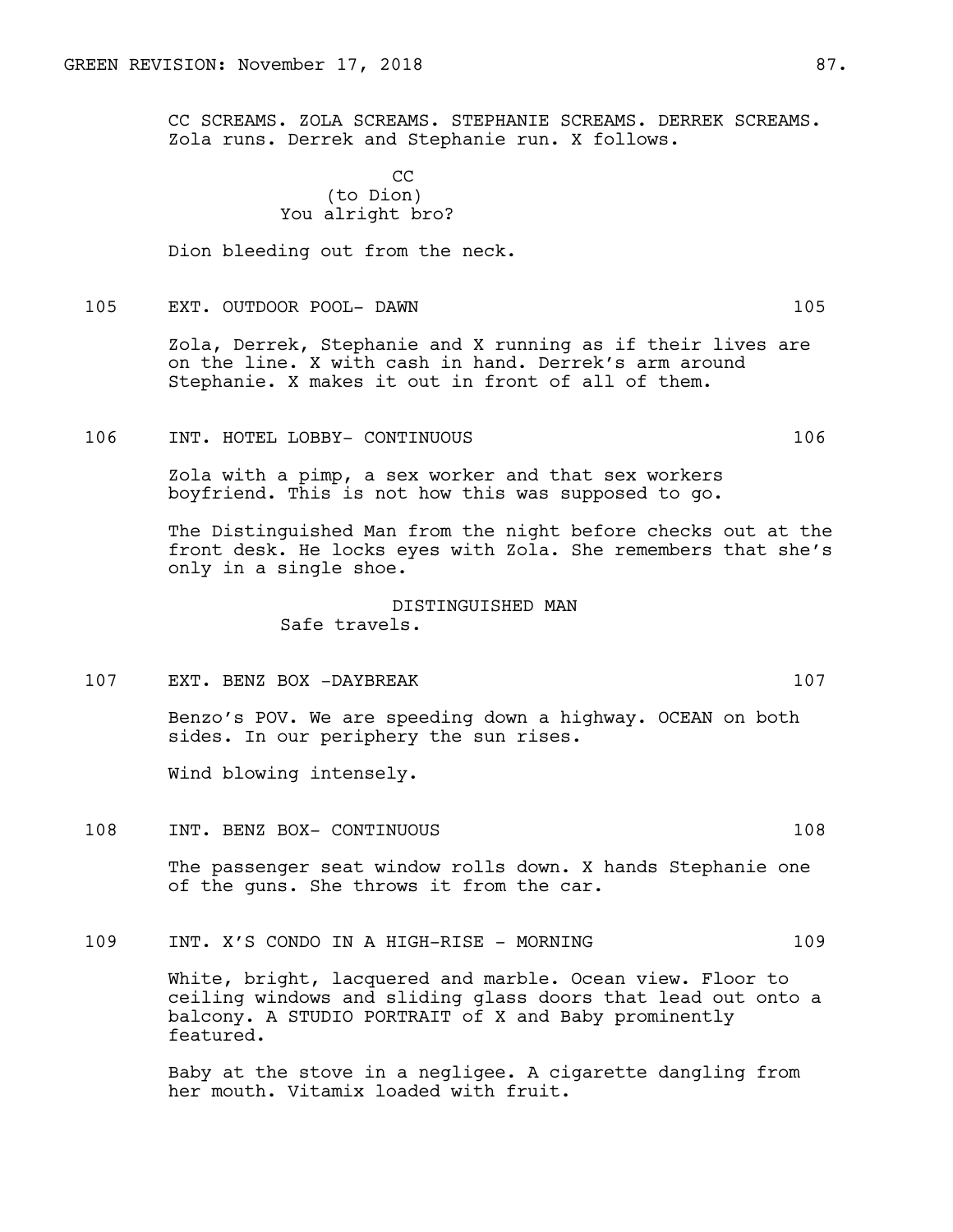The front door swings opens. In X's hand the bag of money. He goes to Baby.

X kisses Baby on the cheek. CLOSE on his lips on her face. She stuffs melon in his mouth. He hands her the bag of money.

> BABY You want a smoothie?

> > X

I'm good.

ENTER Stephanie and Zola. Stephanie black and blue. Derrek the last to enter, tripping on entry.

Zola anxious what next?

BABY You want bacon?

Stephanie sits on a stool at the counter top. Baby hands her a plate of bacon. Derrek goes for the fridge.

> ZOLA (to no one in particular) I hate to break this up but my time has come to a close.

Derrek at the open fridge. He takes a KRAFT single out of it's wrapper, leaving the wrapper behind on the counter. X and Baby zero in on the wrapper.

Derrek throws the wrapper away in the trash. Baby takes the cash out of the bag; stacks of 20s, 50s and 100s.

Zola waves at X.

X I'ma get you a ticket outta here.

DERREK

And us?

X I'ma get you a ticket outta here too.

DERREK We get to go home, cookie.

Derrek takes Stephanie's hand.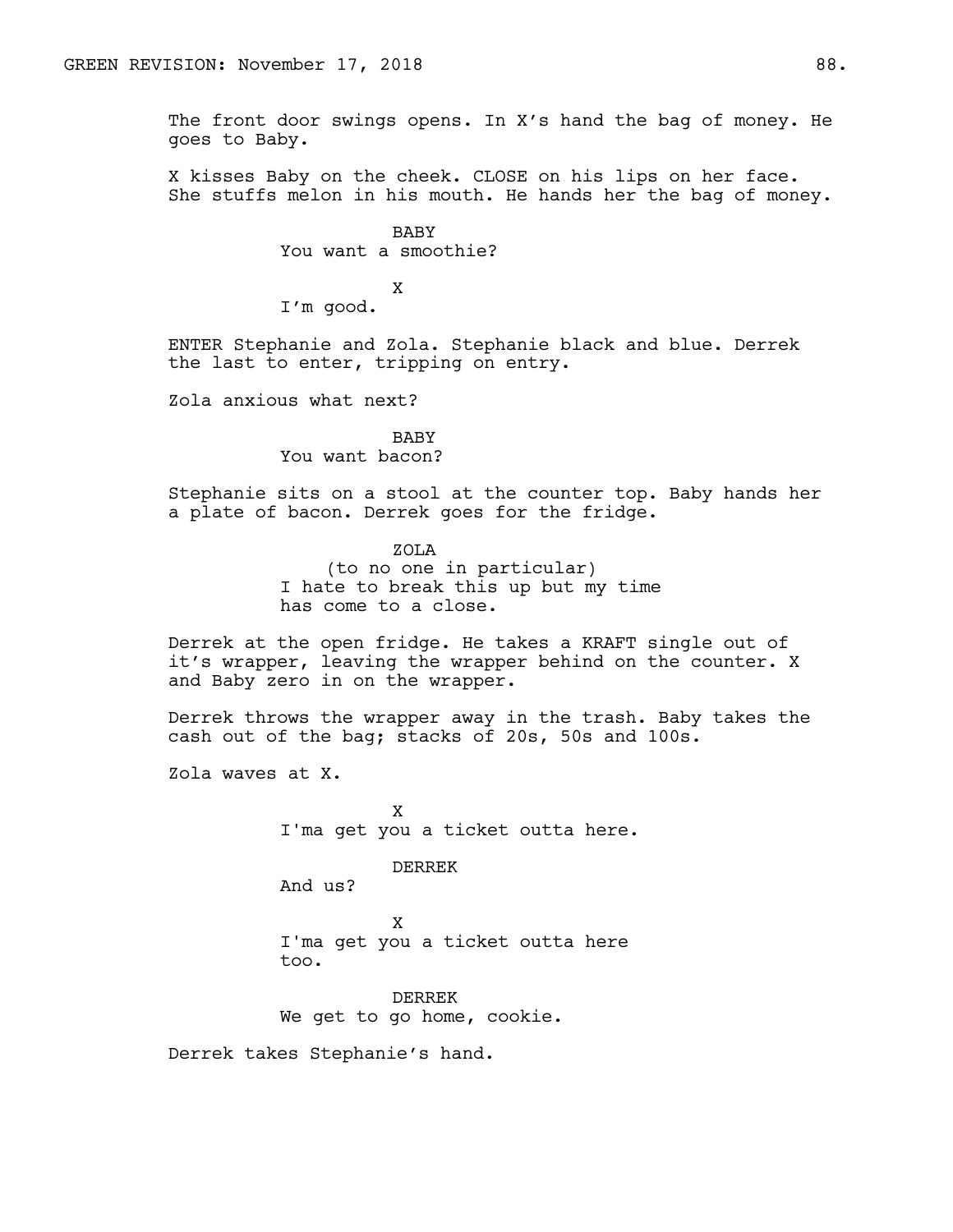She not goin' with you. You think she goin' with you? We got money to make. DERREK Then I'll stay. ZOLA I can still go. X I don't need you here. You dragging us down and costing me money when I'm trying to make money.

X

Zola mouths a *Wow* to herself.

DERREK I'm gonna to kill myself. You hear me? I'm gonna kill myself!

Stephanie unmoved. Zola raises her hand.

ZOLA You mind if I wait in the car?

Derrek takes OFF running for the open balcony. Without an ounce of hesitation- he goes FLYING OVER the railing.

CAMERA goes flying over the railing with him. Giving us the full VERTIGO EFFECT of the fall.

CAMERA whips to Zola.

ZOLA (CONT'D) I swear to GOD. Bible. This nigga fucking jumped.

Stephanie runs for the balcony. X can't believe his eyes. Baby still sorting bills, nonplussed.

CUT TO:

110 EXT. CONDO - CONTINUOUS 110

ECU of Derrek.

DERREK Wanna hear a story 'bout how me and these...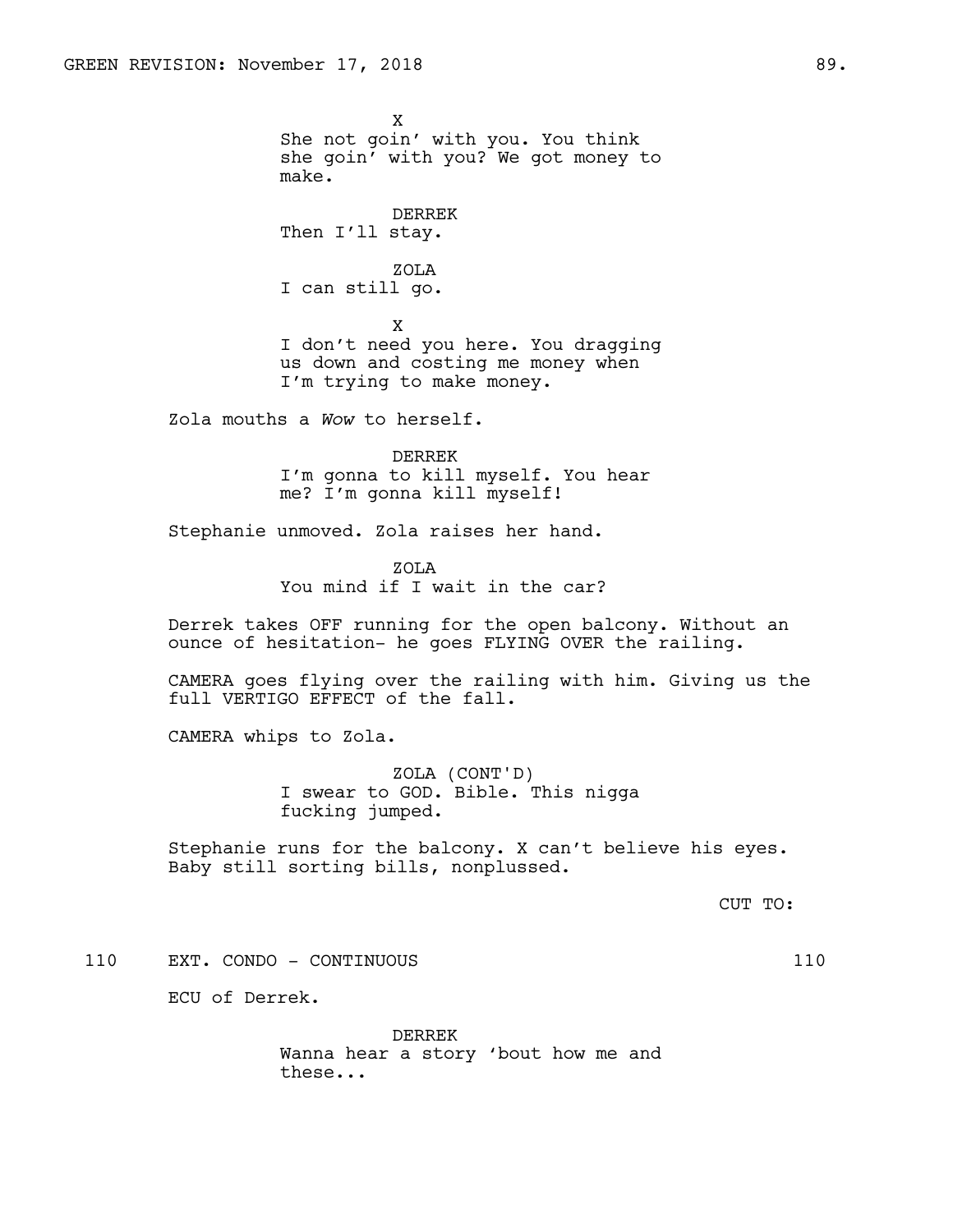STEPHANIE

No.

## 111 INT. BENZ BOX HIGHWAY - DAY 111

ZOLA

CLOSE on X who is at the wheel speeding. AC on HIGH.

ON Derrek. His forehead split. Zola next to him. Stephanie in the front. Like when we first met them as a unit; only now more worn.

No.

X Don't you die nigga.

Zola feels her phone vibrating in her pocket. She holds it in her hand, it's SEAN. A sudden rush of emotions. She tries to hold back tears. Again, we are reminded that she is ALONE.

We stay on Zola as one tear, then two, then three fall down her cheek. She doesn't want to be seen crying. Derrek notices. He offers his hand. Zola rolls her window down half way. Her face wet with tears.

Stephanie looks back at her from the front seat, her head wedged in the crevice between the door and seat.

> STEPHANIE (quiet to Zola) I didn't mean for any of this. You know I love you girl.

X (to Zola) Ey- you don't feel I got the AC on. Why that window open?

X rolls her window up. Zola rolls the window down, defiant.

Her phone now in hand. Her thumbs suspended in air- A cursor blinking next to a message that reads WHAT'S HAPPENING? QUICKLY text scrawls out:

> TEXT (Zola's hands) Y'all wanna hear a story about why me & this bitch here fell out????????

## **CUT TO BLACK.**

*Twitter whistle. Twitter whistle. Twitter whistle. Twitter whistle. Twitter whistle. Twitter whistle. Twitter whistle.*